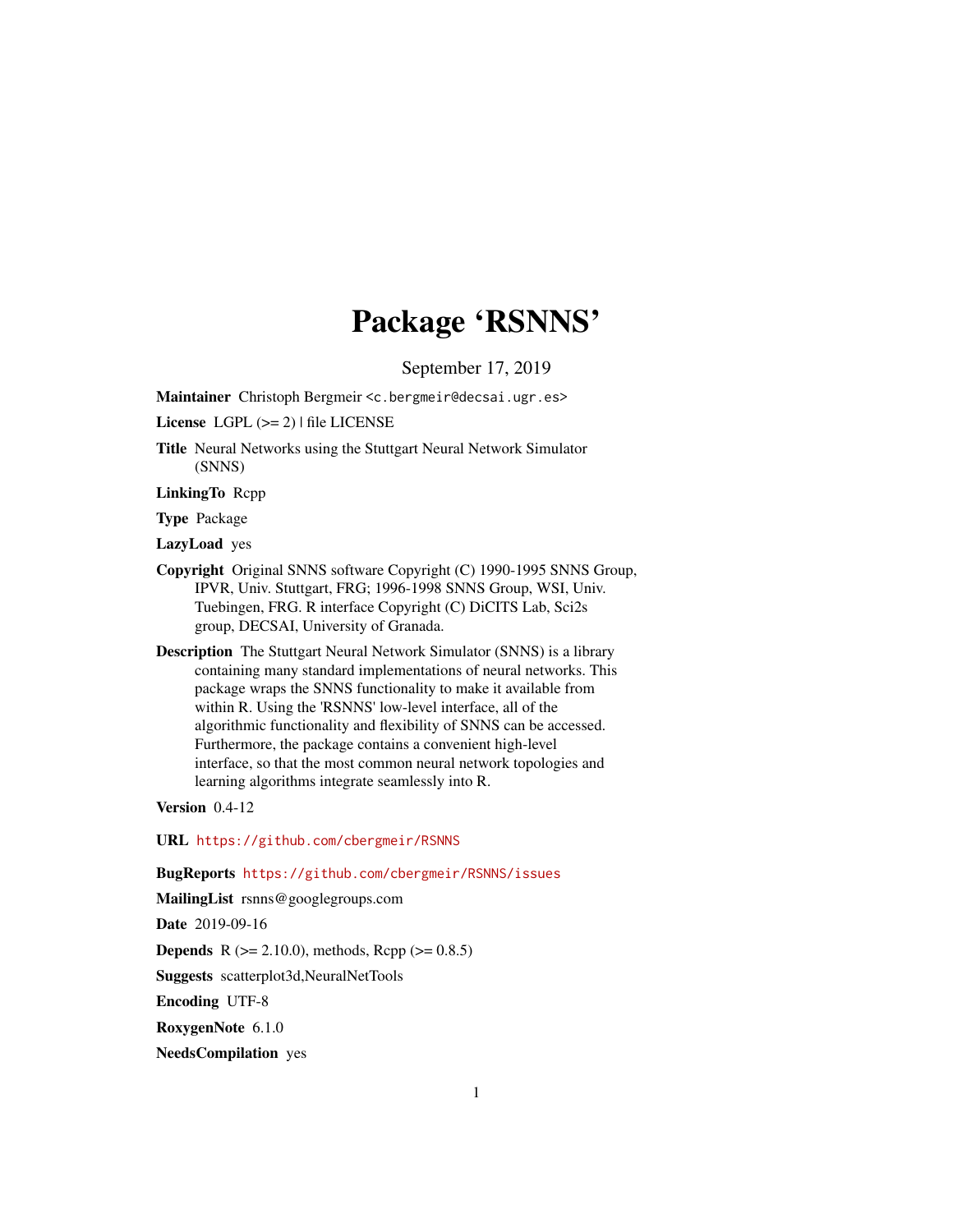Author Christoph Bergmeir [aut, cre, cph],

José M. Benítez [ths],

Andreas Zell [ctb] (Part of original SNNS development team), Niels Mache [ctb] (Part of original SNNS development team), Günter Mamier [ctb] (Part of original SNNS development team), Michael Vogt [ctb] (Part of original SNNS development team), Sven Döring [ctb] (Part of original SNNS development team), Ralf Hübner [ctb] (Part of original SNNS development team), Kai-Uwe Herrmann [ctb] (Part of original SNNS development team), Tobias Soyez [ctb] (Part of original SNNS development team), Michael Schmalzl [ctb] (Part of original SNNS development team), Tilman Sommer [ctb] (Part of original SNNS development team), Artemis Hatzigeorgiou [ctb] (Part of original SNNS development team), Dietmar Posselt [ctb] (Part of original SNNS development team), Tobias Schreiner [ctb] (Part of original SNNS development team), Bernward Kett [ctb] (Part of original SNNS development team), Martin Reczko [ctb] (Part of original SNNS external contributors), Martin Riedmiller [ctb] (Part of original SNNS external contributors), Mark Seemann [ctb] (Part of original SNNS external contributors), Marcus Ritt [ctb] (Part of original SNNS external contributors), Jamie DeCoster [ctb] (Part of original SNNS external contributors), Jochen Biedermann [ctb] (Part of original SNNS external contributors), Joachim Danz [ctb] (Part of original SNNS development team), Christian Wehrfritz [ctb] (Part of original SNNS development team), Patrick Kursawe [ctb] (Contributors to SNNS Version 4.3), Andre El-Ama [ctb] (Contributors to SNNS Version 4.3)

### Repository CRAN

Date/Publication 2019-09-17 04:40:13 UTC

## R topics documented:

|  |  |  |  |  |  |  |  |  |  |  |  |  | $\boldsymbol{\Delta}$ |
|--|--|--|--|--|--|--|--|--|--|--|--|--|-----------------------|
|  |  |  |  |  |  |  |  |  |  |  |  |  |                       |
|  |  |  |  |  |  |  |  |  |  |  |  |  |                       |
|  |  |  |  |  |  |  |  |  |  |  |  |  |                       |
|  |  |  |  |  |  |  |  |  |  |  |  |  |                       |
|  |  |  |  |  |  |  |  |  |  |  |  |  |                       |
|  |  |  |  |  |  |  |  |  |  |  |  |  |                       |
|  |  |  |  |  |  |  |  |  |  |  |  |  |                       |
|  |  |  |  |  |  |  |  |  |  |  |  |  |                       |
|  |  |  |  |  |  |  |  |  |  |  |  |  |                       |
|  |  |  |  |  |  |  |  |  |  |  |  |  |                       |
|  |  |  |  |  |  |  |  |  |  |  |  |  |                       |
|  |  |  |  |  |  |  |  |  |  |  |  |  |                       |
|  |  |  |  |  |  |  |  |  |  |  |  |  |                       |
|  |  |  |  |  |  |  |  |  |  |  |  |  |                       |
|  |  |  |  |  |  |  |  |  |  |  |  |  |                       |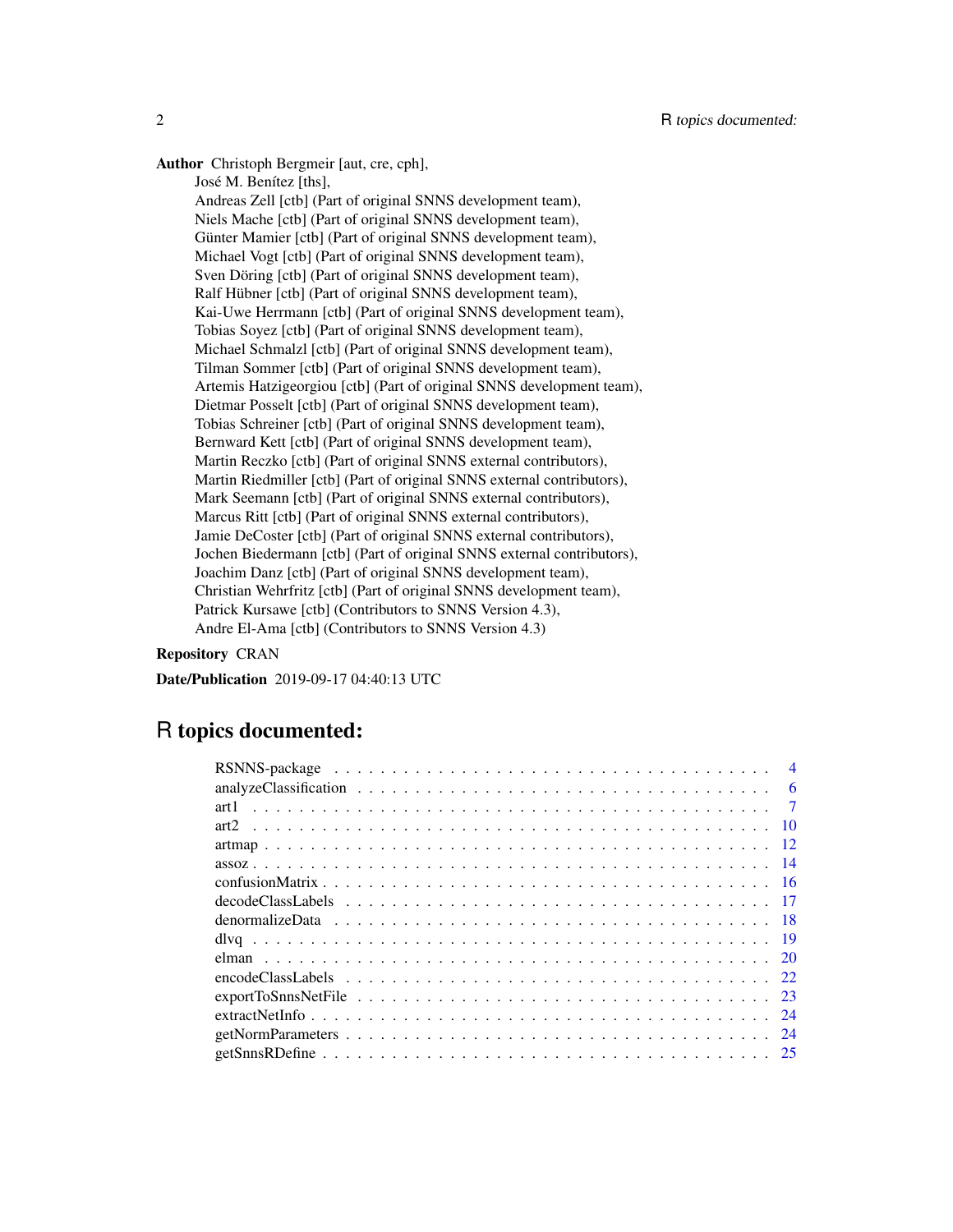|                                      | 26 |
|--------------------------------------|----|
|                                      | 26 |
|                                      | 27 |
|                                      | 29 |
| mlp                                  | 30 |
|                                      | 32 |
|                                      | 33 |
|                                      | 34 |
|                                      | 35 |
|                                      |    |
|                                      |    |
|                                      |    |
|                                      |    |
|                                      |    |
|                                      |    |
|                                      | 40 |
|                                      | 41 |
|                                      |    |
|                                      |    |
|                                      |    |
|                                      |    |
|                                      | 44 |
|                                      | 45 |
|                                      | 45 |
|                                      | 45 |
|                                      | 47 |
|                                      | 48 |
|                                      | 49 |
|                                      |    |
| SnnsRObject\$extractNetInfo          | 50 |
|                                      | 51 |
|                                      | 51 |
|                                      | 52 |
|                                      | 52 |
|                                      | 53 |
|                                      |    |
|                                      |    |
|                                      | 54 |
|                                      | 55 |
|                                      | 55 |
|                                      | 56 |
| SnnsRObject\$getUnitsByName          | 56 |
|                                      | 57 |
|                                      | 57 |
|                                      | 58 |
|                                      | 58 |
|                                      | 59 |
| SnnsRObject\$setUnitDefaults         | 59 |
| SnnsRObject\$somPredictComponentMaps | 60 |
|                                      |    |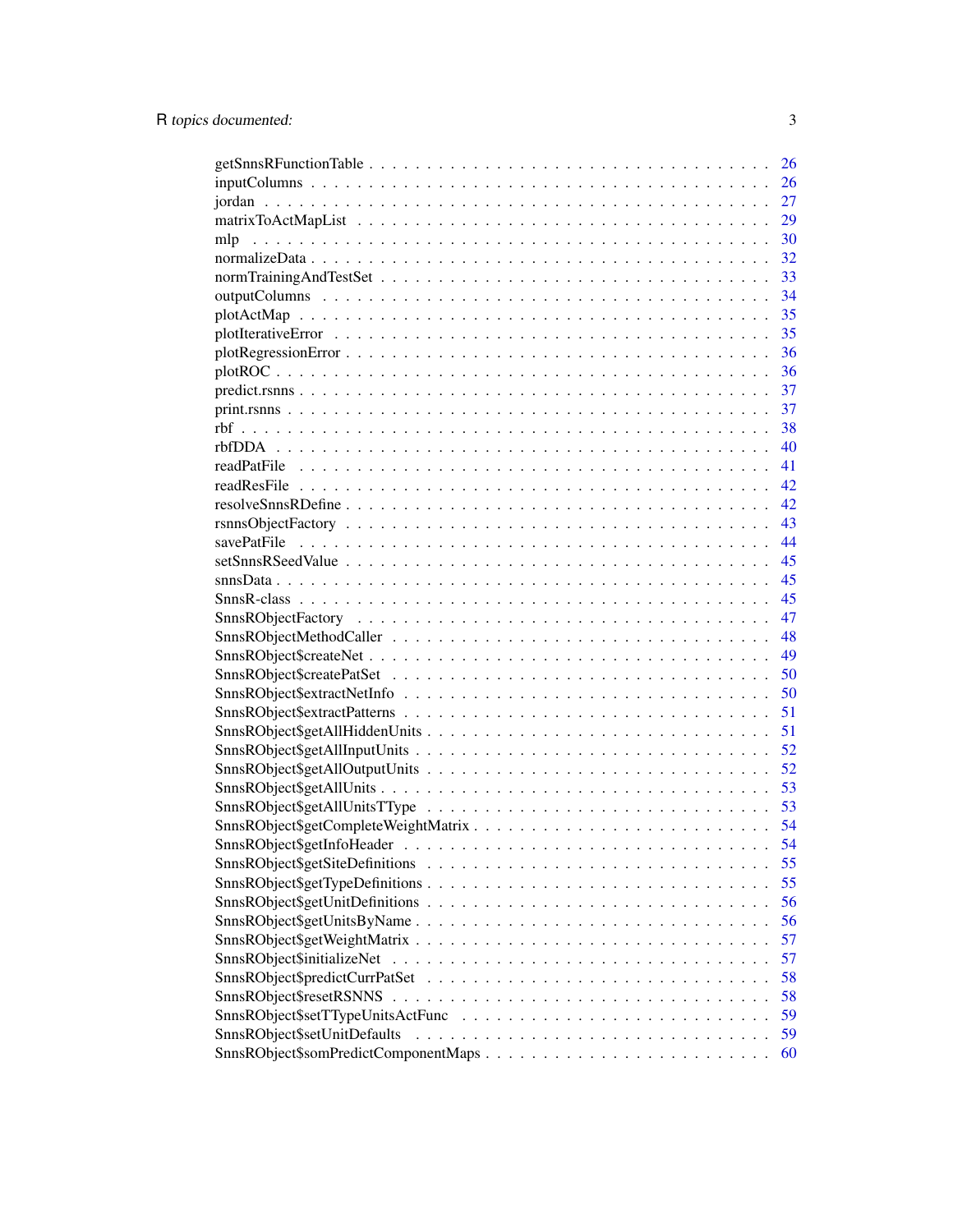### <span id="page-3-0"></span>4 RSNNS-package

| Index |  |
|-------|--|

RSNNS-package *Getting started with the RSNNS package*

#### **Description**

The Stuttgart Neural Network Simulator (SNNS) is a library containing many standard implementations of neural networks. This package wraps the SNNS functionality to make it available from within R.

### Details

If you have problems using RSNNS, find a bug, or have suggestions, please do not write to the general R lists or contact the authors of the original SNNS software. Instead, you should: File an issue on github (bugs/suggestions), Ask your question on Stackoverflow under the tag RSNNS, or write to the mailing list (rsnns@googlegroups.com). If all that fails, then you can also contact the maintainer directly by email.

If you use the package, please cite the following work in your publications:

Bergmeir, C. and Benítez, J.M. (2012), Neural Networks in R Using the Stuttgart Neural Network Simulator: RSNNS. Journal of Statistical Software, 46(7), 1-26. [http://www.jstatsoft.org/](http://www.jstatsoft.org/v46/i07/) [v46/i07/](http://www.jstatsoft.org/v46/i07/)

The package has a hierarchical architecture with three levels:

- RSNNS high-level api (rsnns)
- RSNNS low-level api (SnnsR)
- The api of our C++ port of SNNS (SnnsCLib)

Many demos for using both low-level and high-level api of the package are available. To get a list of them, type:

library(RSNNS)

demo()

It is a good idea to start with the demos of the high-level api (which is much more convenient to use). E.g., to access the iris classification demo type: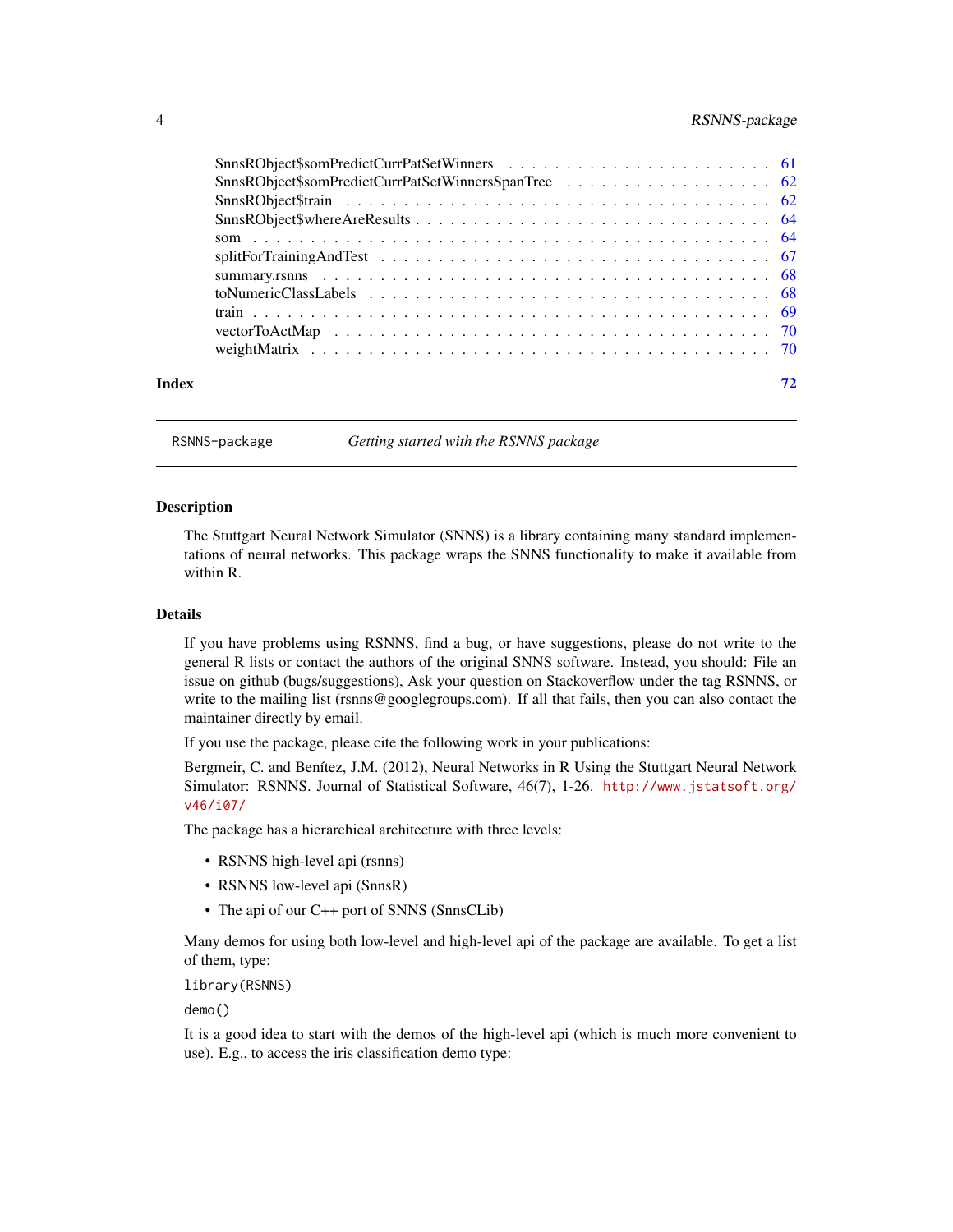### RSNNS-package 5

demo(iris)

or for the laser regression demo type:

demo(laser)

As the high-level api is already quite powerful and flexible, you'll most probably normally end up using one of the functions: [mlp](#page-29-1), [dlvq](#page-18-1), [rbf](#page-37-1), [rbfDDA](#page-39-1), [elman](#page-19-1), [jordan](#page-26-1), [som](#page-63-1), [art1](#page-6-1), [art2](#page-9-1), [artmap](#page-11-1), or [assoz](#page-13-1), with some pre- and postprocessing. These S3 classes are all subclasses of [rsnns](#page-42-1).

You might also want to have a look at the original SNNS program and the SNNS User Manual 4.2, especially pp 67-87 for explications on all the parameters of the learning functions, and pp 145-215 for detailed (theoretical) explications of the methods and advice on their use. And, there is also the javaNNS, the sucessor of SNNS from the original authors. It makes the C core functionality available from a Java GUI.

Demos ending with "SnnsR" show the use of the low-level api. If you want to do special things with neural networks that are currently not implemented in the high-level api, you can see in this demos how to do it. Many demos are present both as high-level and low-level versions.

The low-level api consists mainly of the class [SnnsR-class](#page-44-1), which internally holds a pointer to a C++ object of the class SnnsCLib, i.e., an instance of the SNNS kernel. The class furthermore implements a calling mechanism for methods of the SnnsCLib object, so that they can be called conveniently using the "\$"-operator. This calling mechanism also allows for transparent masking of methods or extending the kernel with new methods from within R. See  $\frac{1}{2}$ , SnnsR-method. R-functions that are added by RSNNS to the kernel are documented in this manual under topics beginning with SnnsRObject\$. Documentation of the original SNNS kernel user interface functions can be found in the SNNS User Manual 4.2 pp 290-314. A call to, e.g., the SNNS kernel function krui\_getNoOfUnits(...) can be done with SnnsRObject\$getNoOfUnits(...). However, a few functions were excluded from the wrapping for various reasons. Fur more details and other known issues see the file /inst/doc/KnownIssues.

Another nice tool is the NeuralNetTools package, that can be used to visualize and analyse the networks generated with RSNNS.

Most of the example data included in SNNS is also present in this package, see [snnsData](#page-44-2).

A comprehensive report with many examples showing the usage of RSNNS, developed by Seymour Shlien, is available here:

<http://ifdo.ca/~seymour/R/>

#### Author(s)

Christoph Bergmeir <c.bergmeir@decsai.ugr.es> and José M. Benítez <j.m.benitez@decsai.ugr.es> DiCITS Lab, Sci2s group, DECSAI, University of Granada. <http://dicits.ugr.es>, <http://sci2s.ugr.es>

#### **References**

Bergmeir, C. and Benítez, J.M. (2012), 'Neural Networks in R Using the Stuttgart Neural Network Simulator: RSNNS', Journal of Statistical Software, 46(7), 1-26. [http://www.jstatsoft.org/](http://www.jstatsoft.org/v46/i07/) [v46/i07/](http://www.jstatsoft.org/v46/i07/)

*General neural network literature:*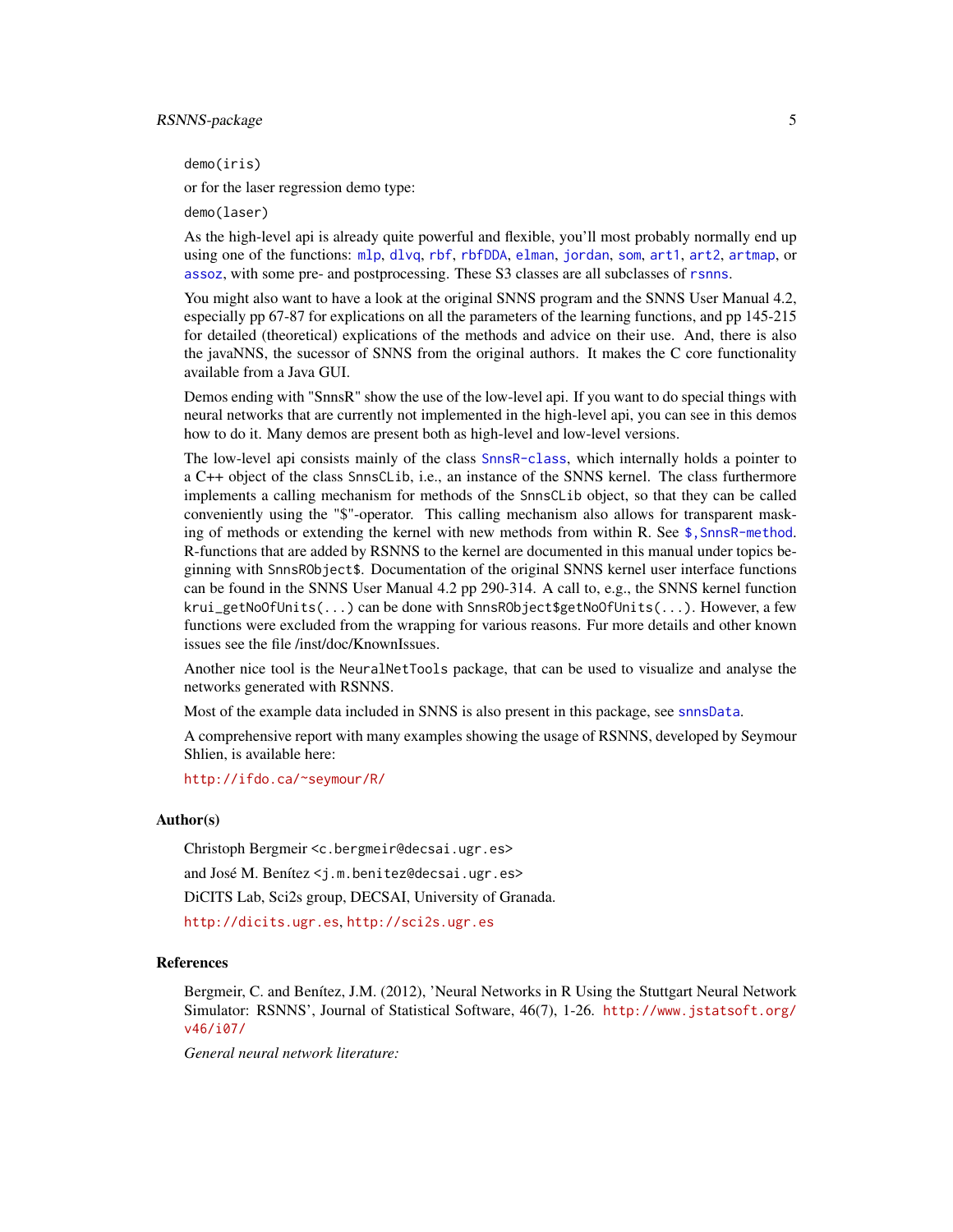Bishop, C. M. (2003), Neural networks for pattern recognition, University Press, Oxford.

Haykin, S. S. (1999), Neural networks :a comprehensive foundation, Prentice Hall, Upper Saddle River, NJ.

Kriesel, D. ( 2007 ), A Brief Introduction to Neural Networks. http://www.dkriesel.com

Ripley, B. D. (2007), Pattern recognition and neural networks, Cambridge University Press, Cambridge.

Rojas, R. (1996), Neural networks :a systematic introduction, Springer-Verlag, Berlin.

Rumelhart, D. E.; Clelland, J. L. M. & Group, P. R. (1986), Parallel distributed processing : explorations in the microstructure of cognition, Mit, Cambridge, MA etc..

*Literature on the original SNNS software:*

Zell, A. et al. (1998), 'SNNS Stuttgart Neural Network Simulator User Manual, Version 4.2', IPVR, University of Stuttgart and WSI, University of Tübingen. [http://www.ra.cs.uni-tuebingen.](http://www.ra.cs.uni-tuebingen.de/SNNS/welcome.html) [de/SNNS/welcome.html](http://www.ra.cs.uni-tuebingen.de/SNNS/welcome.html)

javaNNS, the sucessor of the original SNNS with a Java GUI: [http://www.ra.cs.uni-tuebingen.](http://www.ra.cs.uni-tuebingen.de/software/JavaNNS) [de/software/JavaNNS](http://www.ra.cs.uni-tuebingen.de/software/JavaNNS)

Zell, A. (1994), Simulation Neuronaler Netze, Addison-Wesley.

*Other resources:*

A function to plot networks from the [mlp](#page-29-1) function: [https://beckmw.wordpress.com/2013/11/](https://beckmw.wordpress.com/2013/11/14/visualizing-neural-networks-in-r-update/) [14/visualizing-neural-networks-in-r-update/](https://beckmw.wordpress.com/2013/11/14/visualizing-neural-networks-in-r-update/)

### See Also

[mlp](#page-29-1), [dlvq](#page-18-1), [rbf](#page-37-1), [rbfDDA](#page-39-1), [elman](#page-19-1), [jordan](#page-26-1), [som](#page-63-1), [art1](#page-6-1), [art2](#page-9-1), [artmap](#page-11-1), [assoz](#page-13-1)

<span id="page-5-1"></span>analyzeClassification *Converts continuous outputs to class labels*

#### Description

This function converts the continuous outputs to binary outputs that can be used for classification. The two methods 402040, and winner-takes-all (WTA), are implemented as described in the SNNS User Manual 4.2.

#### Usage

```
analyzeClassification(y, method = "WTA", l = 0, h = 0)
```
### Arguments

| y      | inputs                                |
|--------|---------------------------------------|
| method | "WTA" or "402040"                     |
|        | lower bound, e.g. in 402040: $l=0.4$  |
| h      | upper bound, e.g. in $402040$ : h=0.6 |

<span id="page-5-0"></span>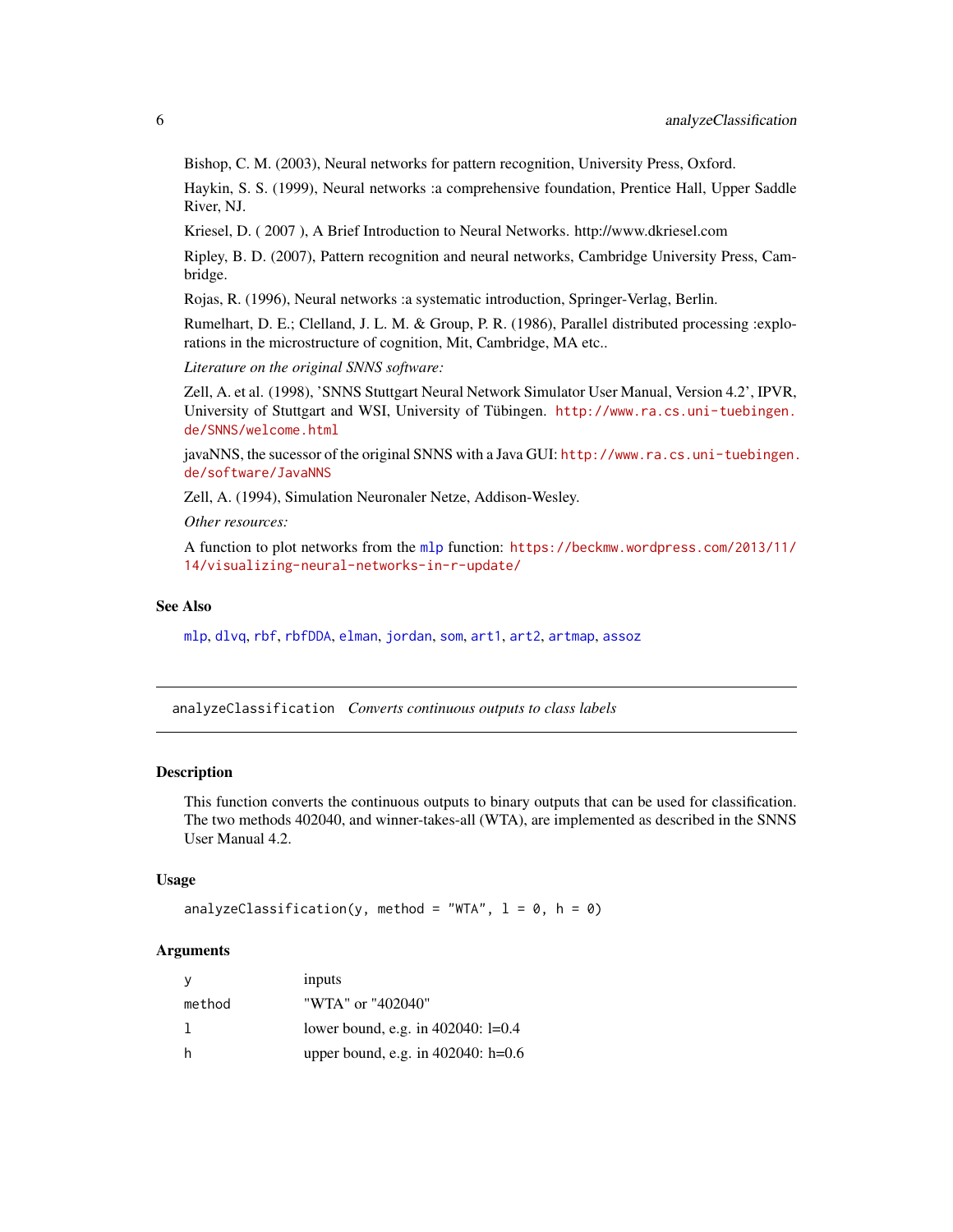### <span id="page-6-0"></span>Details

The following text is an edited citation from the SNNS User Manual 4.2 (pp 269):

402040 A pattern is recognized as classified correctly, if (i) the output of exactly one output unit is  $>=$  h (ii) the teaching output of this unit is the maximum teaching output ( $>$  0) of the pattern (iii) the output of all other output units is  $\leq 1$ .

A pattern is recognized as classified incorrectly, if (i) and (iii) hold as above, but for (ii) holds that the teaching output is *not* the maximum teaching output of the pattern or there is no teaching output  $> 0$ .

A pattern is recognized as unclassified in all other cases.

The method derives its name from the commonly used default values  $l = 0.4$ ,  $h = 0.6$ .

WTA A pattern is recognized as classified correctly, if (i) there is an output unit with the value greater than the output value of all other output units (this output value is supposed to be a) (ii)  $a > h$  (iii) the teaching output of this unit is the maximum teaching output of the pattern ( $>$ 0) (iv) the output of all other units is  $\lt a - 1$ .

A pattern is recognized as classified incorrectly, if (i), (ii), and (iv) hold as above, but for (iii) holds that the teaching output of this unit is *not* the maximum teaching output of the pattern or there is no teaching output  $> 0$ .

A pattern is recognized as unclassified in all other cases.

Commonly used default values for this method are:  $l = 0.0$ ,  $h = 0.0$ .

#### Value

the position of the winning unit (i.e., the winning class), or zero, if no classification was done.

#### References

Zell, A. et al. (1998), 'SNNS Stuttgart Neural Network Simulator User Manual, Version 4.2', IPVR, University of Stuttgart and WSI, University of Tübingen. [http://www.ra.cs.uni-tuebingen.](http://www.ra.cs.uni-tuebingen.de/SNNS/welcome.html) [de/SNNS/welcome.html](http://www.ra.cs.uni-tuebingen.de/SNNS/welcome.html)

#### See Also

[encodeClassLabels](#page-21-1)

<span id="page-6-1"></span>art1 *Create and train an art1 network*

#### Description

Adaptive resonance theory (ART) networks perform clustering by finding prototypes. They are mainly designed to solve the stability/plasticity dilemma (which is one of the central problems in neural networks) in the following way: new input patterns may generate new prototypes (plasticity), but patterns already present in the net (represented by their prototypes) are only altered by similar new patterns, not by others (stability). ART1 is for binary inputs only, if you have real-valued input, use [art2](#page-9-1) instead.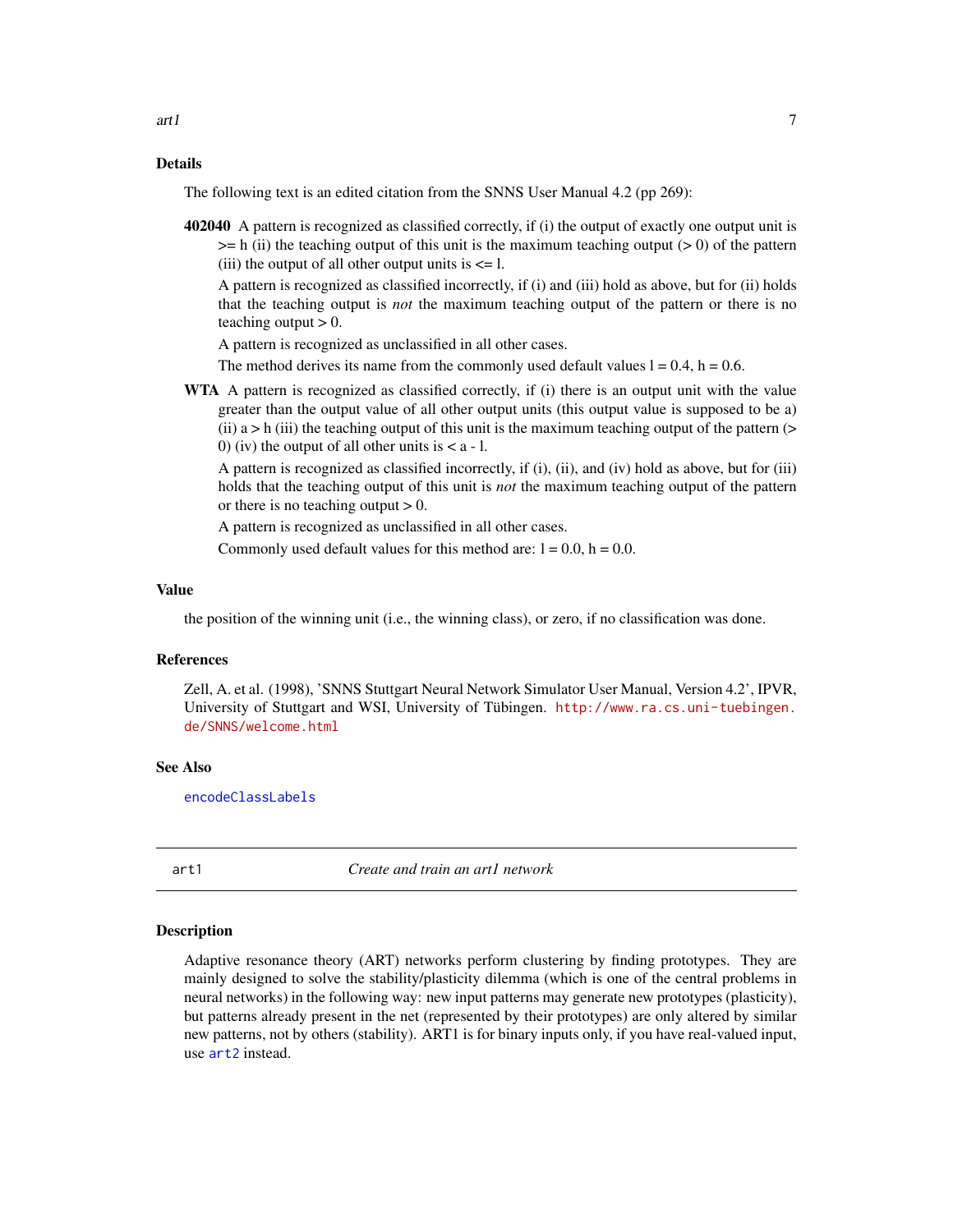Learning in an ART network works as follows: A new input is intended to be classified according to the prototypes already present in the net. The similarity between the input and all prototypes is calculated. The most similar prototype is the *winner*. If the similarity between the input and the winner is high enough (defined by a *vigilance parameter*), the winner is adapted to make it more similar to the input. If similarity is not high enough, a new prototype is created. So, at most the winner is adapted, all other prototypes remain unchanged.

### Usage

 $art1(x, \ldots)$ 

```
## Default S3 method:
art1(x, dimX, dimY, f2Units = nrow(x), maxit = 100,initFunc = "ART1_Weights", initFuncParameters = c(1, 1),learnFunc = "ART1", learnFuncParameters = c(0.9, 0, 0),updateFunc = "ART1_Stable", updateFuncParams = c(0),
  shufflePatterns = TRUE, ...)
```
### Arguments

| X                | a matrix with training inputs for the network         |  |  |  |
|------------------|-------------------------------------------------------|--|--|--|
| $\cdots$         | additional function parameters (currently not used)   |  |  |  |
| dimX             | x dimension of inputs and outputs                     |  |  |  |
| dimY             | y dimension of inputs and outputs                     |  |  |  |
| f2Units          | controls the number of clusters assumed to be present |  |  |  |
| maxit            | maximum of iterations to learn                        |  |  |  |
| initFunc         | the initialization function to use                    |  |  |  |
| initFuncParams   | the parameters for the initialization function        |  |  |  |
| learnFunc        | the learning function to use                          |  |  |  |
| learnFuncParams  |                                                       |  |  |  |
|                  | the parameters for the learning function              |  |  |  |
| updateFunc       | the update function to use                            |  |  |  |
| updateFuncParams |                                                       |  |  |  |
|                  | the parameters for the update function                |  |  |  |
| shufflePatterns  |                                                       |  |  |  |
|                  | should the patterns be shuffled?                      |  |  |  |

#### Details

The architecture of an ART network is the following: ART is based on the more general concept of *competitive learning*. The networks have two fully connected layers (in both directions), the input/comparison layer and the recognition layer. They propagate activation back and forth (resonance). The units in the recognition layer have lateral inhibition, so that they show a winner-takes-all behaviour, i.e., the unit that has the highest activation inhibits activation of other units, so that after a few cycles its activation will converge to one, whereas the other units activations converge to zero.

8 art1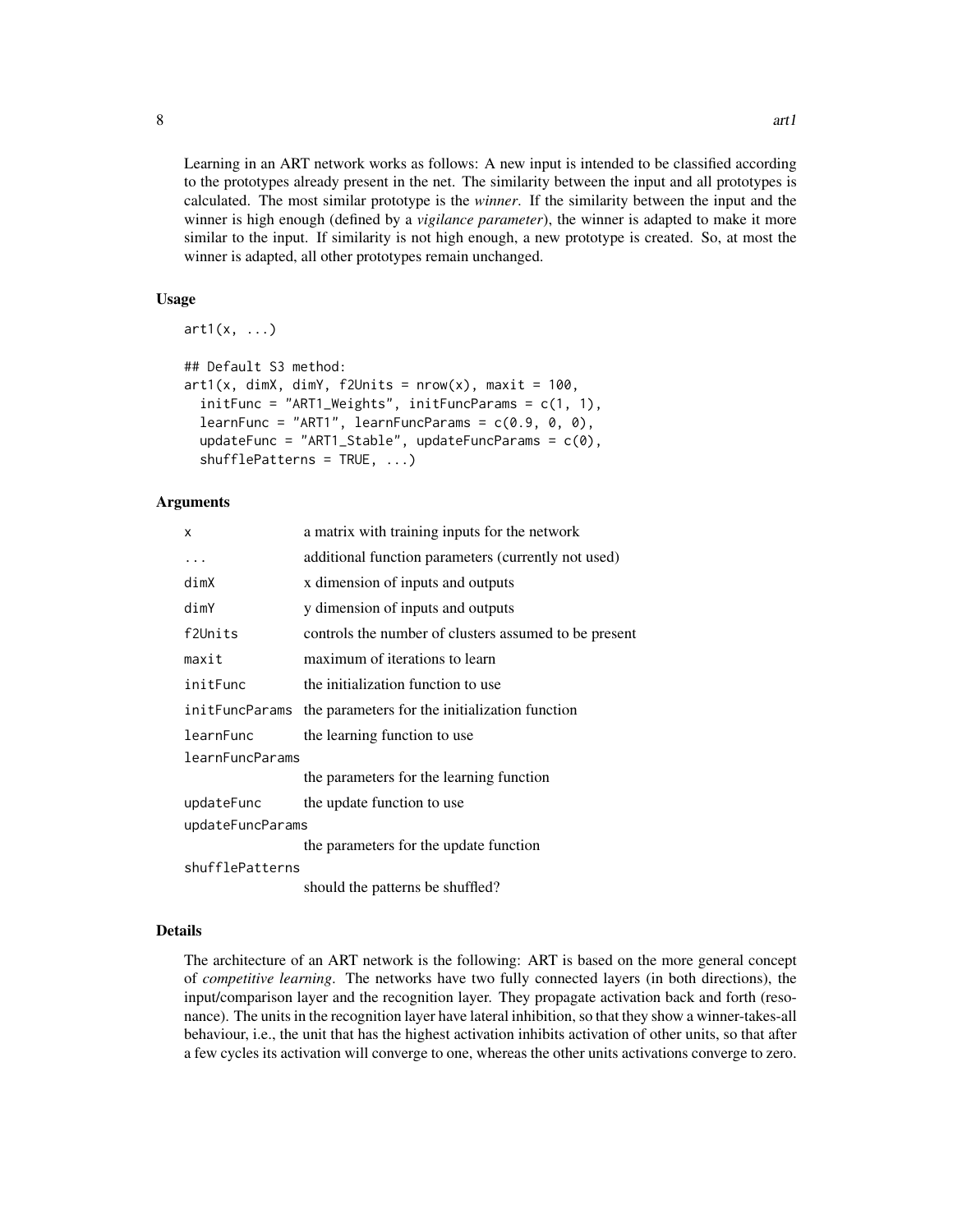ART stabilizes this general learning mechanism by the presence of some special units. For details refer to the referenced literature.

The default initialization function, ART1\_Weights, is the only one suitable for ART1 networks. It has two parameters, which are explained in the SNNS User Manual pp.189. A default of 1.0 for both is usually fine. The only learning function suitable for ART1 is ART1. Update functions are ART1\_Stable and ART1\_Synchronous. The difference between the two is that the first one updates until the network is in a stable state, and the latter one only performs one update step. Both the learning function and the update functions have one parameter, the vigilance parameter.

In its current implementation, the network has two-dimensional input. The matrix x contains all (one dimensional) input patterns. Internally, every one of these patterns is converted to a twodimensional pattern using parameters dimX and dimY. The parameter f2Units controls the number of units in the recognition layer, and therewith the maximal amount of clusters that are assumed to be present in the input patterns.

A detailed description of the theory and the parameters is available from the SNNS documentation and the other referenced literature.

#### Value

an [rsnns](#page-42-1) object. The fitted.values member of the object contains a list of two-dimensional activation patterns.

### References

Carpenter, G. A. & Grossberg, S. (1987), 'A massively parallel architecture for a self-organizing neural pattern recognition machine', Comput. Vision Graph. Image Process. 37, 54–115.

Grossberg, S. (1988), Adaptive pattern classification and universal recoding. I.: parallel development and coding of neural feature detectors, MIT Press, Cambridge, MA, USA, chapter I, pp. 243–258.

Herrmann, K.-U. (1992), 'ART – Adaptive Resonance Theory – Architekturen, Implementierung und Anwendung', Master's thesis, IPVR, University of Stuttgart. (in German)

Zell, A. et al. (1998), 'SNNS Stuttgart Neural Network Simulator User Manual, Version 4.2', IPVR, University of Stuttgart and WSI, University of Tübingen. [http://www.ra.cs.uni-tuebingen.](http://www.ra.cs.uni-tuebingen.de/SNNS/welcome.html) [de/SNNS/welcome.html](http://www.ra.cs.uni-tuebingen.de/SNNS/welcome.html)

Zell, A. (1994), Simulation Neuronaler Netze, Addison-Wesley. (in German)

#### See Also

[art2](#page-9-1), [artmap](#page-11-1)

#### Examples

```
## Not run: demo(art1_letters)
## Not run: demo(art1_lettersSnnsR)
```
data(snnsData) patterns <- snnsData\$art1\_letters.pat

art1 9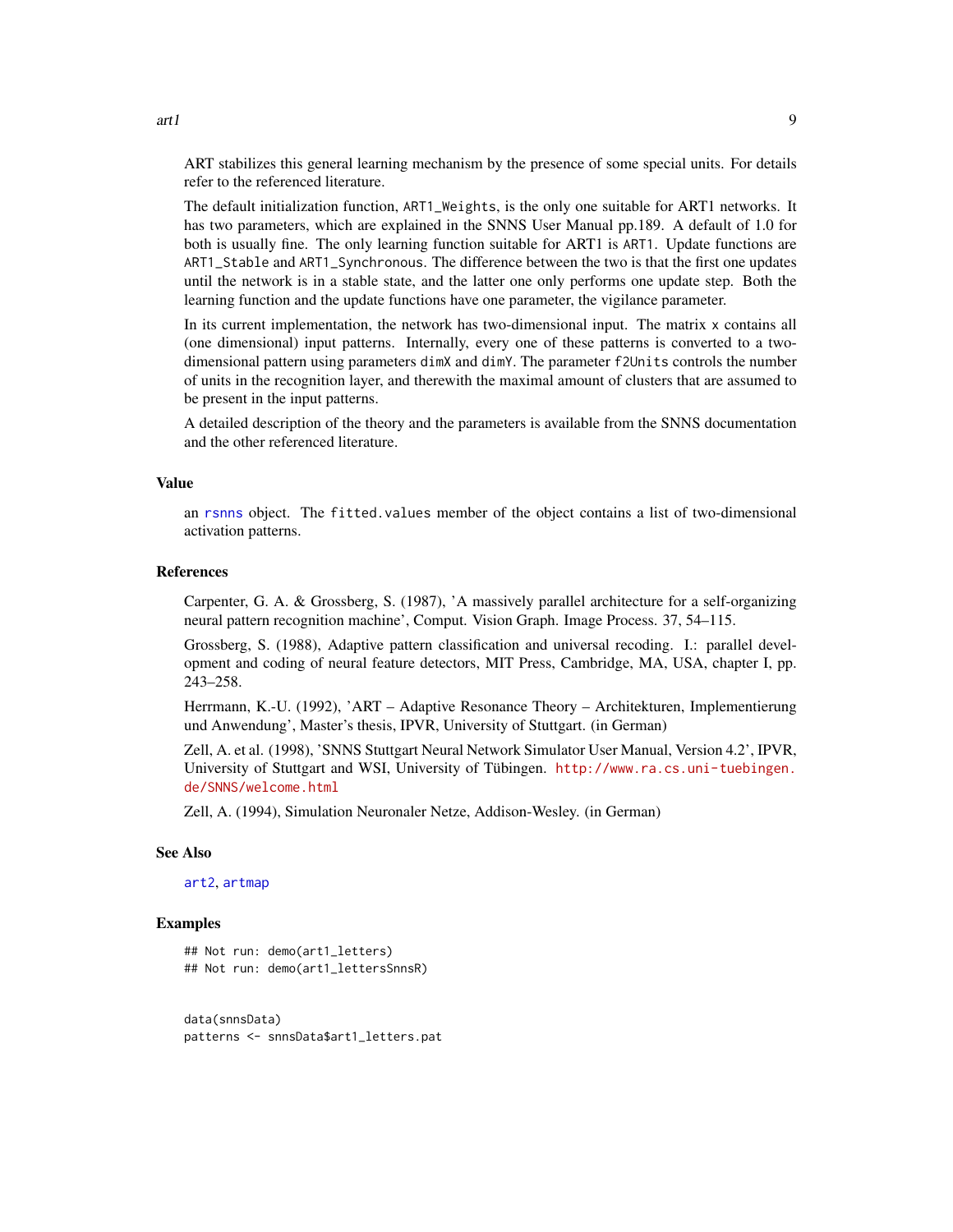```
inputMaps <- matrixToActMapList(patterns, nrow=7)
par(mfrow=c(3,3))
for (i in 1:9) plotActMap(inputMaps[[i]])
model <- art1(patterns, dimX=7, dimY=5)
```

```
encodeClassLabels(model$fitted.values)
```
#### <span id="page-9-1"></span>art2 *Create and train an art2 network*

### Description

ART2 is very similar to ART1, but for real-valued input. See [art1](#page-6-1) for more information. Opposed to the ART1 implementation, the ART2 implementation does not assume two-dimensional input.

#### Usage

```
art2(x, \ldots)## Default S3 method:
art2(x, f2Units = 5, maxit = 100,initFunc = "ART2_Weights", initFuncParams = c(0.9, 2),
  learnFunc = "ART2", learnFuncParams = c(0.98, 10, 10, 0.1, 0),
  updateFunc = "ART2_Stable", updateFuncParams = c(0.98, 10, 10, 0.1, 0.1)0), shufflePatterns = TRUE, ...)
```
#### Arguments

| X                | a matrix with training inputs for the network           |  |  |  |  |
|------------------|---------------------------------------------------------|--|--|--|--|
| .                | additional function parameters (currently not used)     |  |  |  |  |
| f2Units          | controls the number of clusters assumed to be present   |  |  |  |  |
| maxit            | maximum of iterations to learn                          |  |  |  |  |
| initFunc         | the initialization function to use                      |  |  |  |  |
|                  | initeral the parameters for the initialization function |  |  |  |  |
| learnFunc        | the learning function to use                            |  |  |  |  |
| learnFuncParams  |                                                         |  |  |  |  |
|                  | the parameters for the learning function                |  |  |  |  |
| updateFunc       | the update function to use                              |  |  |  |  |
| updateFuncParams |                                                         |  |  |  |  |
|                  | the parameters for the update function                  |  |  |  |  |
| shufflePatterns  |                                                         |  |  |  |  |
|                  | should the patterns be shuffled?                        |  |  |  |  |

<span id="page-9-0"></span> $10$  art $2$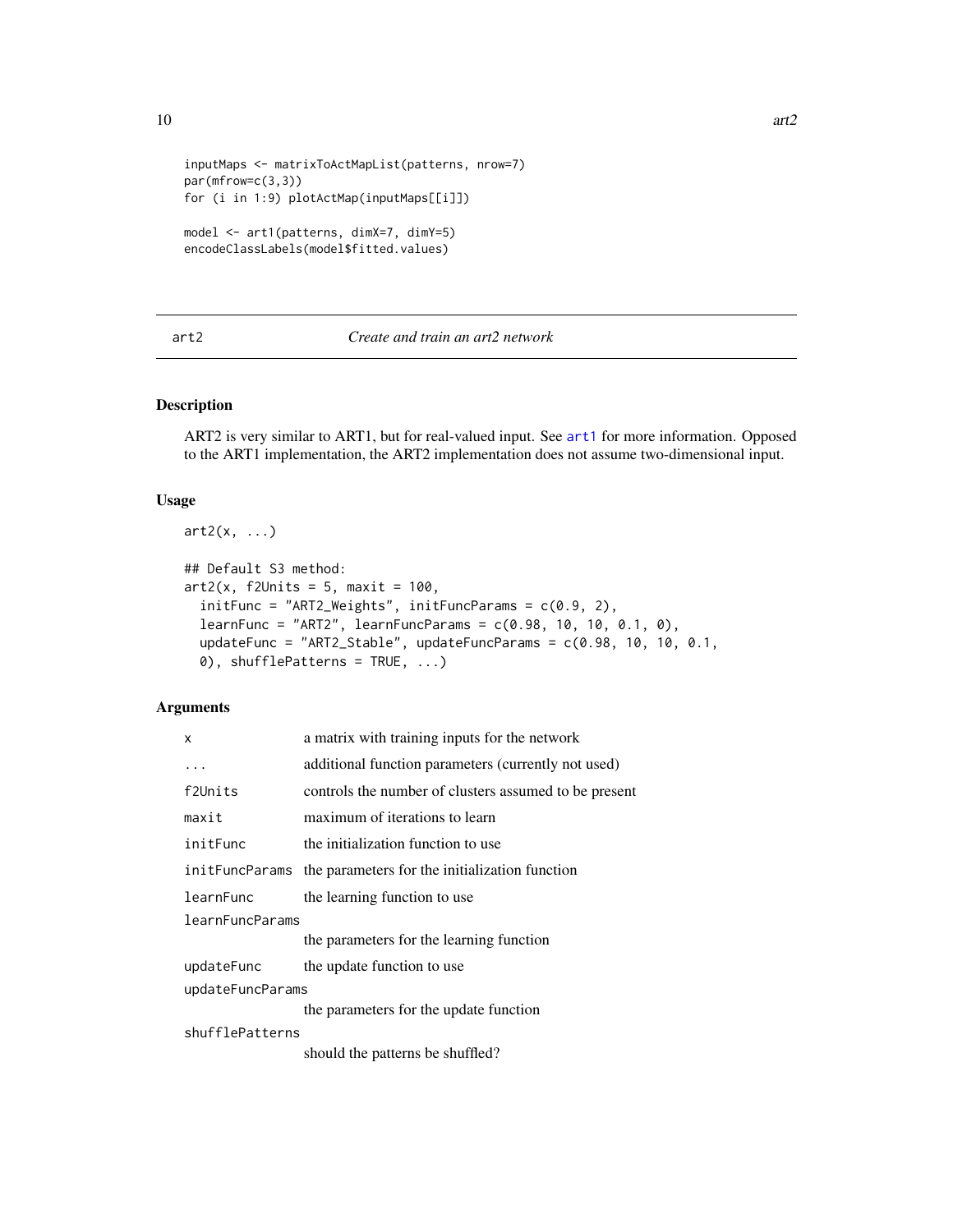#### Details

As comparison of real-valued vectors is more difficult than comparison of binary vectors, the comparison layer is more complex in ART2, and actually consists of three layers. With a more complex comparison layer, also other parts of the network enhance their complexity. In SNNS, this enhanced complexity is reflected by the presence of more parameters in initialization-, learning-, and update function.

In analogy to the implementation of ART1, there are one initialization function, one learning function and two update functions suitable for ART2. The learning and update functions have five parameters, the initialization function has two parameters. For details see the SNNS User Manual, p. 67 and pp. 192.

#### Value

an [rsnns](#page-42-1) object. The fitted.values member contains the activation patterns for all inputs.

#### References

Carpenter, G. A. & Grossberg, S. (1987), 'ART 2: self-organization of stable category recognition codes for analog input patterns', Appl. Opt. 26(23), 4919–4930.

Grossberg, S. (1988), Adaptive pattern classification and universal recoding. I.: parallel development and coding of neural feature detectors, MIT Press, Cambridge, MA, USA, chapter I, pp. 243–258.

Herrmann, K.-U. (1992), 'ART – Adaptive Resonance Theory – Architekturen, Implementierung und Anwendung', Master's thesis, IPVR, University of Stuttgart. (in German)

Zell, A. et al. (1998), 'SNNS Stuttgart Neural Network Simulator User Manual, Version 4.2', IPVR, University of Stuttgart and WSI, University of Tübingen. [http://www.ra.cs.uni-tuebingen.](http://www.ra.cs.uni-tuebingen.de/SNNS/welcome.html) [de/SNNS/welcome.html](http://www.ra.cs.uni-tuebingen.de/SNNS/welcome.html)

Zell, A. (1994), Simulation Neuronaler Netze, Addison-Wesley. (in German)

#### See Also

[art1](#page-6-1), [artmap](#page-11-1)

#### Examples

```
## Not run: demo(art2_tetra)
## Not run: demo(art2_tetraSnnsR)
```

```
data(snnsData)
patterns <- snnsData$art2_tetra_med.pat
model <- art2(patterns, f2Units=5, learnFuncParams=c(0.99, 20, 20, 0.1, 0),
                  updateFuncParams=c(0.99, 20, 20, 0.1, 0))
model
testPatterns <- snnsData$art2_tetra_high.pat
predictions <- predict(model, testPatterns)
```
 $\arctan 11$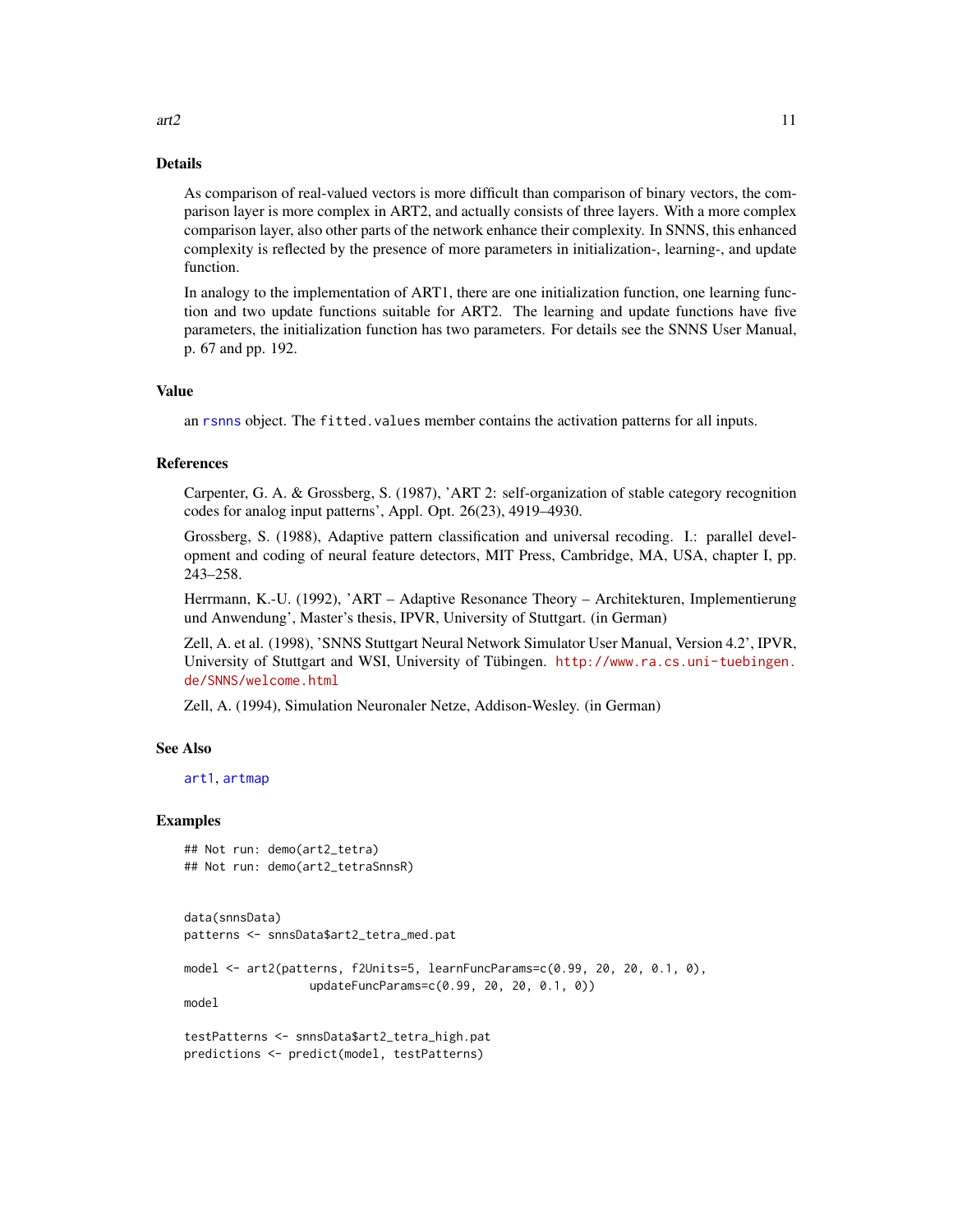<span id="page-11-0"></span>12 artmap and the contract of the contract of the contract of the contract of the contract of the contract of the contract of the contract of the contract of the contract of the contract of the contract of the contract of

```
## Not run: library(scatterplot3d)
## Not run: par(mfrow=c(2,2))
## Not run: scatterplot3d(patterns, pch=encodeClassLabels(model$fitted.values))
## Not run: scatterplot3d(testPatterns, pch=encodeClassLabels(predictions))
```
#### <span id="page-11-1"></span>artmap *Create and train an artmap network*

#### **Description**

An ARTMAP performs supervised learning. It consists of two coupled ART networks. In theory, these could be ART1, ART2, or others. However, in SNNS ARTMAP is implemented for ART1 only. So, this function is to be used with binary input. As explained in the description of [art1](#page-6-1), ART aims at solving the stability/plasticity dilemma. So the advantage of ARTMAP is that it is a supervised learning mechanism that guarantees stability.

#### Usage

```
artmap(x, \ldots)
```

```
## Default S3 method:
artmap(x, nInputsTrain, nInputsTargets,
  nUnitsRecLayerTrain, nUnitsRecLayerTargets, maxit = 1,
  nRowInputsTrain = 1, nRowInputsTargets = 1,
  nRowUnitsRecLayerTrain = 1, nRowUnitsRecLayerTargets = 1,
  initFunc = "ARTMAP_Weights", initFuncParameters = c(1, 1, 1, 1, 0),learnFunc = "ARTMAP", learnFuncParams = c(0.8, 1, 1, 0, 0),updateFunc = "ARTMAP_Stable", updateFuncParams = c(0.8, 1, 1, 0, 0),
  shufflePatterns = TRUE, ...)
```
#### Arguments

| X                     | a matrix with training inputs and targets for the network                                                                                      |
|-----------------------|------------------------------------------------------------------------------------------------------------------------------------------------|
| $\ddotsc$             | additional function parameters (currently not used)                                                                                            |
| nInputsTrain          | the number of columns of the matrix that are training input                                                                                    |
|                       | nInputsTargets the number of columns that are target values                                                                                    |
| nUnitsRecLayerTrain   |                                                                                                                                                |
|                       | number of units in the recognition layer of the training data ART network                                                                      |
| nUnitsRecLayerTargets |                                                                                                                                                |
|                       | number of units in the recognition layer of the target data ART network                                                                        |
| maxit                 | maximum of iterations to perform                                                                                                               |
| nRowInputsTrain       |                                                                                                                                                |
|                       | number of rows the training input units are to be organized in (only for visual-<br>ization purposes of the net in the original SNNS software) |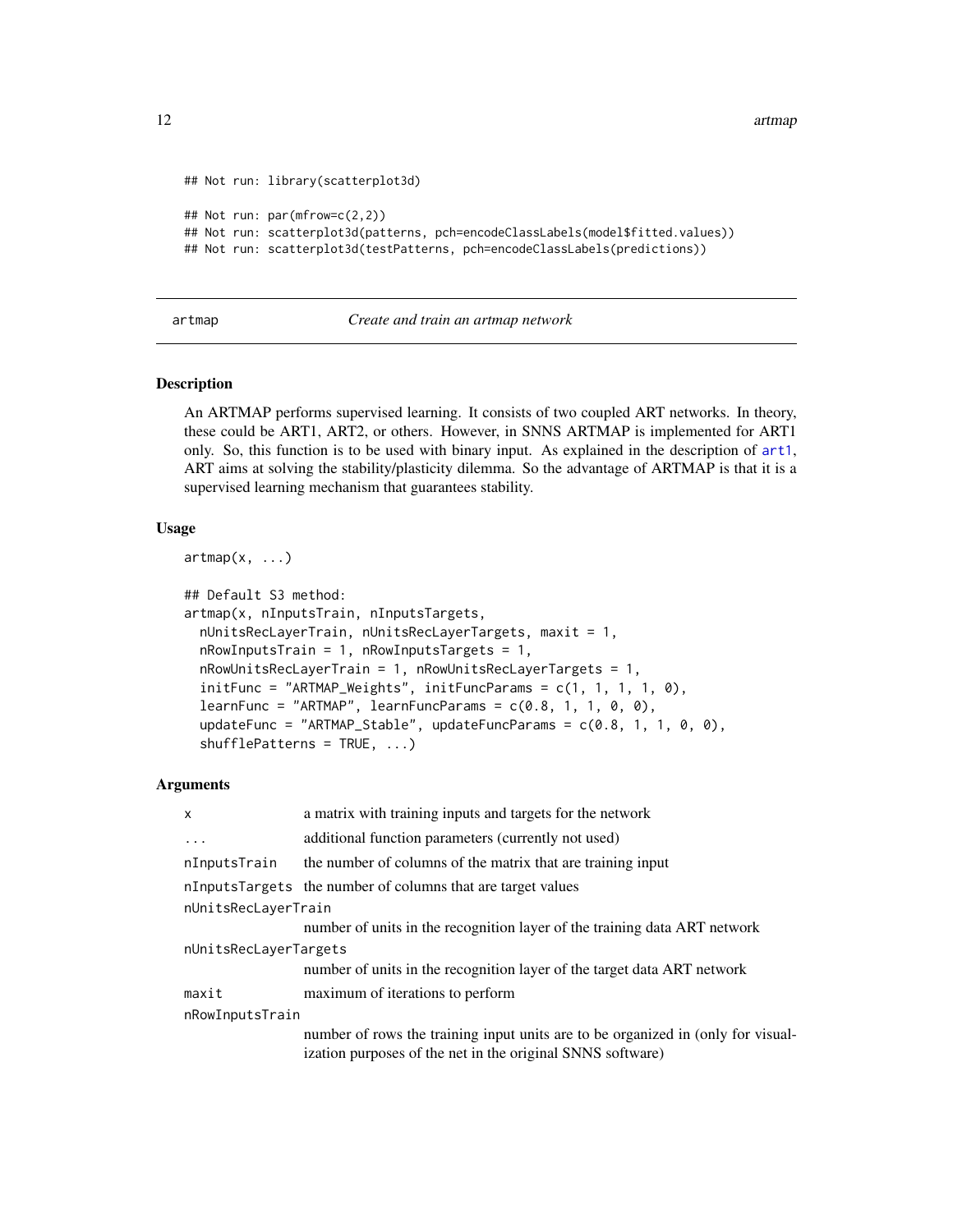#### artmap and the contract of the contract of the contract of the contract of the contract of the contract of the contract of the contract of the contract of the contract of the contract of the contract of the contract of the

| nRowInputsTargets        |                                                                      |
|--------------------------|----------------------------------------------------------------------|
|                          | same, but for the target value input units                           |
| nRowUnitsRecLayerTrain   |                                                                      |
|                          | same, but for the recognition layer of the training data ART network |
| nRowUnitsRecLayerTargets |                                                                      |
|                          | same, but for the recognition layer of the target data ART network   |
| initFunc                 | the initialization function to use                                   |
|                          | initerial the parameters for the initialization function             |
| learnFunc                | the learning function to use                                         |
| learnFuncParams          |                                                                      |
|                          | the parameters for the learning function                             |
| updateFunc               | the update function to use                                           |
| updateFuncParams         |                                                                      |
|                          | the parameters for the update function                               |
| shufflePatterns          |                                                                      |
|                          | should the patterns be shuffled?                                     |

#### Details

See also the details section of [art1](#page-6-1). The two ART1 networks are connected by a *map field*. The input of the first ART1 network is the training input, the input of the second network are the target values, the teacher signals. The two networks are often called ARTa and ARTb, we call them here training data network and target data network.

In analogy to the ART1 and ART2 implementations, there are one initialization function, one learning function, and two update functions present that are suitable for ARTMAP. The parameters are basically as in ART1, but for two networks. The learning function and the update functions have 3 parameters, the vigilance parameters of the two ART1 networks and an additional vigilance parameter for inter ART reset control. The initialization function has four parameters, two for every ART1 network.

A detailed description of the theory and the parameters is available from the SNNS documentation and the other referenced literature.

#### Value

an [rsnns](#page-42-1) object. The fitted.values member of the object contains a list of two-dimensional activation patterns.

#### References

Carpenter, G. A.; Grossberg, S. & Reynolds, J. H. (1991), 'ARTMAP: Supervised real-time learning and classification of nonstationary data by a self-organizing neural network', Neural Networks 4(5), 565–588.

Grossberg, S. (1988), Adaptive pattern classification and universal recoding. I.: parallel development and coding of neural feature detectors, MIT Press, Cambridge, MA, USA, chapter I, pp. 243–258.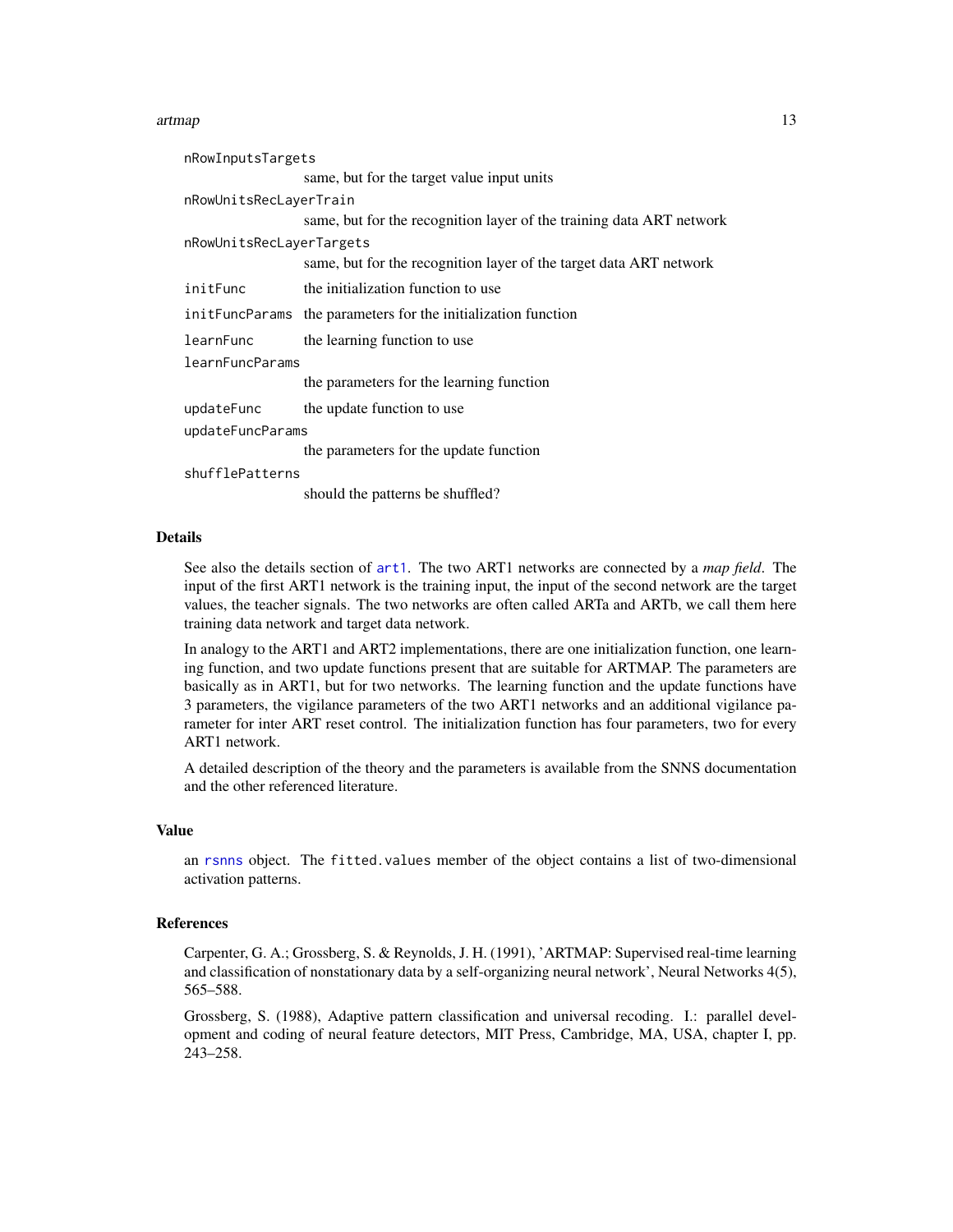<span id="page-13-0"></span>Herrmann, K.-U. (1992), 'ART – Adaptive Resonance Theory – Architekturen, Implementierung und Anwendung', Master's thesis, IPVR, University of Stuttgart. (in German)

Zell, A. et al. (1998), 'SNNS Stuttgart Neural Network Simulator User Manual, Version 4.2', IPVR, University of Stuttgart and WSI, University of Tübingen. [http://www.ra.cs.uni-tuebingen.](http://www.ra.cs.uni-tuebingen.de/SNNS/welcome.html) [de/SNNS/welcome.html](http://www.ra.cs.uni-tuebingen.de/SNNS/welcome.html)

Zell, A. (1994), Simulation Neuronaler Netze, Addison-Wesley. (in German)

#### See Also

[art1](#page-6-1), [art2](#page-9-1)

#### Examples

```
## Not run: demo(artmap_letters)
## Not run: demo(artmap_lettersSnnsR)
```

```
data(snnsData)
trainData <- snnsData$artmap_train.pat
testData <- snnsData$artmap_test.pat
```

```
model <- artmap(trainData, nInputsTrain=70, nInputsTargets=5,
                  nUnitsRecLayerTrain=50, nUnitsRecLayerTargets=26)
model$fitted.values
```

```
predict(model, testData)
```
<span id="page-13-1"></span>assoz *Create and train an (auto-)associative memory*

#### Description

The autoassociative memory performs clustering by finding a prototype to the given input. The implementation assumes two-dimensional input and output (cf. [art1](#page-6-1)).

#### Usage

```
assoc(x, ...)## Default S3 method:
assoc(x, dimX, dimY, maxit = 100,initFunc = "RM_Random_Weights", initFuncParams = c(1, -1),
  learnFunc = "RM_delta", learnFuncParams = c(0.01, 100, 0, 0, 0),
 updateFunc = "Auto_Synchronous", updateFuncParams = c(50),
  shufflePatterns = TRUE, ...)
```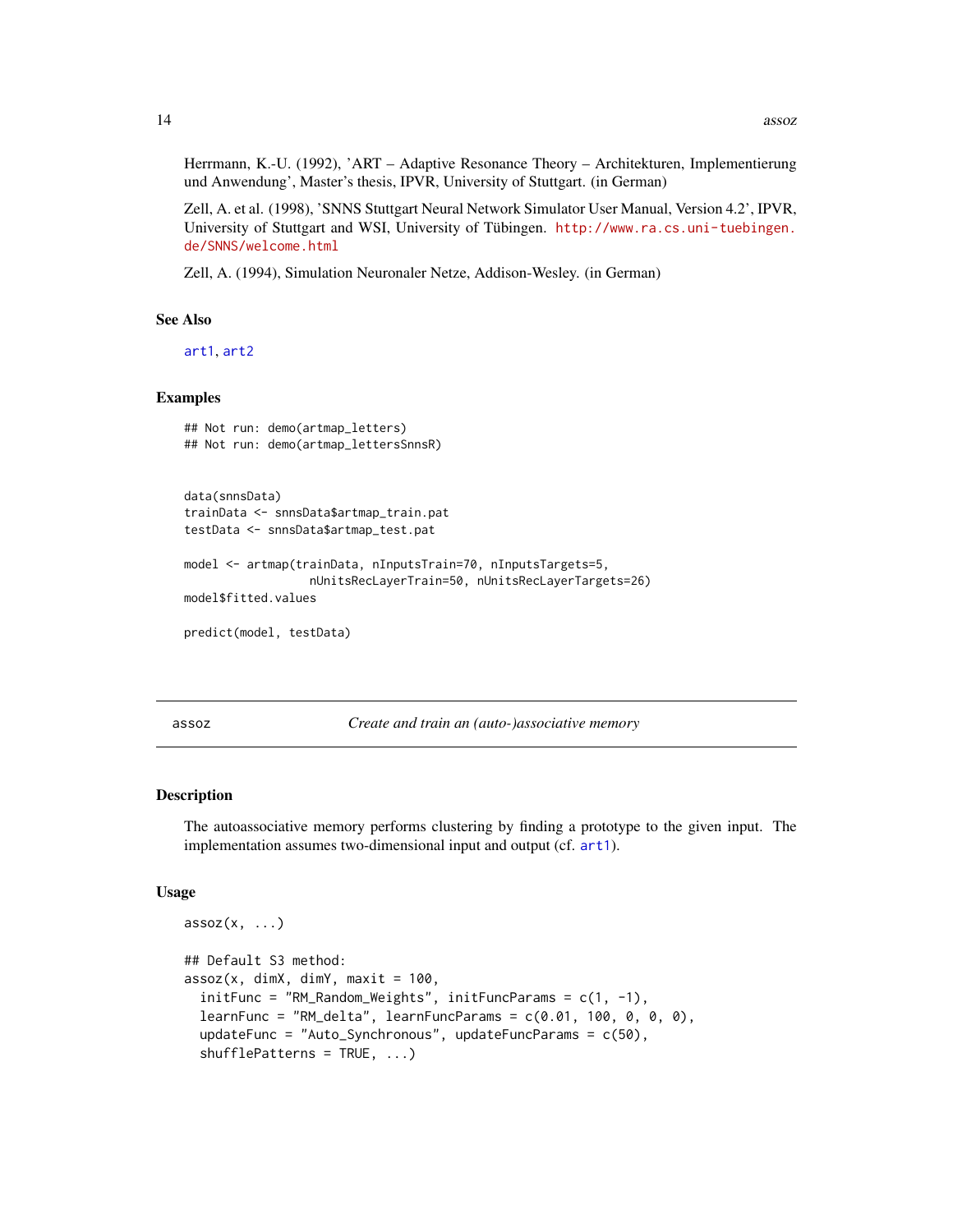#### assoz assoz assoz and  $\frac{15}{2}$

#### **Arguments**

| x                | a matrix with training inputs for the network                  |
|------------------|----------------------------------------------------------------|
| .                | additional function parameters (currently not used)            |
| dimX             | x dimension of inputs and outputs                              |
| dimY             | y dimension of inputs and outputs                              |
| maxit            | maximum of iterations to learn                                 |
| initFunc         | the initialization function to use                             |
|                  | init FuncParams the parameters for the initialization function |
| learnFunc        | the learning function to use                                   |
| learnFuncParams  |                                                                |
|                  | the parameters for the learning function                       |
| updateFunc       | the update function to use                                     |
| updateFuncParams |                                                                |
|                  | the parameters for the update function                         |
| shufflePatterns  |                                                                |
|                  | should the patterns be shuffled?                               |

### Details

The default initialization and update functions are the only ones suitable for this kind of network. The update function takes one parameter, which is the number of iterations that will be performed. The default of 50 usually does not have to be modified. For learning, RM\_delta and Hebbian functions can be used, though the first one usually performs better.

A more detailed description of the theory and the parameters is available from the SNNS documentation and the other referenced literature.

#### Value

an [rsnns](#page-42-1) object. The fitted.values member contains the activation patterns for all inputs.

### References

Palm, G. (1980), 'On associative memory', Biological Cybernetics 36, 19-31.

Rojas, R. (1996), Neural networks :a systematic introduction, Springer-Verlag, Berlin.

Zell, A. et al. (1998), 'SNNS Stuttgart Neural Network Simulator User Manual, Version 4.2', IPVR, University of Stuttgart and WSI, University of Tübingen. [http://www.ra.cs.uni-tuebingen.](http://www.ra.cs.uni-tuebingen.de/SNNS/welcome.html) [de/SNNS/welcome.html](http://www.ra.cs.uni-tuebingen.de/SNNS/welcome.html)

#### See Also

[art1](#page-6-1), [art2](#page-9-1)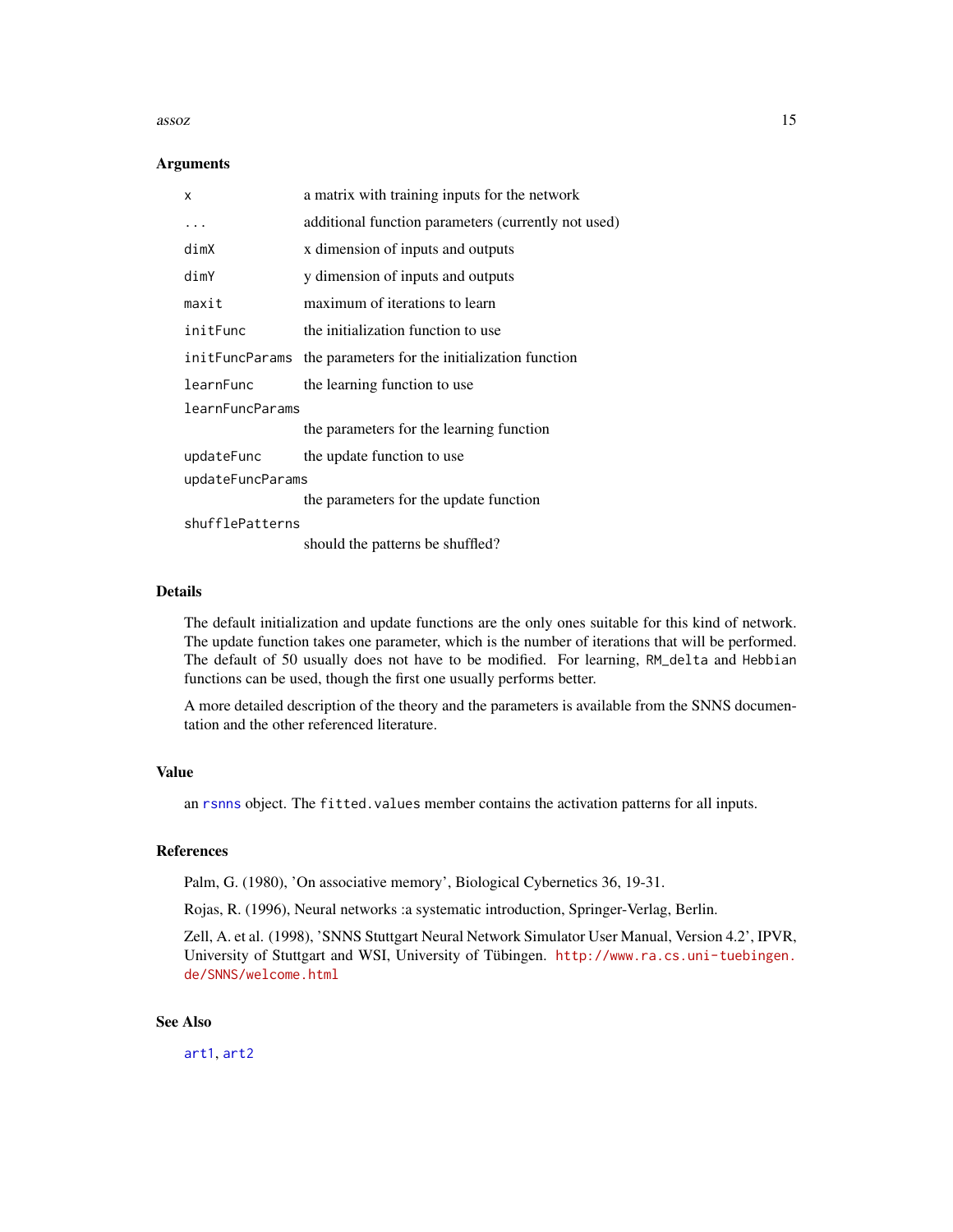### Examples

```
## Not run: demo(assoz_letters)
## Not run: demo(assoz_lettersSnnsR)
data(snnsData)
patterns <- snnsData$art1_letters.pat
model <- assoz(patterns, dimX=7, dimY=5)
actMaps <- matrixToActMapList(model$fitted.values, nrow=7)
par(mfrow=c(3,3))
for (i in 1:9) plotActMap(actMaps[[i]])
```
confusionMatrix *Computes a confusion matrix*

### Description

The confusion matrix shows how many times a pattern with the real class x was classified as class y. A perfect method should result in a diagonal matrix. All values not on the diagonal are errors of the method.

#### Usage

```
confusionMatrix(targets, predictions)
```
#### Arguments

| targets     | the known, correct target values                          |
|-------------|-----------------------------------------------------------|
| predictions | the corresponding predictions of a method for the targets |

### Details

If the class labels are not already encoded, they are encoded using [encodeClassLabels](#page-21-1) (with default values).

#### Value

the confusion matrix

<span id="page-15-0"></span>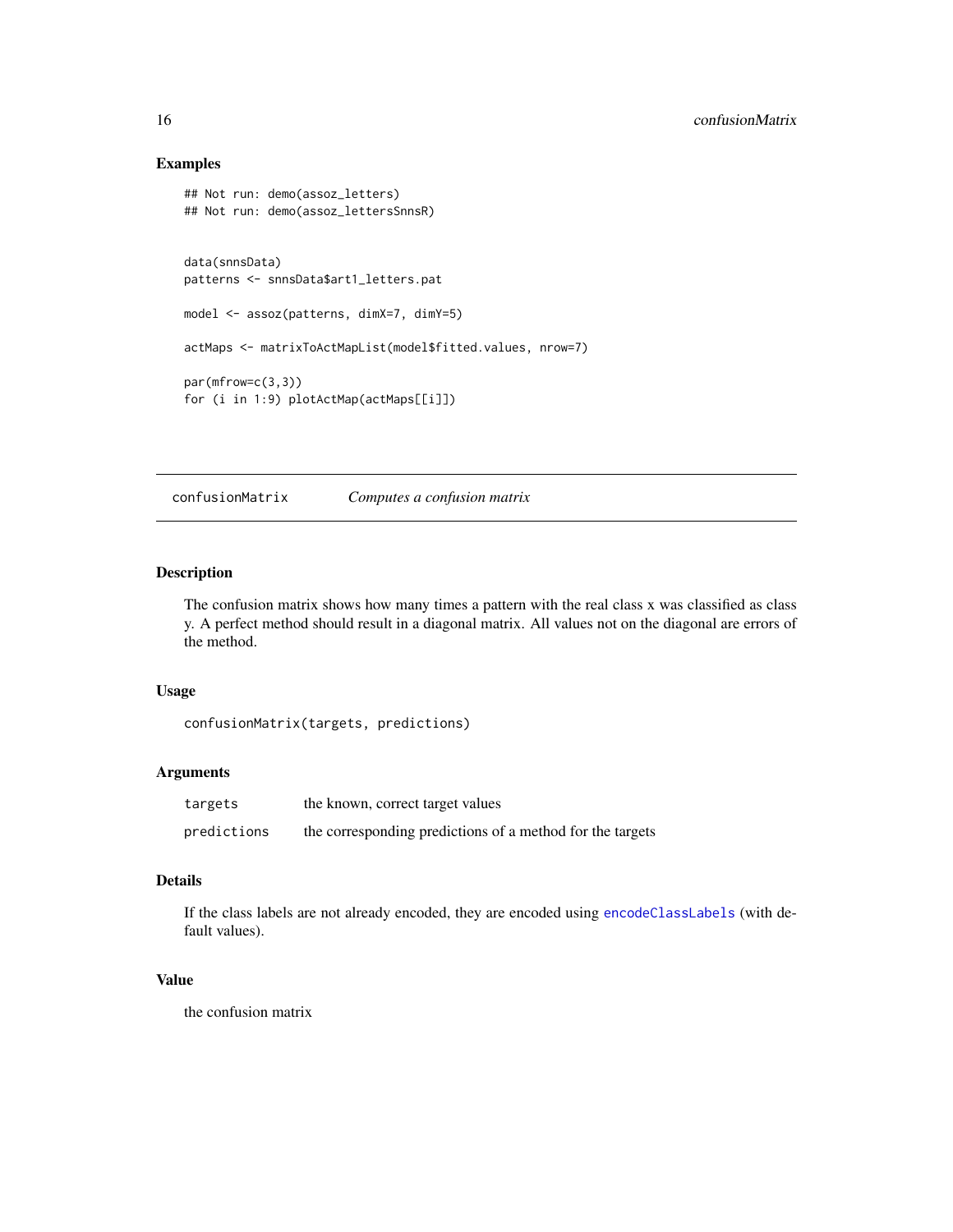<span id="page-16-0"></span>decodeClassLabels *Decode class labels to a binary matrix*

#### Description

This method decodes class labels from a numerical or levels vector to a binary matrix, i.e., it converts the input vector to a binary matrix.

#### Usage

```
decodeClassLabels(x, value = 1, value = 0)
```
### Arguments

| x        | class label vector    |
|----------|-----------------------|
| valTrue  | see Details paragraph |
| valFalse | see Details paragraph |

#### Details

In the matrix, the value valTrue (e.g. 1) is present exactly in the column given by the value in the input vector, and the value valFalse (e.g.  $0$ ) in the other columns. The number of columns of the resulting matrix depends on the number of unique labels found in the vector. E.g. the input c(1, 3, 2, 3) will result in an output matrix with rows: 100 001 010 001

#### Value

a matrix containing the decoded class labels

### Author(s)

The implementation is a slightly modified version of the function class.ind from the nnet package of Brian Ripley.

### References

Venables, W. N. and Ripley, B. D. (2002), 'Modern Applied Statistics with S', Springer-Verlag.

#### Examples

```
decodeClassLabels(c(1,3,2,3))
decodeClassLabels(c("r","b","b","r", "g", "g"))
data(iris)
decodeClassLabels(iris[,5])
```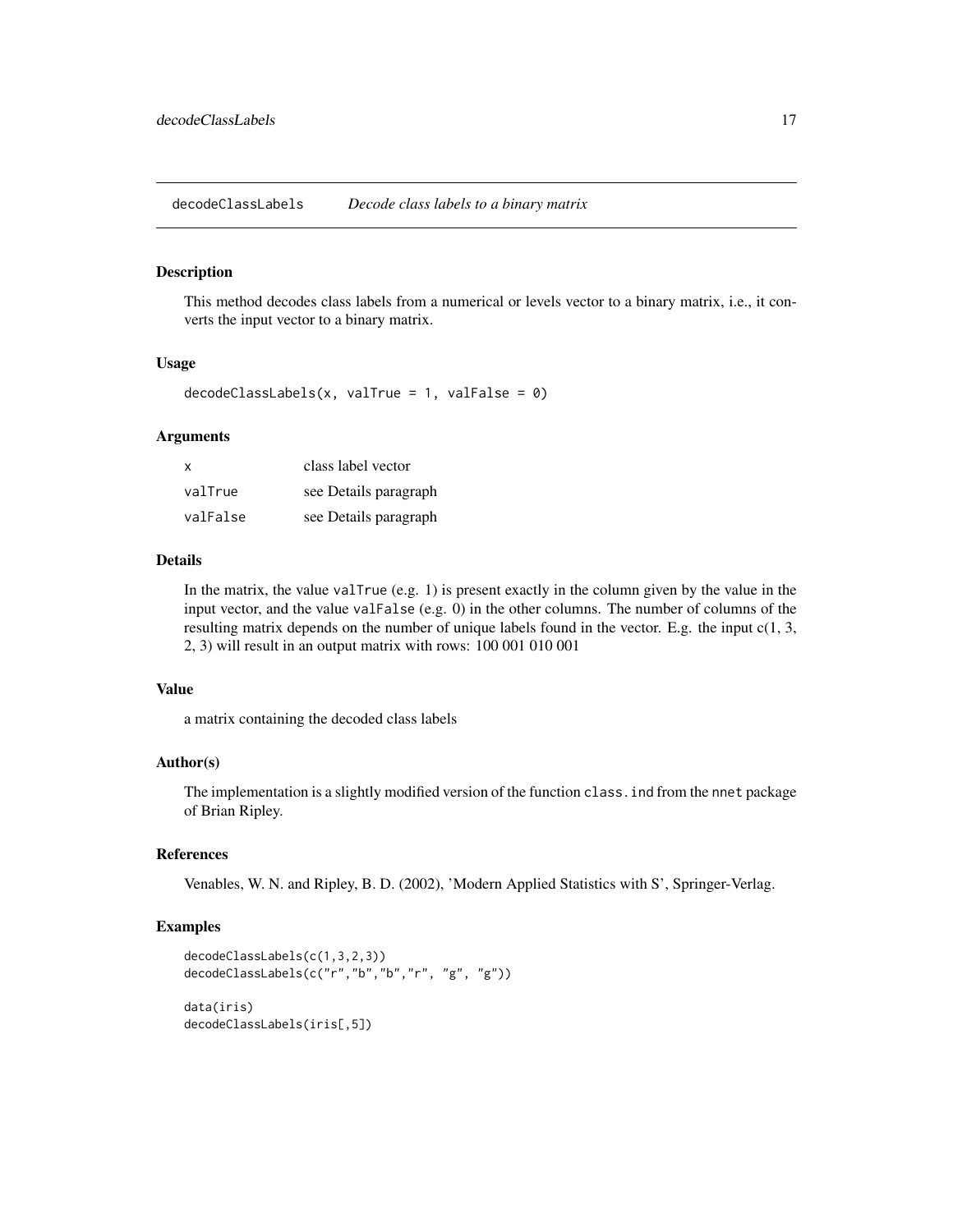<span id="page-17-1"></span><span id="page-17-0"></span>denormalizeData *Revert data normalization*

### Description

Column-wise normalization of the input matrix is reverted, using the given parameters.

#### Usage

```
denormalizeData(x, normParams)
```
### Arguments

|            | input data                                                                                                     |
|------------|----------------------------------------------------------------------------------------------------------------|
| normParams | the parameters generated by an earlier call to normalize Data that will be used<br>for reverting normalization |

### Details

The input matrix is column-wise denormalized using the parameters given by normParams. E.g., if normParams contains mean and sd for every column, the values are multiplied by sd and the mean is added

### Value

column-wise denormalized input

### See Also

[normalizeData](#page-31-1), [getNormParameters](#page-23-1)

## Examples

```
data(iris)
values <- normalizeData(iris[,1:4])
denormalizeData(values, getNormParameters(values))
```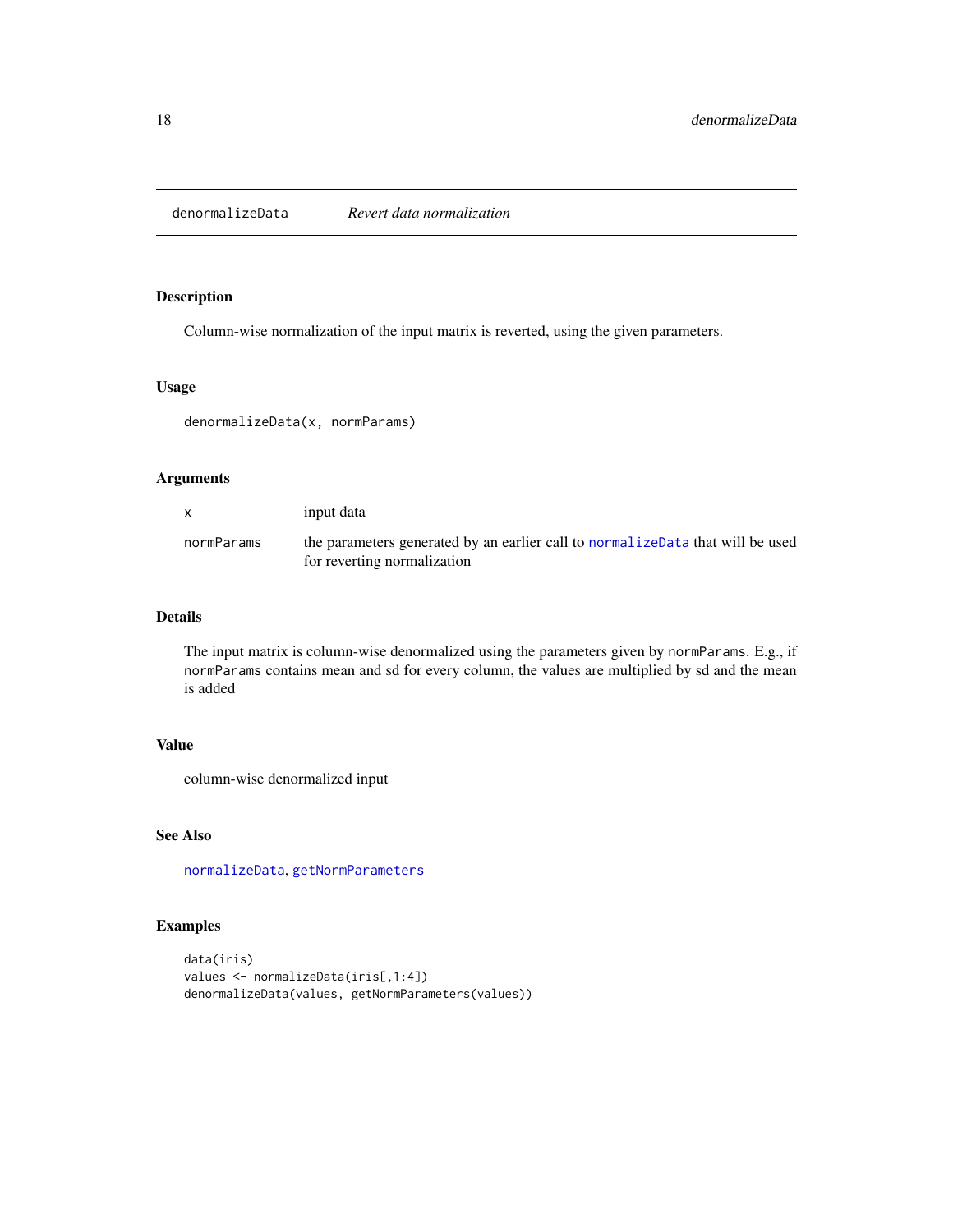#### <span id="page-18-1"></span><span id="page-18-0"></span>Description

Dynamic learning vector quantization (DLVQ) networks are similar to self-organizing maps (SOM, [som](#page-63-1)). But they perform supervised learning and lack a neighborhood relationship between the prototypes.

#### Usage

 $d\text{lvq}(x, \ldots)$ 

```
## Default S3 method:
dlvq(x, y, initFunc = "DLVQ_Weights",
  initFuncParameters = c(1, -1), learnFunc = "Dynamic_LVQ",
  learnFuncParams = c(0.03, 0.03, 10), updateFunc = "Dynamic_LVQ",
  updateFuncParams = c(\emptyset), shufflePatterns = TRUE, ...)
```
### Arguments

| x                | a matrix with training inputs for the network            |  |
|------------------|----------------------------------------------------------|--|
|                  | additional function parameters (currently not used)      |  |
| V                | the corresponding target values                          |  |
| initFunc         | the initialization function to use                       |  |
|                  | initerial the parameters for the initialization function |  |
| learnFunc        | the learning function to use                             |  |
| learnFuncParams  |                                                          |  |
|                  | the parameters for the learning function                 |  |
| updateFunc       | the update function to use                               |  |
| updateFuncParams |                                                          |  |
|                  | the parameters for the update function                   |  |
| shufflePatterns  |                                                          |  |
|                  | should the patterns be shuffled?                         |  |

#### Details

The input data has to be normalized in order to use DLVQ.

Learning in DLVQ: For each class, a mean vector (prototype) is calculated and stored in a (newly generated) hidden unit. Then, the net is used to classify every pattern by using the nearest prototype. If a pattern gets misclassified as class y instead of class x, the prototype of class y is moved away from the pattern, and the prototype of class x is moved towards the pattern. This procedure is repeated iteratively until no more changes in classification take place. Then, new prototypes are introduced in the net per class as new hidden units, and initialized by the mean vector of misclassified patterns in that class.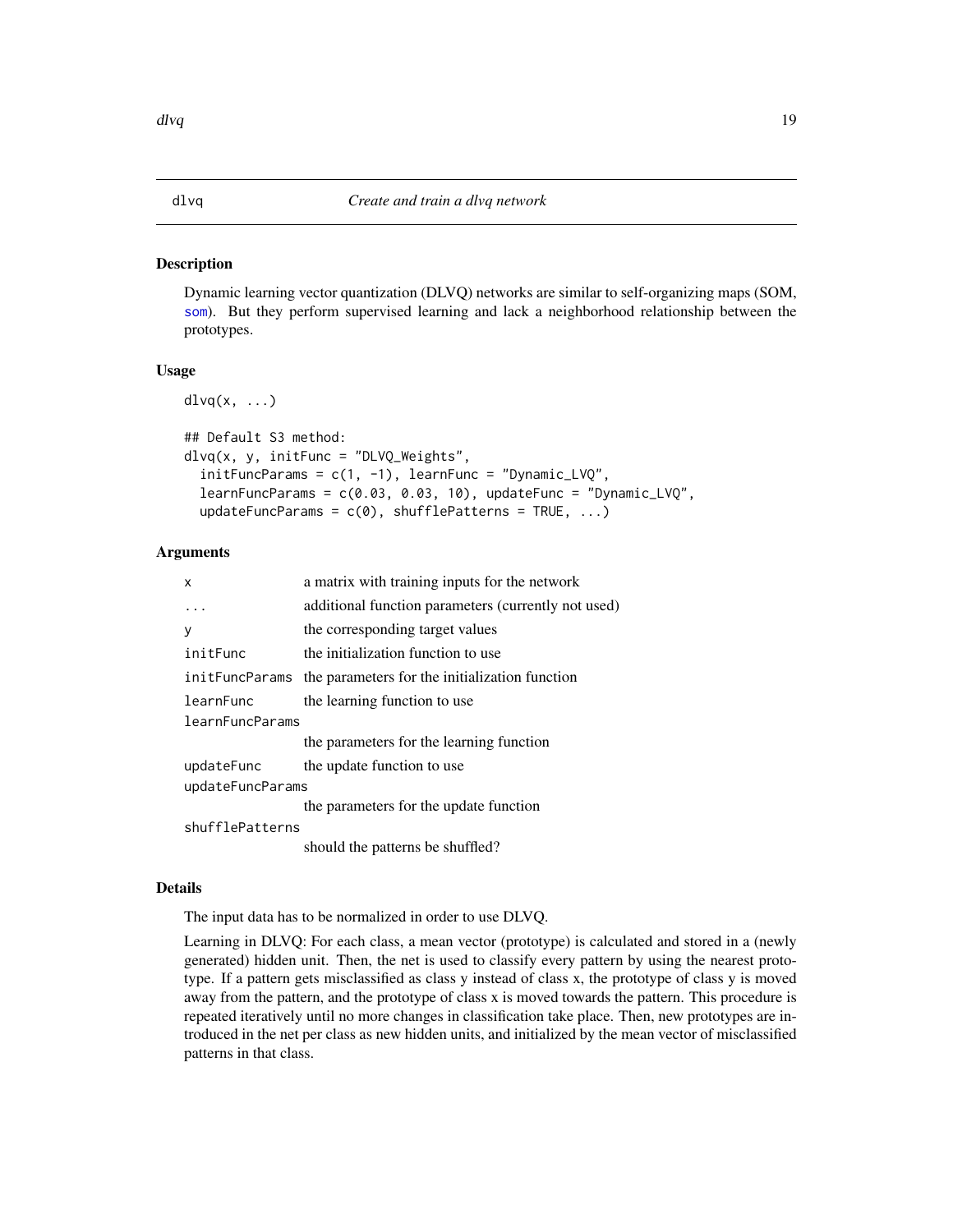<span id="page-19-0"></span>Network architecture: The network only has one hidden layer, containing one unit for each prototype. The prototypes/hidden units are also called codebook vectors. Because SNNS generates the units automatically, and does not need their number to be specified in advance, the procedure is called *dynamic* LVQ in SNNS.

The default initialization, learning, and update functions are the only ones suitable for this kind of network. The three parameters of the learning function specify two learning rates (for the cases correctly/uncorrectly classified), and the number of cycles the net is trained before mean vectors are calculated.

A detailed description of the theory and the parameters is available, as always, from the SNNS documentation and the other referenced literature.

#### Value

an [rsnns](#page-42-1) object. The fitted.values member contains the activation patterns for all inputs.

#### References

Kohonen, T. (1988), Self-organization and associative memory, Vol. 8, Springer-Verlag.

Zell, A. et al. (1998), 'SNNS Stuttgart Neural Network Simulator User Manual, Version 4.2', IPVR, University of Stuttgart and WSI, University of Tübingen. [http://www.ra.cs.uni-tuebingen.](http://www.ra.cs.uni-tuebingen.de/SNNS/welcome.html) [de/SNNS/welcome.html](http://www.ra.cs.uni-tuebingen.de/SNNS/welcome.html)

Zell, A. (1994), Simulation Neuronaler Netze, Addison-Wesley. (in German)

#### Examples

```
## Not run: demo(dlvq_ziff)
## Not run: demo(dlvq_ziffSnnsR)
data(snnsData)
dataset <- snnsData$dlvq_ziff_100.pat
inputs <- dataset[,inputColumns(dataset)]
outputs <- dataset[,outputColumns(dataset)]
model <- dlvq(inputs, outputs)
```
fitted(model) == outputs mean(fitted(model) - outputs)

<span id="page-19-1"></span>elman *Create and train an Elman network*

#### **Description**

Elman networks are partially recurrent networks and similar to Jordan networks (function [jordan](#page-26-1)). For details, see explanations there.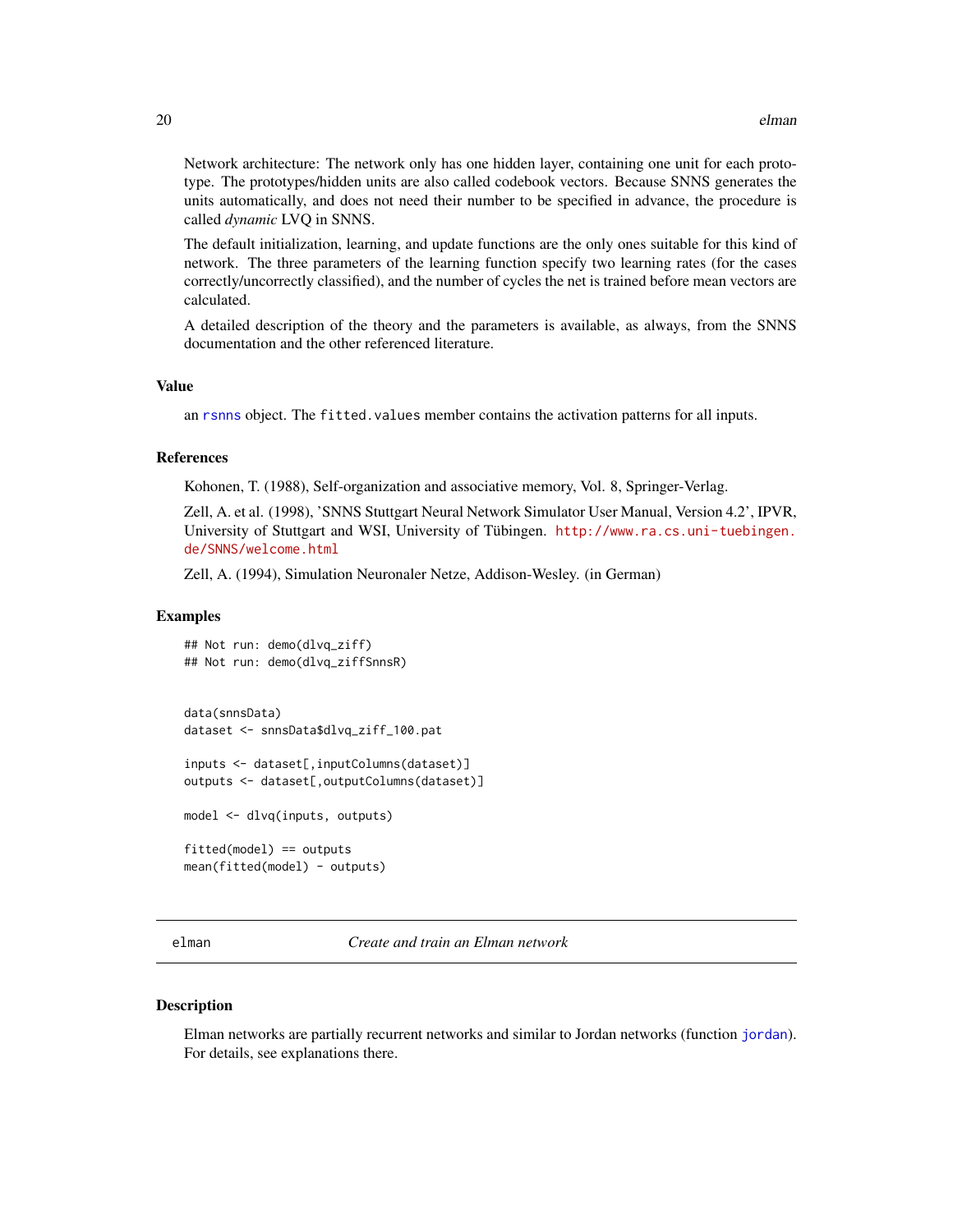#### elman 21

#### Usage

 $elman(x, \ldots)$ 

```
## Default S3 method:
elman(x, y, size = c(5), maxit = 100,
  initFunc = "JE_Weights", initFuncParams = c(1, -1, 0.3, 1, 0.5),
  learnFunc = "JE_BP", learnFuncParams = c(0.2),
  updateFunc = "JE_Order", updateFuncParams = c(\emptyset),
  shufflePatterns = FALSE, linOut = TRUE, outContext = FALSE,
  inputsTest = NULL, targetsTest = NULL, ...)
```
#### Arguments

| X                | a matrix with training inputs for the network                          |  |
|------------------|------------------------------------------------------------------------|--|
| .                | additional function parameters (currently not used)                    |  |
| У                | the corresponding targets values                                       |  |
| size             | number of units in the hidden layer(s)                                 |  |
| maxit            | maximum of iterations to learn                                         |  |
| initFunc         | the initialization function to use                                     |  |
| initFuncParams   | the parameters for the initialization function                         |  |
| learnFunc        | the learning function to use                                           |  |
| learnFuncParams  |                                                                        |  |
|                  | the parameters for the learning function                               |  |
| updateFunc       | the update function to use                                             |  |
| updateFuncParams |                                                                        |  |
|                  | the parameters for the update function                                 |  |
| shufflePatterns  |                                                                        |  |
|                  | should the patterns be shuffled?                                       |  |
| linOut           | sets the activation function of the output units to linear or logistic |  |
| outContext       | if TRUE, the context units are also output units (untested)            |  |
| inputsTest       | a matrix with inputs to test the network                               |  |
| targetsTest      | the corresponding targets for the test input                           |  |

### Details

Learning in Elman networks: Same as in Jordan networks (see [jordan](#page-26-1)).

Network architecture: The difference between Elman and Jordan networks is that in an Elman network the context units get input not from the output units, but from the hidden units. Furthermore, there is no direct feedback in the context units. In an Elman net, the number of context units and hidden units has to be the same. The main advantage of Elman nets is that the number of context units is not directly determined by the output dimension (as in Jordan nets), but by the number of hidden units, which is more flexible, as it is easy to add/remove hidden units, but not output units.

A detailed description of the theory and the parameters is available, as always, from the SNNS documentation and the other referenced literature.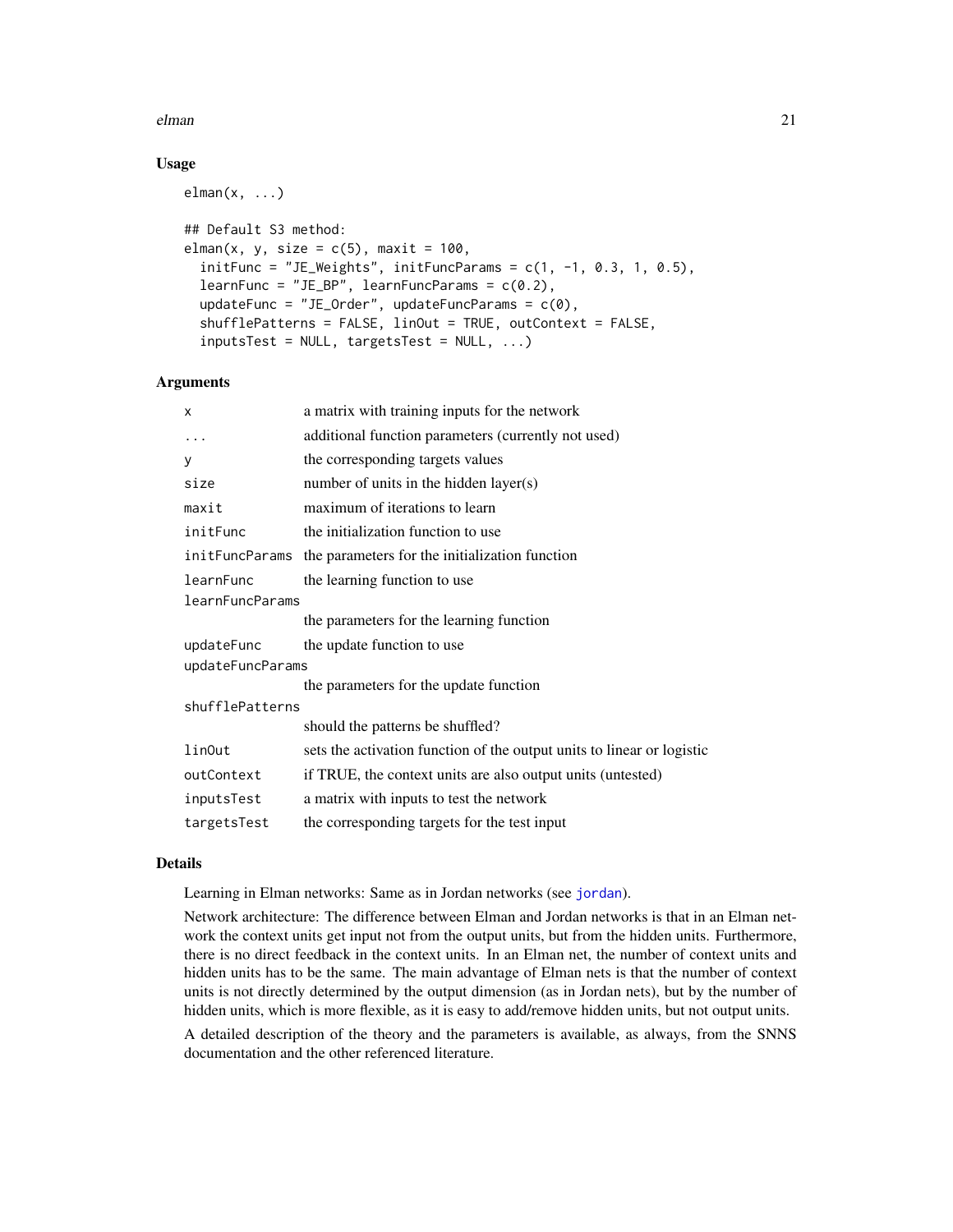#### <span id="page-21-0"></span>Value

an [rsnns](#page-42-1) object.

### References

Elman, J. L. (1990), 'Finding structure in time', Cognitive Science 14(2), 179–211.

Zell, A. et al. (1998), 'SNNS Stuttgart Neural Network Simulator User Manual, Version 4.2', IPVR, University of Stuttgart and WSI, University of Tübingen. [http://www.ra.cs.uni-tuebingen.](http://www.ra.cs.uni-tuebingen.de/SNNS/welcome.html) [de/SNNS/welcome.html](http://www.ra.cs.uni-tuebingen.de/SNNS/welcome.html)

Zell, A. (1994), Simulation Neuronaler Netze, Addison-Wesley. (in German)

### See Also

[jordan](#page-26-1)

#### Examples

```
## Not run: demo(iris)
## Not run: demo(laser)
## Not run: demo(eight_elman)
## Not run: demo(eight_elmanSnnsR)
```

```
data(snnsData)
inputs <- snnsData$eight_016.pat[,inputColumns(snnsData$eight_016.pat)]
outputs <- snnsData$eight_016.pat[,outputColumns(snnsData$eight_016.pat)]
```

```
par(mfrow=c(1,2))
```

```
modelElman <- elman(inputs, outputs, size=8, learnFuncParams=c(0.1), maxit=1000)
modelElman
modelJordan <- jordan(inputs, outputs, size=8, learnFuncParams=c(0.1), maxit=1000)
modelJordan
```

```
plotIterativeError(modelElman)
plotIterativeError(modelJordan)
```
summary(modelElman) summary(modelJordan)

<span id="page-21-1"></span>encodeClassLabels *Encode a matrix of (decoded) class labels*

### Description

Applies analyzeClassification row-wise to a matrix.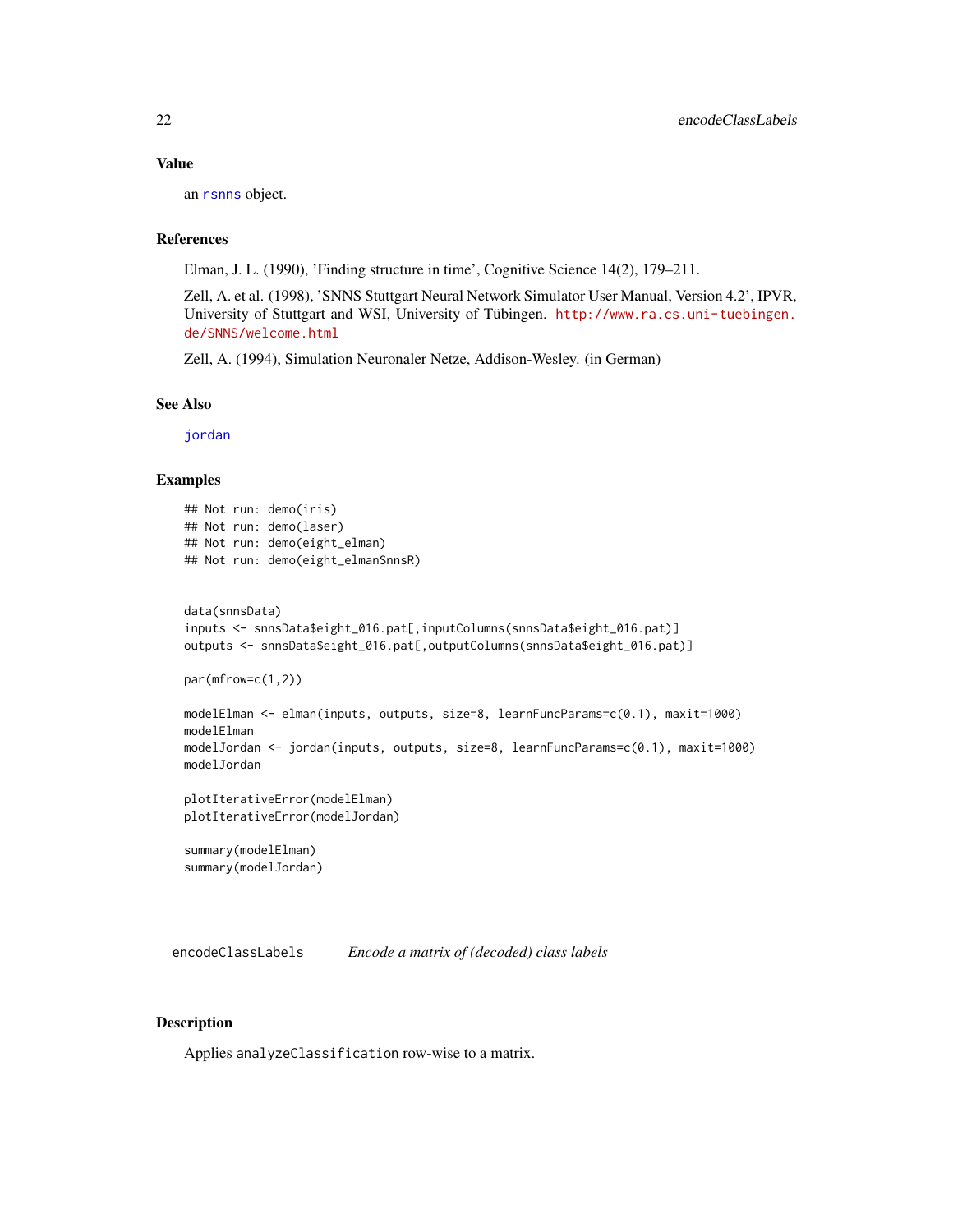### <span id="page-22-0"></span>exportToSnnsNetFile 23

### Usage

encodeClassLabels(x, method = "WTA",  $l = 0$ ,  $h = 0$ )

### Arguments

| x      | inputs                    |
|--------|---------------------------|
| method | see analyzeClassification |
|        | idem                      |
| h      | idem                      |

### Value

a numeric vector, each number represents a different class. A zero means that no class was assigned to the pattern.

### See Also

[analyzeClassification](#page-5-1)

## Examples

```
data(iris)
labels <- decodeClassLabels(iris[,5])
encodeClassLabels(labels)
```
<span id="page-22-1"></span>exportToSnnsNetFile *Export the net to a file in the original SNNS file format*

### Description

Export the net that is present in the [rsnns](#page-42-1) object in the original (.net) SNNS file format.

#### Usage

```
exportToSnnsNetFile(object, filename, netname = "RSNNS_untitled")
```
#### Arguments

| object   | the rsnns object                               |
|----------|------------------------------------------------|
| filename | path and filename to be written to             |
| netname  | name that is given to the network in the file. |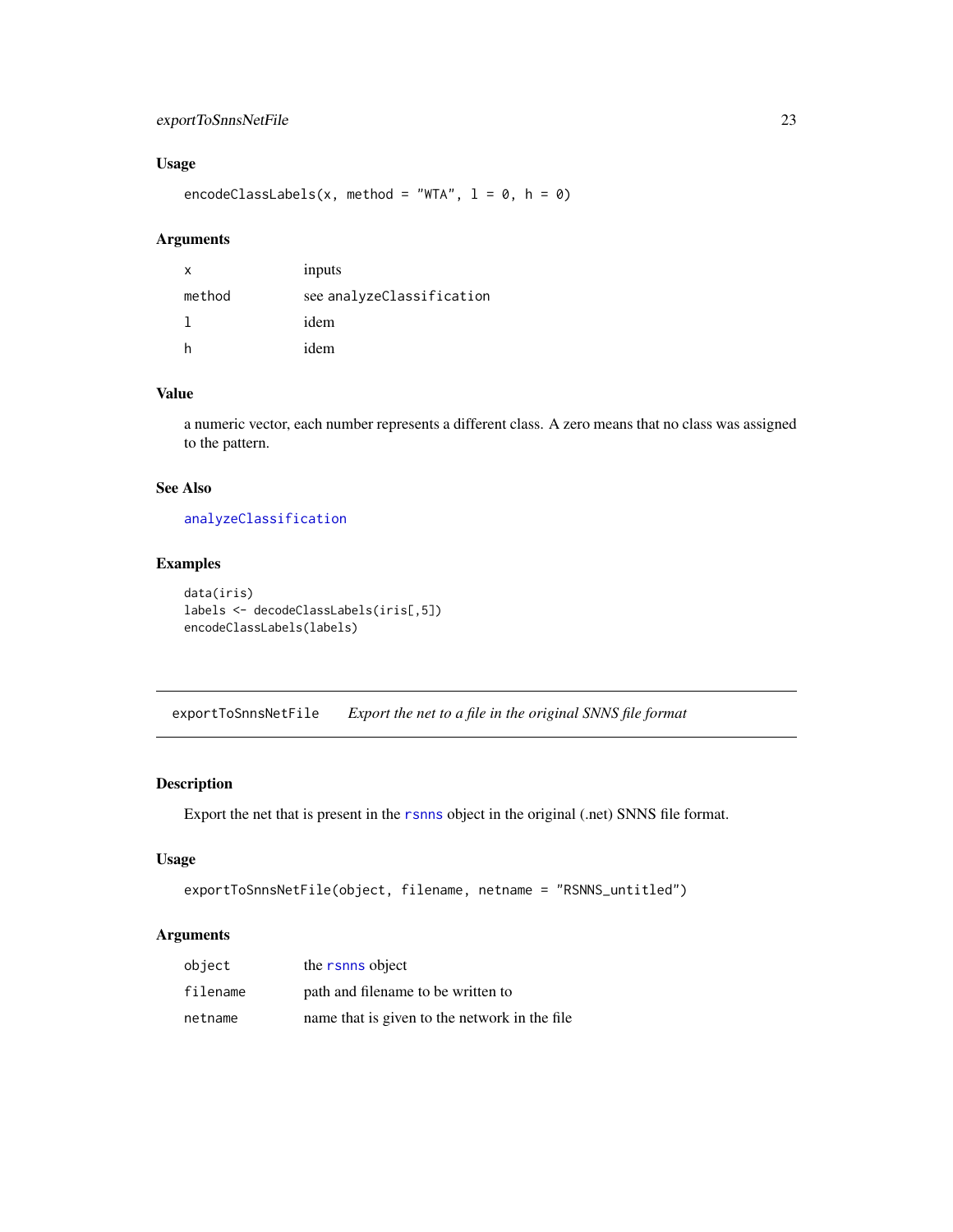<span id="page-23-0"></span>

### Description

This function generates a list of data.frames containing the most important information that defines a network, in a format that is easy to use. To get the full definition in the original SNNS format, use [summary.rsnns](#page-67-1) or [exportToSnnsNetFile](#page-22-1) instead.

### Usage

```
extractNetInfo(object)
```
#### Arguments

object the [rsnns](#page-42-1) object

### Details

Internally, a call to [SnnsRObject\\$extractNetInfo](#page-49-1) is done, and the results of this call are returned.

#### Value

a list containing information extracted from the network (see [SnnsRObject\\$extractNetInfo](#page-49-1)).

#### See Also

[SnnsRObject\\$extractNetInfo](#page-49-1)

<span id="page-23-1"></span>getNormParameters *Get normalization parameters of the input data*

#### Description

Get the normalization parameters that are appended by [normalizeData](#page-31-1) as attributes to the input data.

### Usage

```
getNormParameters(x)
```
#### Arguments

x input data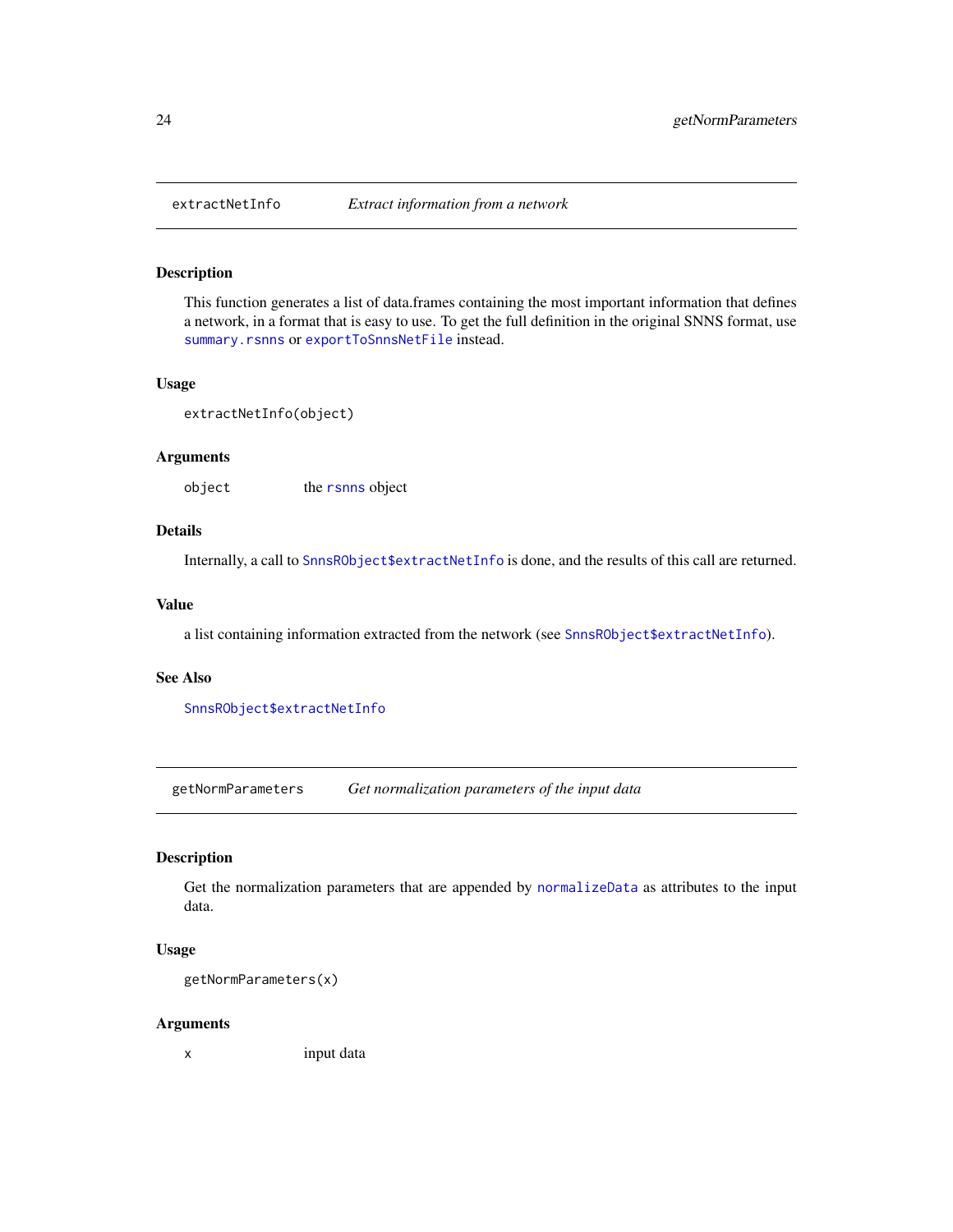### <span id="page-24-0"></span>getSnnsRDefine 25

### Details

This function is equivalent to calling attr(x,"normParams").

### Value

the parameters generated by an earlier call to [normalizeData](#page-31-1)

### See Also

[normalizeData](#page-31-1), [denormalizeData](#page-17-1)

getSnnsRDefine *Get a define of the SNNS kernel*

### Description

Get a define of the SNNS kernel from a defines-list. All defines-lists present can be shown with RSNNS:::SnnsDefines.

### Usage

getSnnsRDefine(defList, defValue)

### Arguments

| defList  | the defines-list from which to get the define from |
|----------|----------------------------------------------------|
| defValue | the value in the list                              |

### Value

a string with the name of the define

#### See Also

[resolveSnnsRDefine](#page-41-1)

### Examples

```
getSnnsRDefine("topologicalUnitTypes",3)
getSnnsRDefine("errorCodes",-50)
```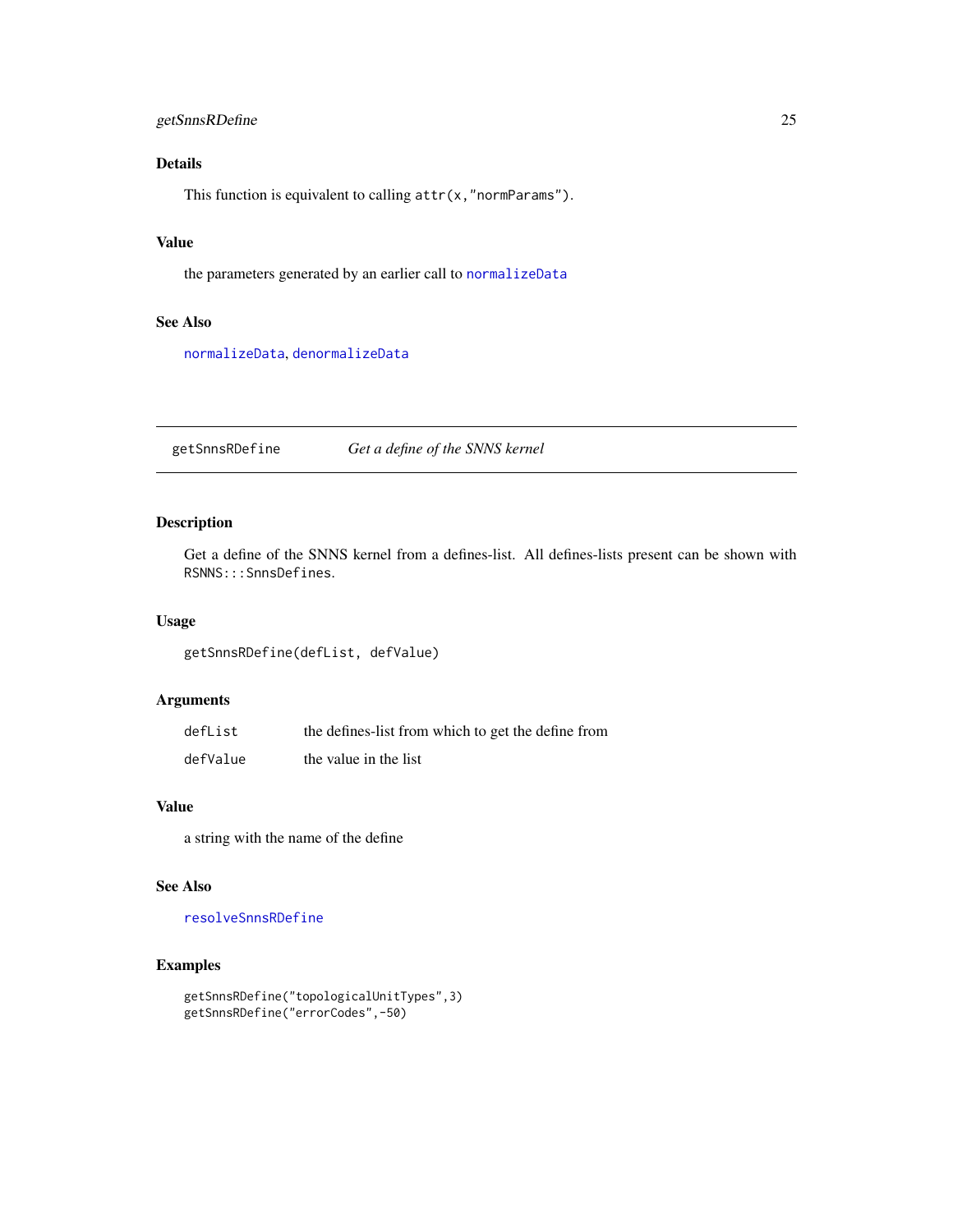<span id="page-25-0"></span>getSnnsRFunctionTable *Get SnnsR function table*

### Description

Get the function table of available SNNS functions.

### Usage

```
getSnnsRFunctionTable()
```
### Value

a data.frame with columns:

| name       | name of the function                               |
|------------|----------------------------------------------------|
| type       | the type of the function (learning, init, update,) |
| #inParams  | the number of input parameters of the function     |
| #outParams | the number of output parameters of the function    |

inputColumns *Get the columns that are inputs*

### Description

This function extracts all columns from a matrix whose column names begin with "in". The example data of this package follows this naming convention.

### Usage

```
inputColumns(patterns)
```
#### Arguments

patterns matrix or data.frame containing the patterns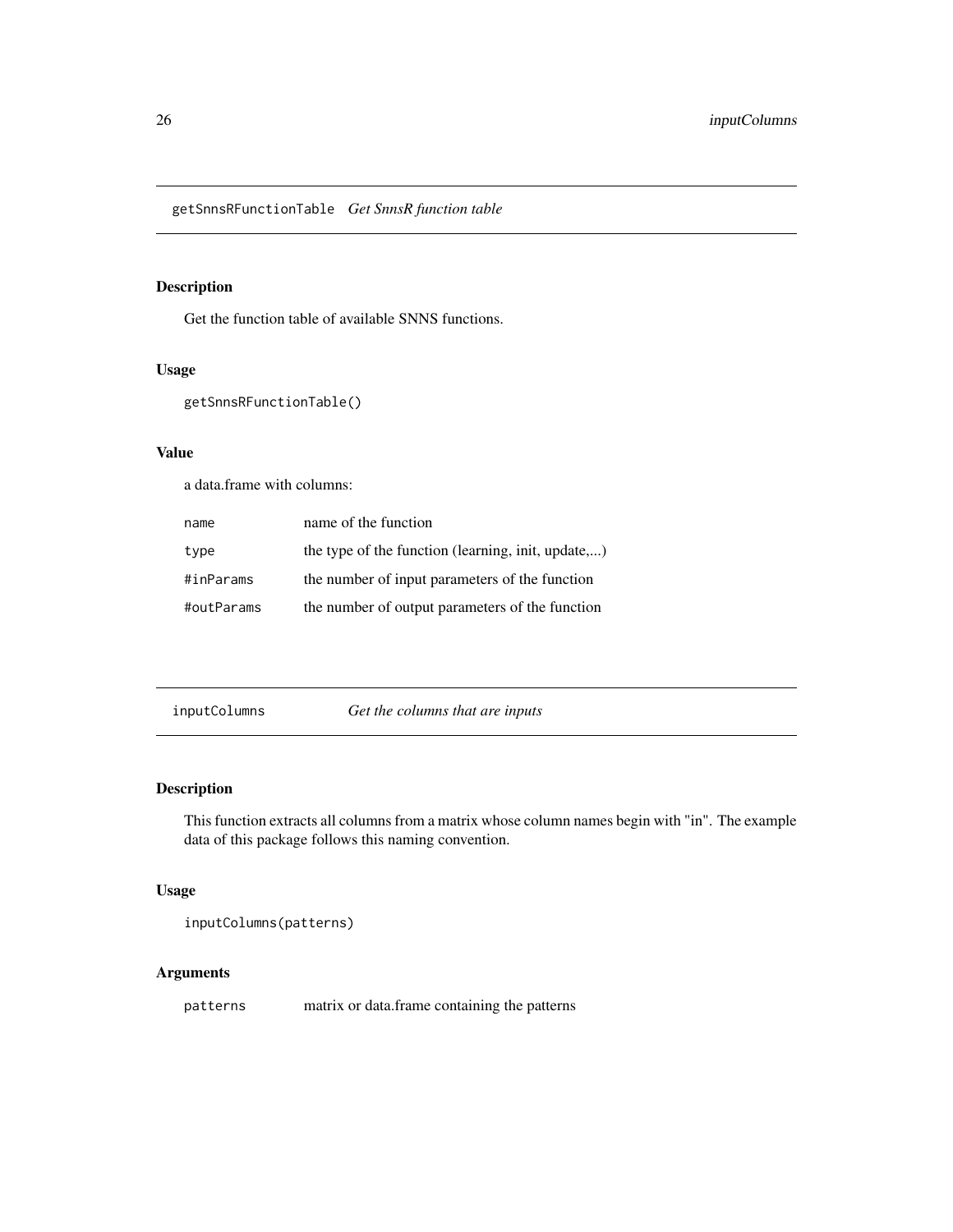<span id="page-26-1"></span><span id="page-26-0"></span>

### Description

Jordan networks are partially recurrent networks and similar to Elman networks (see [elman](#page-19-1)). Partially recurrent networks are useful when working with time series data. I.e., when the output of the network not only should depend on the current pattern, but also on the patterns presented before.

### Usage

```
jordan(x, ...)
## Default S3 method:
jordan(x, y, size = c(5), maxit = 100,initFunc = "JE\_Weights", initFuncParameters = c(1, -1, 0.3, 1, 0.5),learnFunc = "JE_BP", learnFuncParameters = c(0.2),updateFunc = "JE_Order", updateFuncParams = c(\theta),
  shufflePatterns = FALSE, linOut = TRUE, inputsTest = NULL,
  targestTest = NULL, ...)
```
### Arguments

| X                | a matrix with training inputs for the network                          |  |
|------------------|------------------------------------------------------------------------|--|
| .                | additional function parameters (currently not used)                    |  |
| У                | the corresponding targets values                                       |  |
| size             | number of units in the hidden layer(s)                                 |  |
| maxit            | maximum of iterations to learn                                         |  |
| initFunc         | the initialization function to use                                     |  |
| initFuncParams   | the parameters for the initialization function                         |  |
| learnFunc        | the learning function to use                                           |  |
| learnFuncParams  |                                                                        |  |
|                  | the parameters for the learning function                               |  |
| updateFunc       | the update function to use                                             |  |
| updateFuncParams |                                                                        |  |
|                  | the parameters for the update function                                 |  |
| shufflePatterns  |                                                                        |  |
|                  | should the patterns be shuffled?                                       |  |
| linOut           | sets the activation function of the output units to linear or logistic |  |
| inputsTest       | a matrix with inputs to test the network                               |  |
| targetsTest      | the corresponding targets for the test input                           |  |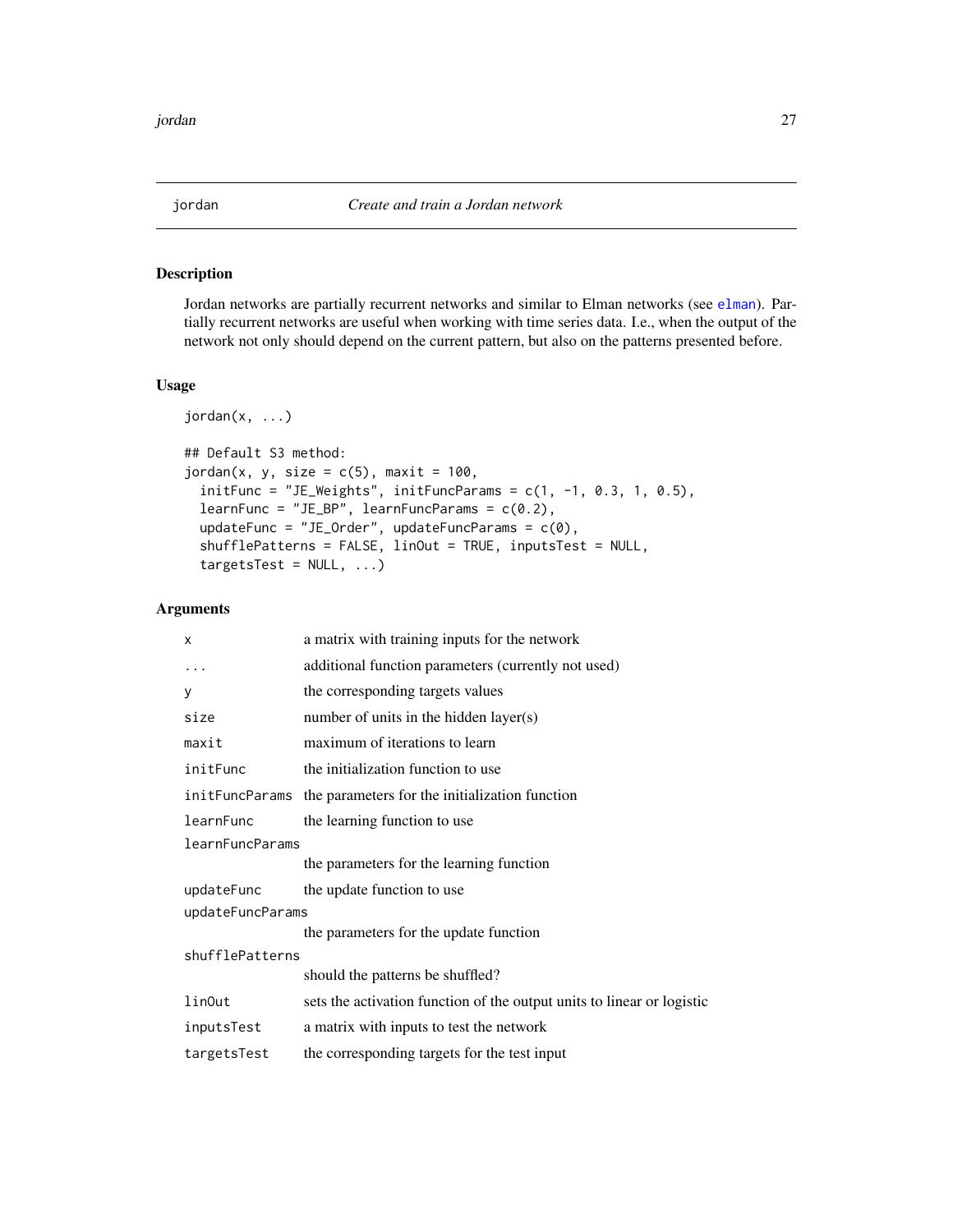### Details

Learning on Jordan networks: Backpropagation algorithms for feed-forward networks can be adapted for their use with this type of networks. In SNNS, there exist adapted versions of several backpropagationtype algorithms for Jordan and Elman networks.

Network architecture: A Jordan network can be seen as a feed-forward network with additional context units in the input layer. These context units take input from themselves (direct feedback), and from the output units. The context units save the current state of the net. In a Jordan net, the number of context units and output units has to be the same.

Initialization of Jordan and Elman nets should be done with the default init function JE\_Weights, which has five parameters. The first two parameters define an interval from which the forward connections are randomly chosen. The third parameter gives the self-excitation weights of the context units. The fourth parameter gives the weights of context units between them, and the fifth parameter gives the initial activation of context units.

Learning functions are JE\_BP, JE\_BP\_Momentum, JE\_Quickprop, and JE\_Rprop, which are all adapted versions of their standard-procedure counterparts. Update functions that can be used are JE\_Order and JE\_Special.

A detailed description of the theory and the parameters is available, as always, from the SNNS documentation and the other referenced literature.

### Value

an [rsnns](#page-42-1) object.

#### References

Jordan, M. I. (1986), 'Serial Order: A Parallel, Distributed Processing Approach', Advances in Connectionist Theory Speech 121(ICS-8604), 471-495.

Zell, A. et al. (1998), 'SNNS Stuttgart Neural Network Simulator User Manual, Version 4.2', IPVR, University of Stuttgart and WSI, University of Tübingen. [http://www.ra.cs.uni-tuebingen.](http://www.ra.cs.uni-tuebingen.de/SNNS/welcome.html) [de/SNNS/welcome.html](http://www.ra.cs.uni-tuebingen.de/SNNS/welcome.html)

Zell, A. (1994), Simulation Neuronaler Netze, Addison-Wesley. (in German)

#### See Also

[elman](#page-19-1)

#### Examples

```
## Not run: demo(iris)
## Not run: demo(laser)
## Not run: demo(eight_elman)
## Not run: demo(eight_elmanSnnsR)
```

```
data(snnsData)
inputs <- snnsData$laser_1000.pat[,inputColumns(snnsData$laser_1000.pat)]
outputs <- snnsData$laser_1000.pat[,outputColumns(snnsData$laser_1000.pat)]
```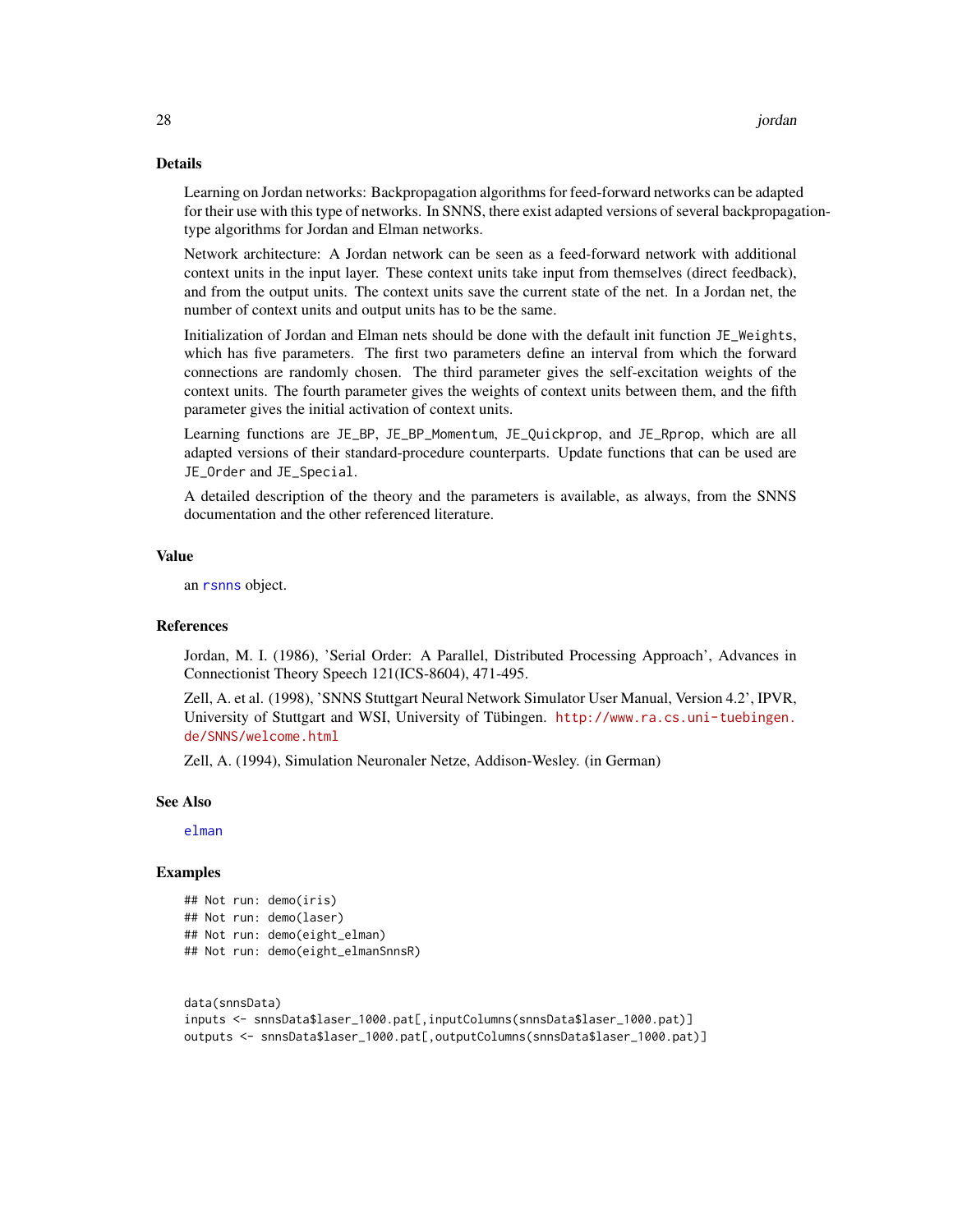```
patterns <- splitForTrainingAndTest(inputs, outputs, ratio=0.15)
modelJordan <- jordan(patterns$inputsTrain, patterns$targetsTrain,
                       size=c(8), learnFuncParams=c(0.1), maxit=100,
                       inputsTest=patterns$inputsTest,
                       targetsTest=patterns$targetsTest, linOut=FALSE)
names(modelJordan)
par(mfrow=c(3,3))
plotIterativeError(modelJordan)
plotRegressionError(patterns$targetsTrain, modelJordan$fitted.values)
plotRegressionError(patterns$targetsTest, modelJordan$fittedTestValues)
hist(modelJordan$fitted.values - patterns$targetsTrain, col="lightblue")
plot(inputs, type="l")
plot(inputs[1:100], type="l")
```

```
lines(outputs[1:100], col="red")
lines(modelJordan$fitted.values[1:100], col="green")
```
<span id="page-28-1"></span>matrixToActMapList *Convert matrix of activations to activation map list*

#### Description

Organize a matrix containing 1d vectors of network activations as 2d maps.

#### Usage

```
matrixToActMapList(m, nrow = 0, ncol = 0)
```
### Arguments

|      | the matrix containing one activation pattern in every row |
|------|-----------------------------------------------------------|
| nrow | number of rows the resulting matrices will have           |
| ncol | number of columns the resulting matrices will have        |

#### Details

The input to this function is a matrix containing in each row an activation pattern/output of a neural network. This function uses [vectorToActMap](#page-69-1) to reorganize the matrix to a list of matrices, whereby each row of the input matrix is converted to a matrix in the output list.

#### Value

a list containing the activation map matrices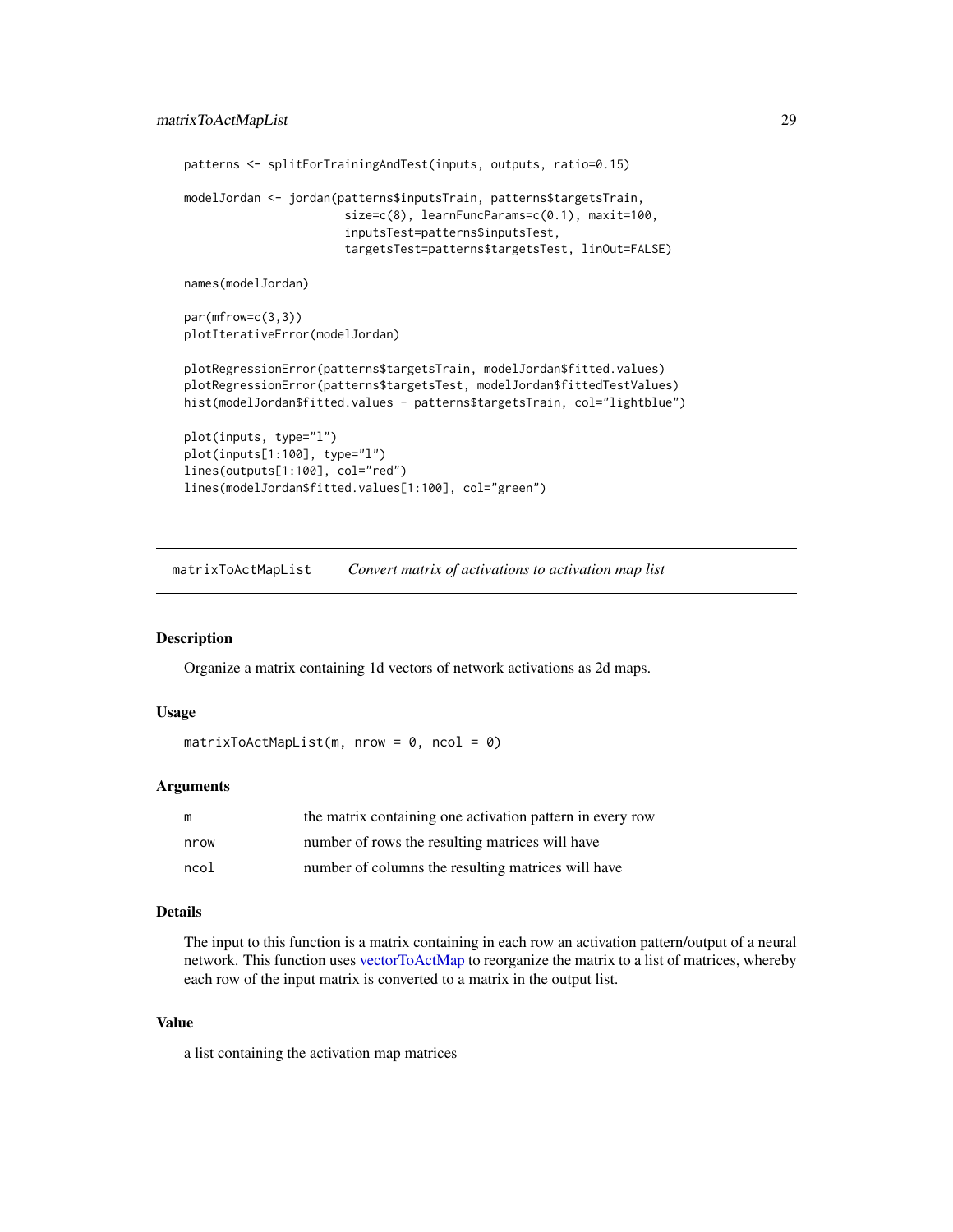#### <span id="page-29-0"></span>See Also

[vectorToActMap](#page-69-1) [plotActMap](#page-34-1)

<span id="page-29-1"></span>mlp *Create and train a multi-layer perceptron (MLP)*

### Description

This function creates a multilayer perceptron (MLP) and trains it. MLPs are fully connected feedforward networks, and probably the most common network architecture in use. Training is usually performed by error backpropagation or a related procedure.

There are a lot of different learning functions present in SNNS that can be used together with this function, e.g., Std\_Backpropagation, BackpropBatch, BackpropChunk, BackpropMomentum, BackpropWeightDecay, Rprop, Quickprop, SCG (scaled conjugate gradient), ...

#### Usage

 $mlp(x, \ldots)$ ## Default S3 method: mlp(x, y, size =  $c(5)$ , maxit = 100, initFunc = "Randomize\_Weights", initFuncParams = c(-0.3, 0.3), learnFunc = "Std\_Backpropagation", learnFuncParams = c(0.2, 0), updateFunc = "Topological\_Order", updateFuncParams = c(0), hiddenActFunc = "Act\_Logistic", shufflePatterns = TRUE, linOut = FALSE, outputActFunc = if (linOut) "Act\_Identity" else "Act\_Logistic", inputsTest = NULL, targetsTest = NULL, pruneFunc = NULL, pruneFuncParams = NULL, ...)

#### Arguments

| X                | a matrix with training inputs for the network                 |  |
|------------------|---------------------------------------------------------------|--|
| .                | additional function parameters (currently not used)           |  |
| V                | the corresponding targets values                              |  |
| size             | number of units in the hidden layer(s)                        |  |
| maxit            | maximum of iterations to learn                                |  |
| initFunc         | the initialization function to use                            |  |
|                  | initFuncParams the parameters for the initialization function |  |
| learnFunc        | the learning function to use                                  |  |
| learnFuncParams  |                                                               |  |
|                  | the parameters for the learning function                      |  |
| updateFunc       | the update function to use                                    |  |
| updateFuncParams |                                                               |  |
|                  | $\sim$ $\sim$ $\sim$ $\sim$ $\sim$ $\sim$ $\sim$              |  |

the parameters for the update function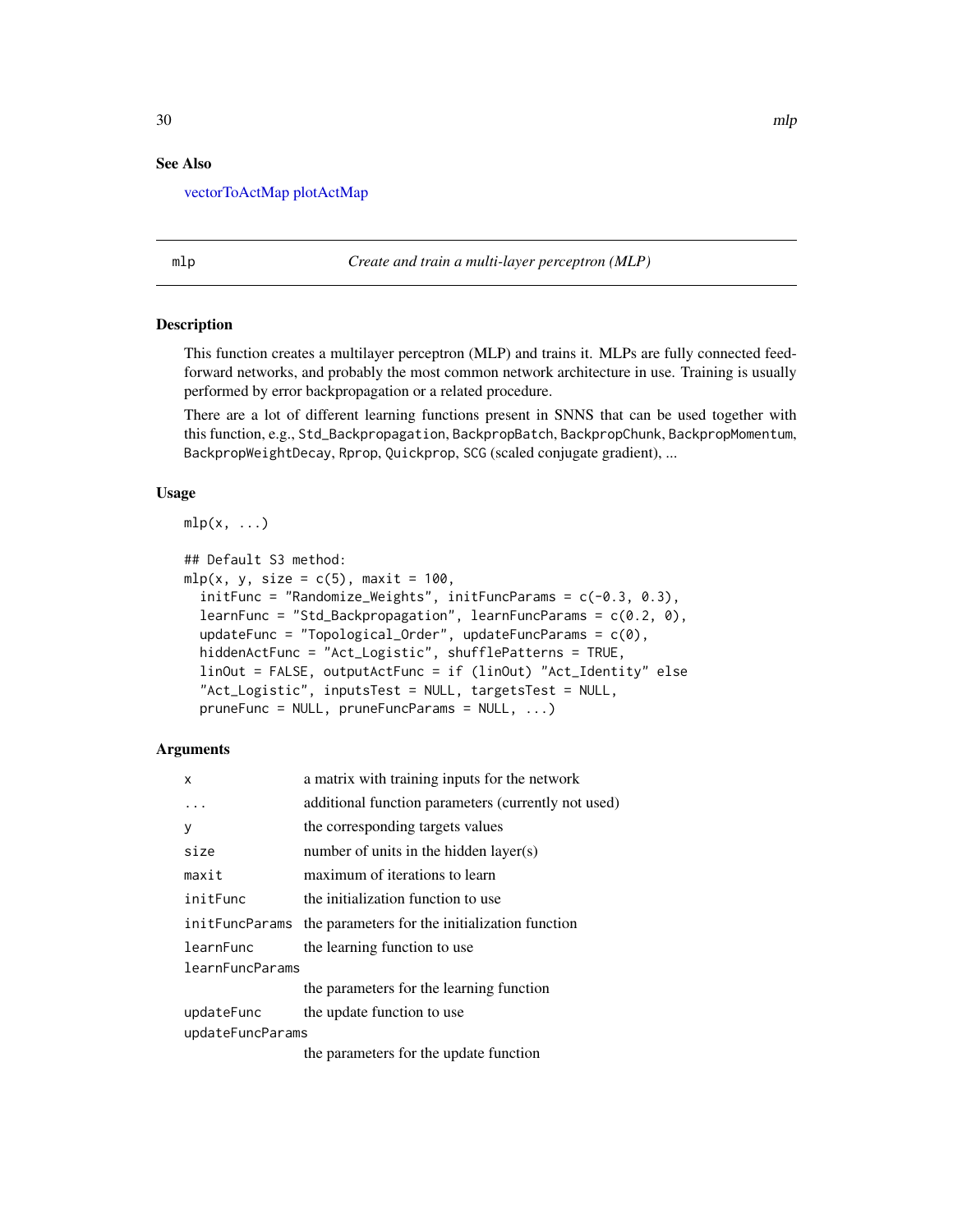| hiddenActFunc<br>shufflePatterns | the activation function of all hidden units                                                                   |  |
|----------------------------------|---------------------------------------------------------------------------------------------------------------|--|
|                                  | should the patterns be shuffled?                                                                              |  |
| linOut                           | sets the activation function of the output units to linear or logistic (ignored if<br>outputActFunc is given) |  |
| outputActFunc                    | the activation function of all output units                                                                   |  |
| inputsTest                       | a matrix with inputs to test the network                                                                      |  |
| targetsTest                      | the corresponding targets for the test input                                                                  |  |
| pruneFunc                        | the pruning function to use                                                                                   |  |
| pruneFuncParams                  |                                                                                                               |  |
|                                  | the parameters for the pruning function. Unlike the other functions, these have                               |  |
|                                  | to be given in a named list. See the pruning demos for further explanation.                                   |  |

### Details

Std\_Backpropagation, BackpropBatch, e.g., have two parameters, the learning rate and the maximum output difference. The learning rate is usually a value between 0.1 and 1. It specifies the gradient descent step width. The maximum difference defines, how much difference between output and target value is treated as zero error, and not backpropagated. This parameter is used to prevent overtraining. For a complete list of the parameters of all the learning functions, see the SNNS User Manual, pp. 67.

The defaults that are set for initialization and update functions usually don't have to be changed.

### Value

an [rsnns](#page-42-1) object.

### References

Rosenblatt, F. (1958), 'The perceptron: A probabilistic model for information storage and organization in the brain', Psychological Review 65(6), 386–408.

Rumelhart, D. E.; Clelland, J. L. M. & Group, P. R. (1986), Parallel distributed processing :explorations in the microstructure of cognition, Mit, Cambridge, MA etc.

Zell, A. et al. (1998), 'SNNS Stuttgart Neural Network Simulator User Manual, Version 4.2', IPVR, University of Stuttgart and WSI, University of Tübingen. [http://www.ra.cs.uni-tuebingen.](http://www.ra.cs.uni-tuebingen.de/SNNS/welcome.html) [de/SNNS/welcome.html](http://www.ra.cs.uni-tuebingen.de/SNNS/welcome.html)

Zell, A. (1994), Simulation Neuronaler Netze, Addison-Wesley. (in German)

#### Examples

```
## Not run: demo(iris)
## Not run: demo(laser)
## Not run: demo(encoderSnnsCLib)
```
data(iris)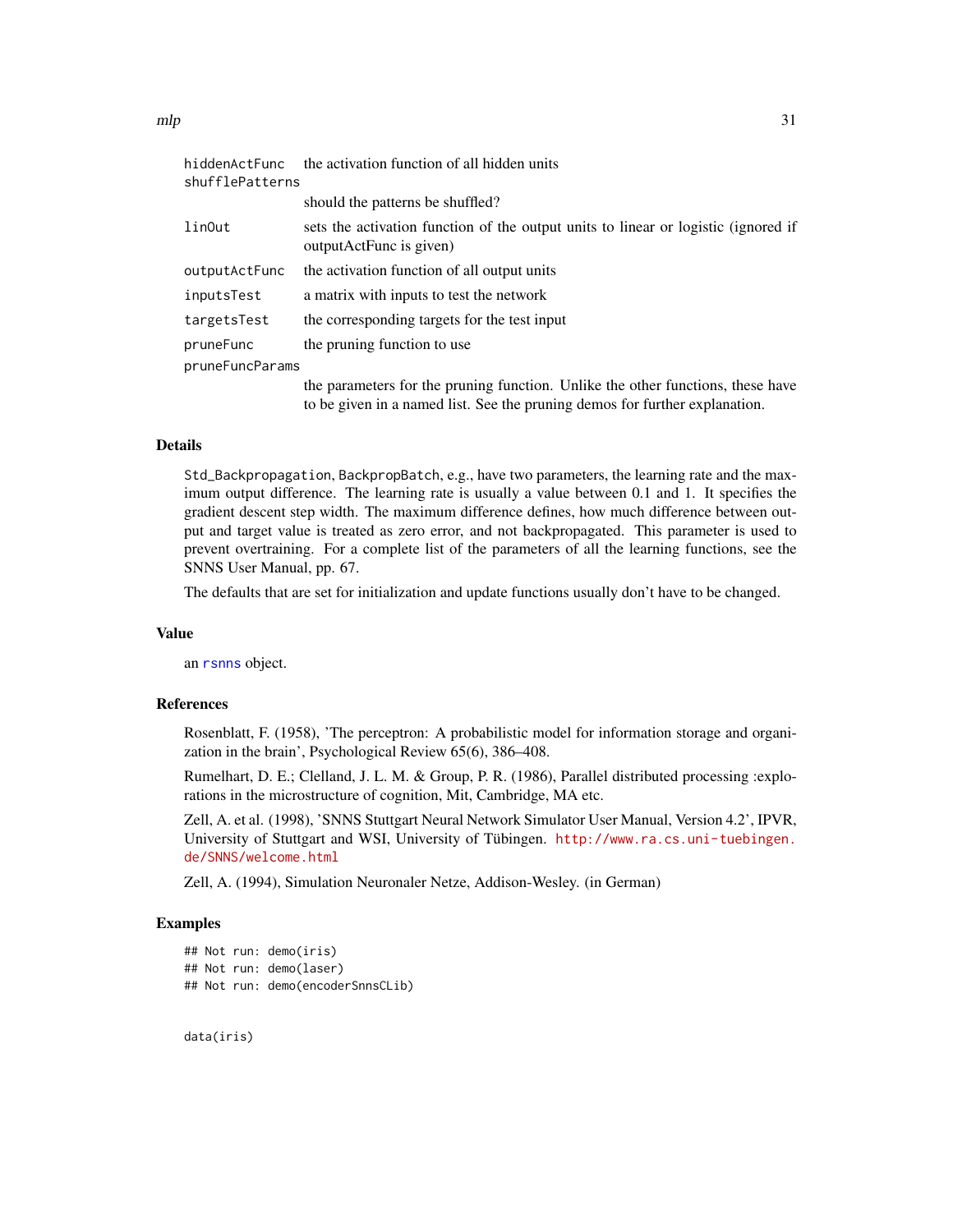```
#shuffle the vector
iris <- iris[sample(1:nrow(iris),length(1:nrow(iris))),1:ncol(iris)]
irisValues <- iris[,1:4]
irisTargets <- decodeClassLabels(iris[,5])
#irisTargets <- decodeClassLabels(iris[,5], valTrue=0.9, valFalse=0.1)
iris <- splitForTrainingAndTest(irisValues, irisTargets, ratio=0.15)
iris <- normTrainingAndTestSet(iris)
model <- mlp(iris$inputsTrain, iris$targetsTrain, size=5, learnFuncParams=c(0.1),
             maxit=50, inputsTest=iris$inputsTest, targetsTest=iris$targetsTest)
summary(model)
model
weightMatrix(model)
extractNetInfo(model)
par(mfrow=c(2,2))
plotIterativeError(model)
predictions <- predict(model,iris$inputsTest)
plotRegressionError(predictions[,2], iris$targetsTest[,2])
confusionMatrix(iris$targetsTrain,fitted.values(model))
confusionMatrix(iris$targetsTest,predictions)
plotROC(fitted.values(model)[,2], iris$targetsTrain[,2])
plotROC(predictions[,2], iris$targetsTest[,2])
#confusion matrix with 402040-method
confusionMatrix(iris$targetsTrain, encodeClassLabels(fitted.values(model),
                                                       method="402040", l=0.4, h=0.6))
```
<span id="page-31-1"></span>normalizeData *Data normalization*

#### Description

The input matrix is column-wise normalized.

#### Usage

```
normalizeData(x, type = "norm")
```
#### Arguments

x input data

<span id="page-31-0"></span>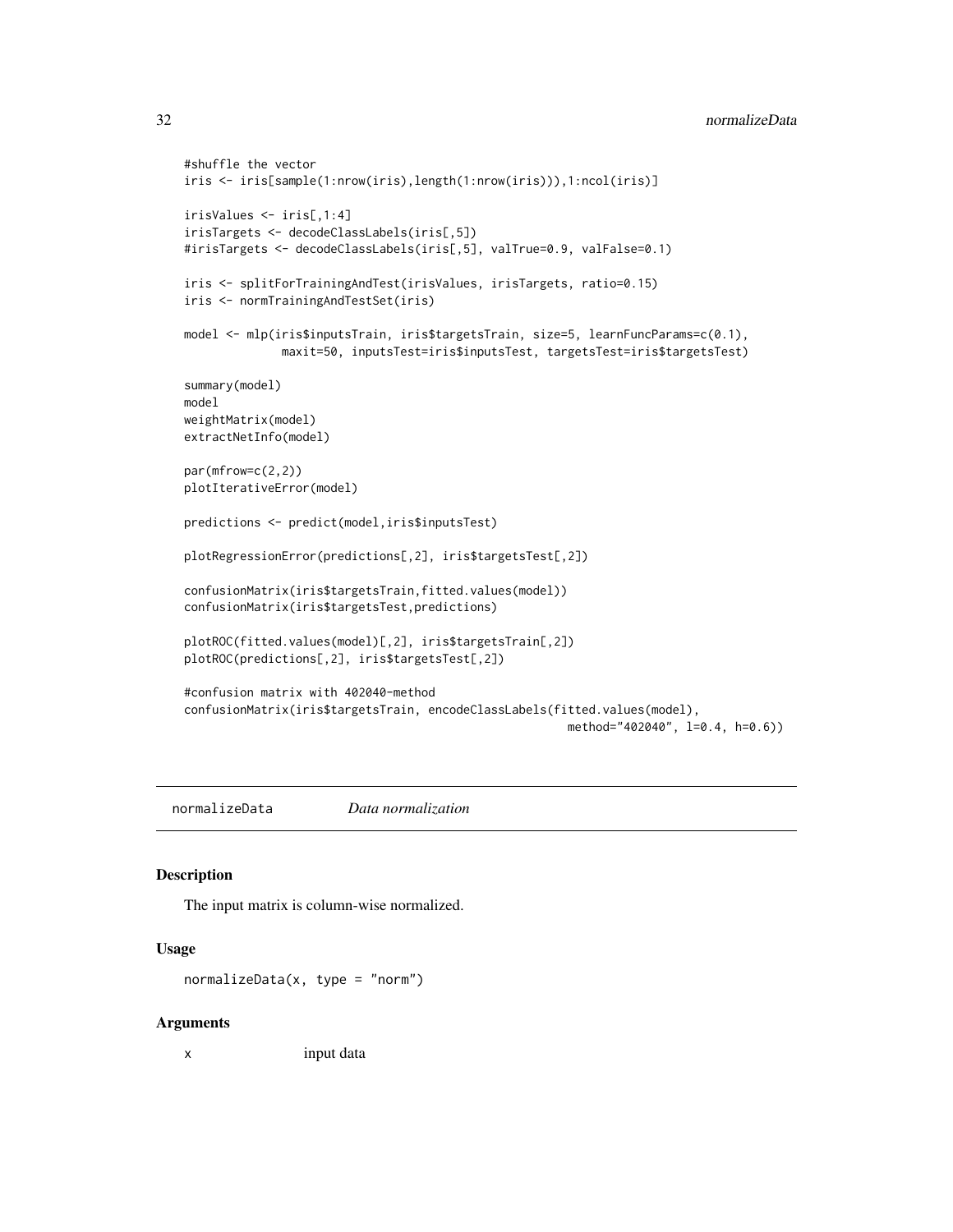<span id="page-32-0"></span>type either type string specifying the type of normalization. Implemented are "0\_1", "center", and "norm"

or attribute list of a former call to this method to apply e.g. normalization of the training data to the test data

### Details

The parameter type specifies, how normalization takes place:

0\_1 values are normalized to the [0,1]-interval. The minimum in the data is mapped to zero, the maximum to one.

center the data is centered, i.e. the mean is substracted

norm the data is normalized to mean zero, variance one

### Value

column-wise normalized input. The normalization parameters that were used for the normalization are present as attributes of the output. They can be obtained with [getNormParameters](#page-23-1).

#### See Also

[denormalizeData](#page-17-1), [getNormParameters](#page-23-1)

normTrainingAndTestSet

*Function to normalize training and test set*

#### Description

Normalize training and test set as obtained by [splitForTrainingAndTest](#page-66-1) in the following way: The inputsTrain member is normalized using [normalizeData](#page-31-1) with the parameters given in type. The normalization parameters obtained during this normalization are then used to normalize the inputsTest member. if dontNormTargets is not set, then the targets are normalized in the same way. In classification problems, normalizing the targets normally makes no sense. For regression, normalizing also the targets is usually a good idea. The default is to not normalize targets values.

#### Usage

```
normTrainingAndTestSet(x, donthormTargets = TRUE, type = "norm")
```
#### Arguments

x a list containing training and test data. Usually the output of [splitForTrainingAndTest](#page-66-1). dontNormTargets should the target values also be normalized?

type type of the normalization. This parameter is passed to [normalizeData](#page-31-1).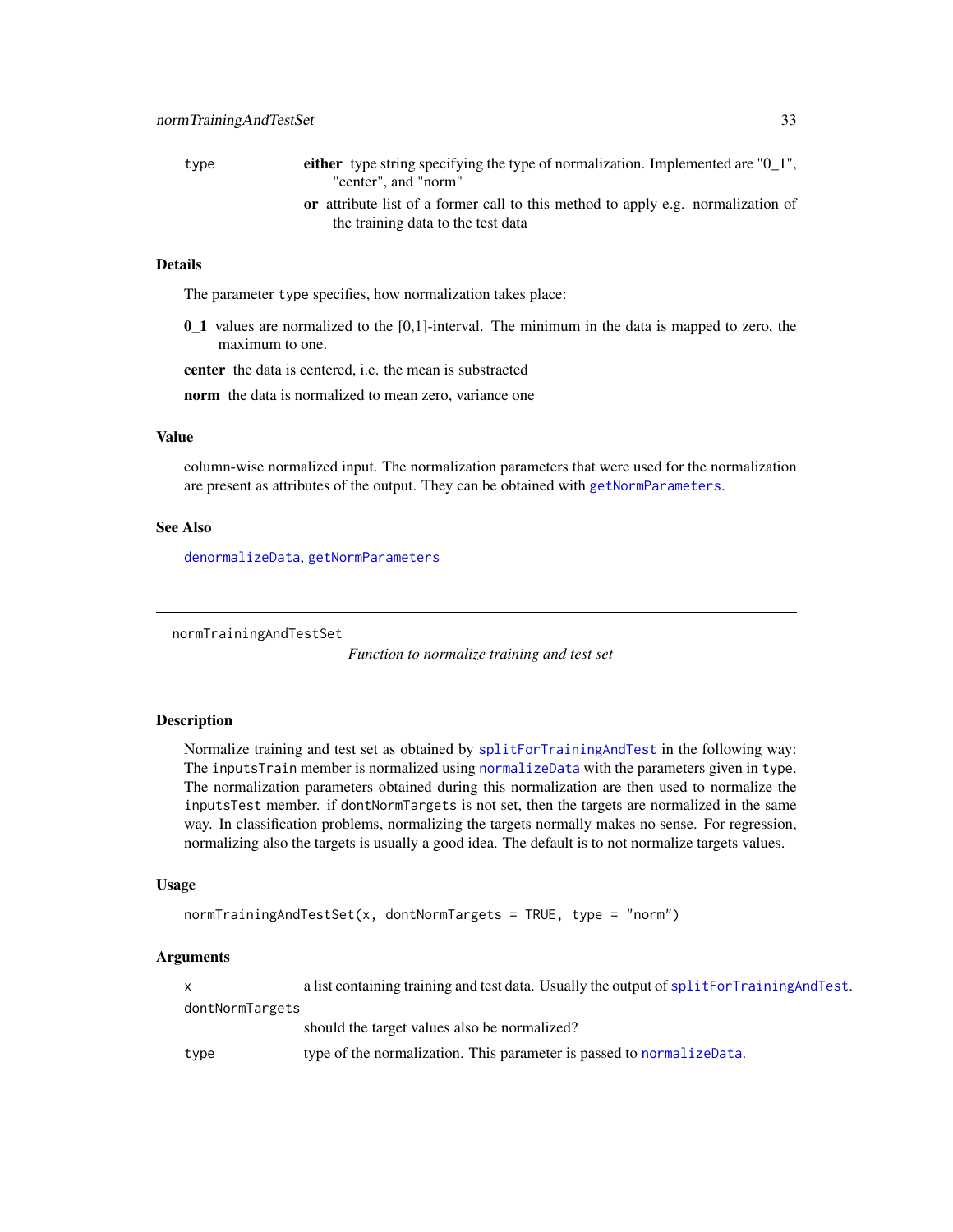### <span id="page-33-0"></span>Value

a named list with the same elements as [splitForTrainingAndTest](#page-66-1), but with normalized values. The normalization parameters are appended to each member of the list as attributes, as in [normalizeData](#page-31-1).

### See Also

[splitForTrainingAndTest](#page-66-1), [normalizeData](#page-31-1), [denormalizeData](#page-17-1), [getNormParameters](#page-23-1)

#### Examples

```
data(iris)
#shuffle the vector
iris <- iris[sample(1:nrow(iris),length(1:nrow(iris))),1:ncol(iris)]
irisValues <- iris[,1:4]
irisTargets <- decodeClassLabels(iris[,5])
```

```
iris <- splitForTrainingAndTest(irisValues, irisTargets, ratio=0.15)
normTrainingAndTestSet(iris)
```
### Description

This function extracts all columns from a matrix whose column names begin with "out". The example data of this package follows this naming convention.

#### Usage

```
outputColumns(patterns)
```
### Arguments

patterns matrix or data.frame containing the patterns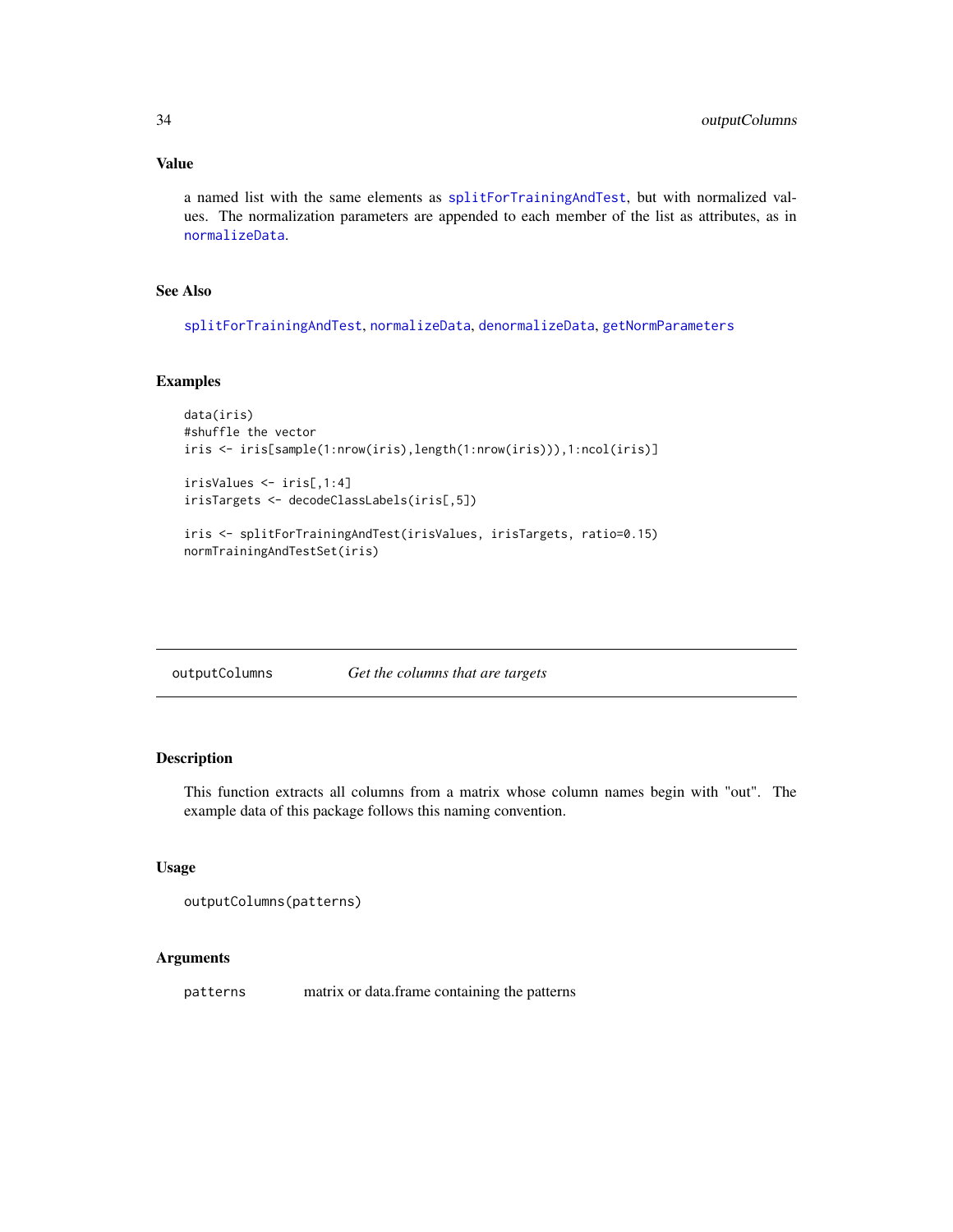<span id="page-34-1"></span><span id="page-34-0"></span>

### Description

Plot an activation map as a heatmap.

### Usage

plotActMap(x, ...)

#### Arguments

|   | the input data matrix      |
|---|----------------------------|
| . | parameters passed to image |

### See Also

[vectorToActMap](#page-69-1) [matrixToActMapList](#page-28-1)

plotIterativeError *Plot iterative errors of an rsnns object*

### Description

Plot the iterative training and test error of the net of this [rsnns](#page-42-1) object.

### Usage

```
plotIterativeError(object, ...)
```
## S3 method for class 'rsnns' plotIterativeError(object, ...)

### Arguments

| object   | a rsnns object            |
|----------|---------------------------|
| $\cdots$ | parameters passed to plot |

### Details

Plots (if present) the class members IterativeFitError (as black line) and IterativeTestError (as red line).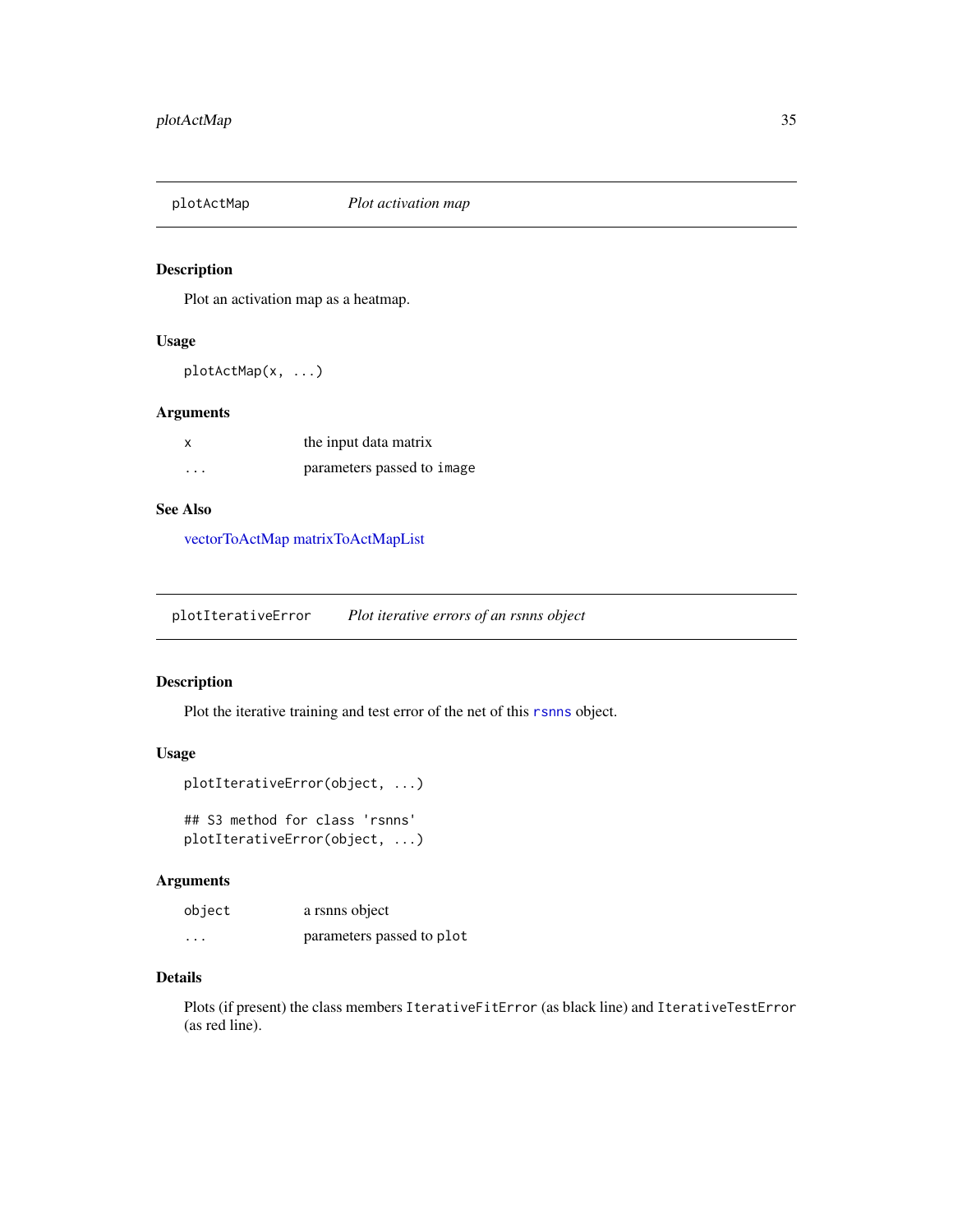<span id="page-35-0"></span>plotRegressionError *Plot a regression error plot*

### Description

The plot shows target values on the x-axis and fitted/predicted values on the y-axis. The optimal fit would yield a line through zero with gradient one. This optimal line is shown in black color. A linear fit to the actual data is shown in red color.

### Usage

```
plotRegressionError(targets, fits, ...)
```
### Arguments

| targets | the target values                        |
|---------|------------------------------------------|
| fits    | the values predicted/fitted by the model |
| .       | parameters passed to plot                |

| plotROC | Plot a ROC curve |  |
|---------|------------------|--|
|---------|------------------|--|

### Description

This function plots a receiver operating characteristic (ROC) curve.

### Usage

plotROC(T, D, ...)

### Arguments

|         | predictions               |
|---------|---------------------------|
| -n      | targets                   |
| $\cdot$ | parameters passed to plot |

#### Author(s)

Code is taken from R news Volume 4/1, June 2004.

### References

R news Volume 4/1, June 2004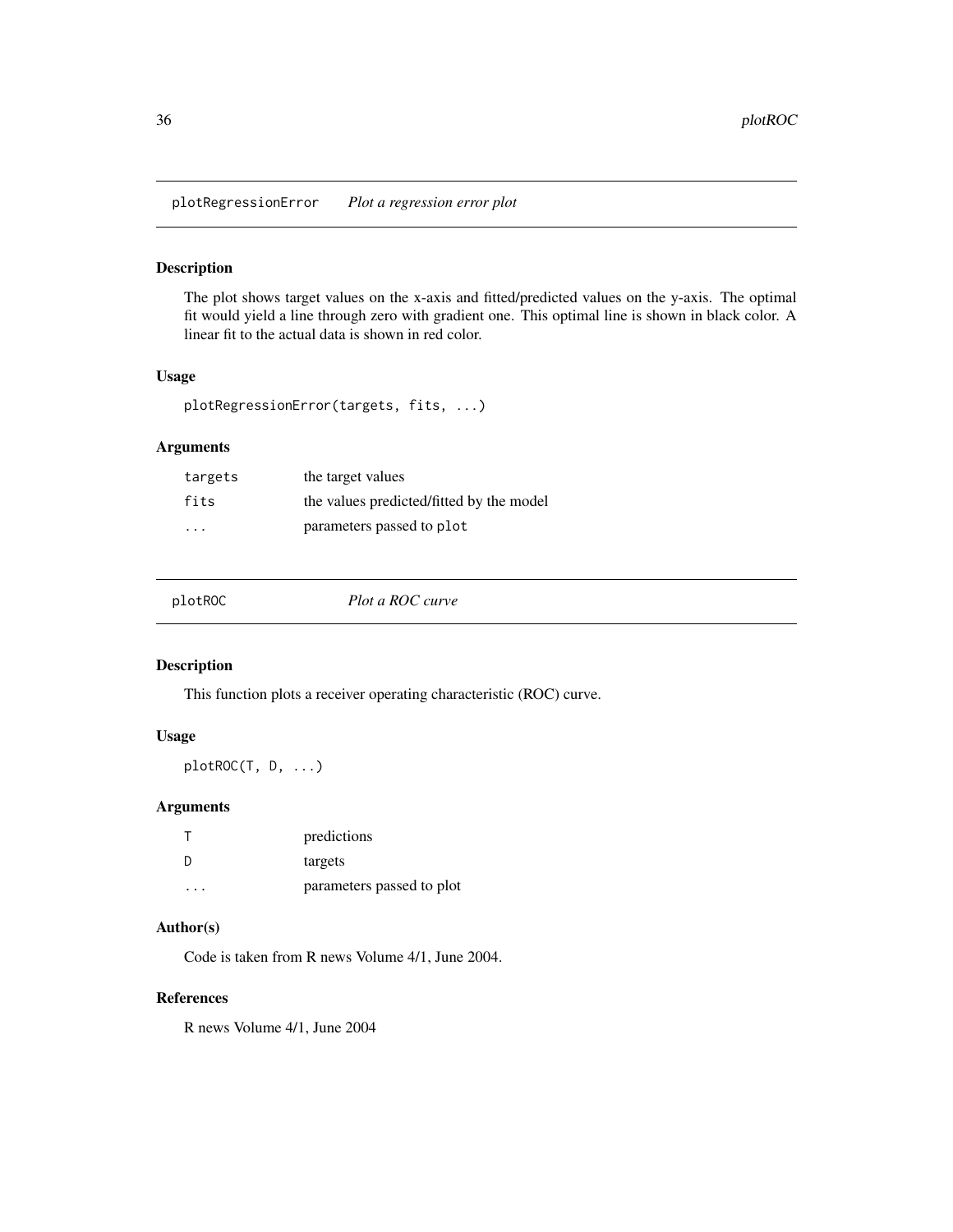# Description

Predict values using the given network.

# Usage

```
## S3 method for class 'rsnns'
predict(object, newdata, ...)
```
# Arguments

| object                  | the rsnns object                                    |
|-------------------------|-----------------------------------------------------|
| newdata                 | the new input data which is used for prediction     |
| $\cdot$ $\cdot$ $\cdot$ | additional function parameters (currently not used) |

# Value

the predicted values

print.rsnns *Generic print function for rsnns objects*

# Description

Print out some characteristics of an [rsnns](#page-42-0) object.

# Usage

```
## S3 method for class 'rsnns'
print(x, \ldots)
```

|         | the rsnns object                                    |
|---------|-----------------------------------------------------|
| $\cdot$ | additional function parameters (currently not used) |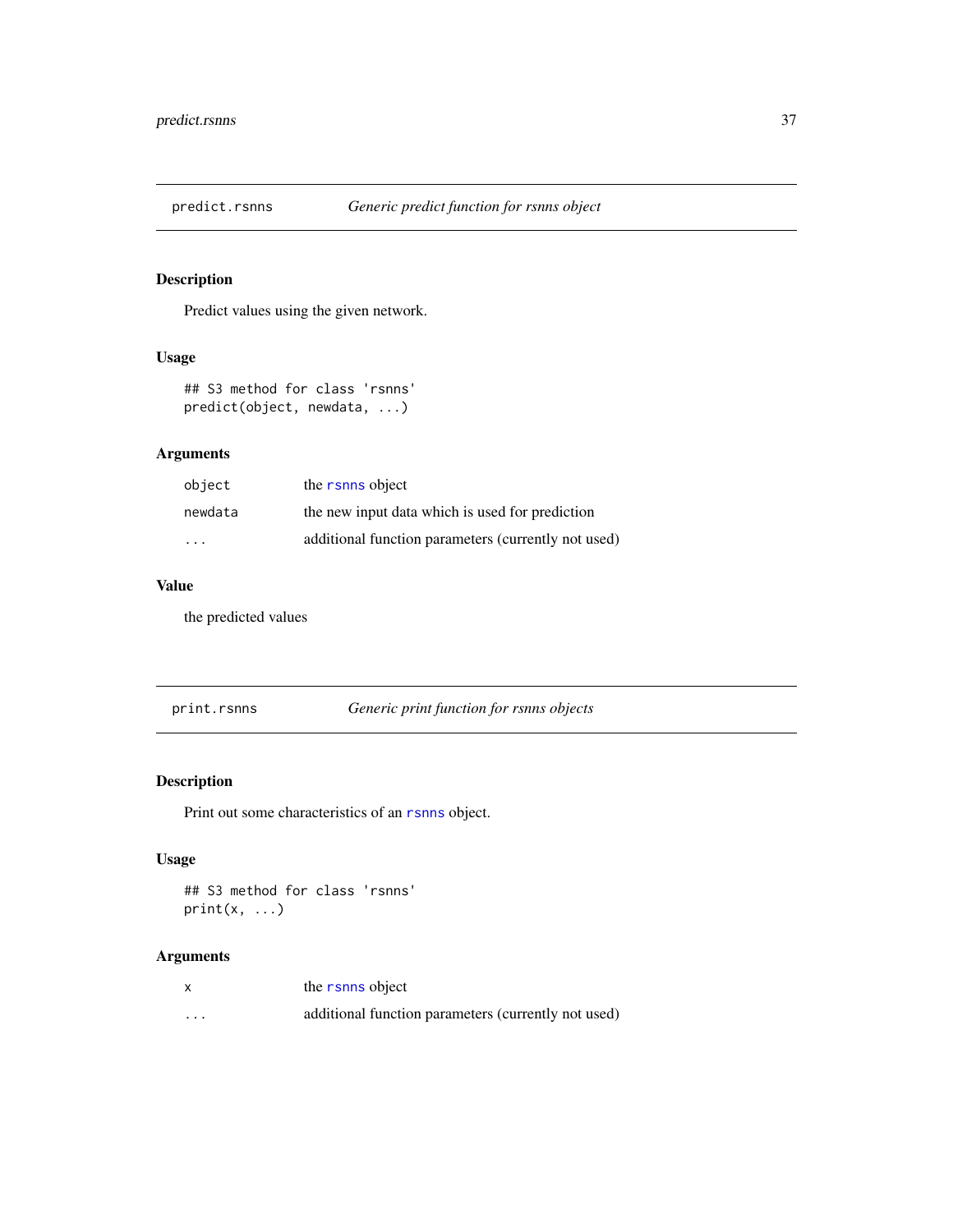# <span id="page-37-0"></span>Description

The use of an RBF network is similar to that of an [mlp](#page-29-0). The idea of radial basis function networks comes from function interpolation theory. The RBF performs a linear combination of n basis functions that are radially symmetric around a center/prototype.

# Usage

```
rbf(x, \ldots)## Default S3 method:
rbf(x, y, size = c(5), maxit = 100,
  initFunc = "RBF_Weights", initFuncParameters = c(0, 1, 0, 0.02, 0.04),learnFunc = "RadialBasisLearning", learnFuncParams = c(1e-05, 0,
  1e-05, 0.1, 0.8), updateFunc = "Topological_Order",
  updateFuncParams = c(\emptyset), shufflePatterns = TRUE, linOut = TRUE,
  inputsTest = NULL, targetsTest = NULL, ...)
```

| X                | a matrix with training inputs for the network                          |  |
|------------------|------------------------------------------------------------------------|--|
| .                | additional function parameters (currently not used)                    |  |
| y                | the corresponding targets values                                       |  |
| size             | number of units in the hidden layer(s)                                 |  |
| maxit            | maximum of iterations to learn                                         |  |
| initFunc         | the initialization function to use                                     |  |
|                  | initFuncParams the parameters for the initialization function          |  |
| learnFunc        | the learning function to use                                           |  |
| learnFuncParams  |                                                                        |  |
|                  | the parameters for the learning function                               |  |
| updateFunc       | the update function to use                                             |  |
| updateFuncParams |                                                                        |  |
|                  | the parameters for the update function                                 |  |
| shufflePatterns  |                                                                        |  |
|                  | should the patterns be shuffled?                                       |  |
| linOut           | sets the activation function of the output units to linear or logistic |  |
| inputsTest       | a matrix with inputs to test the network                               |  |
| targetsTest      | the corresponding targets for the test input                           |  |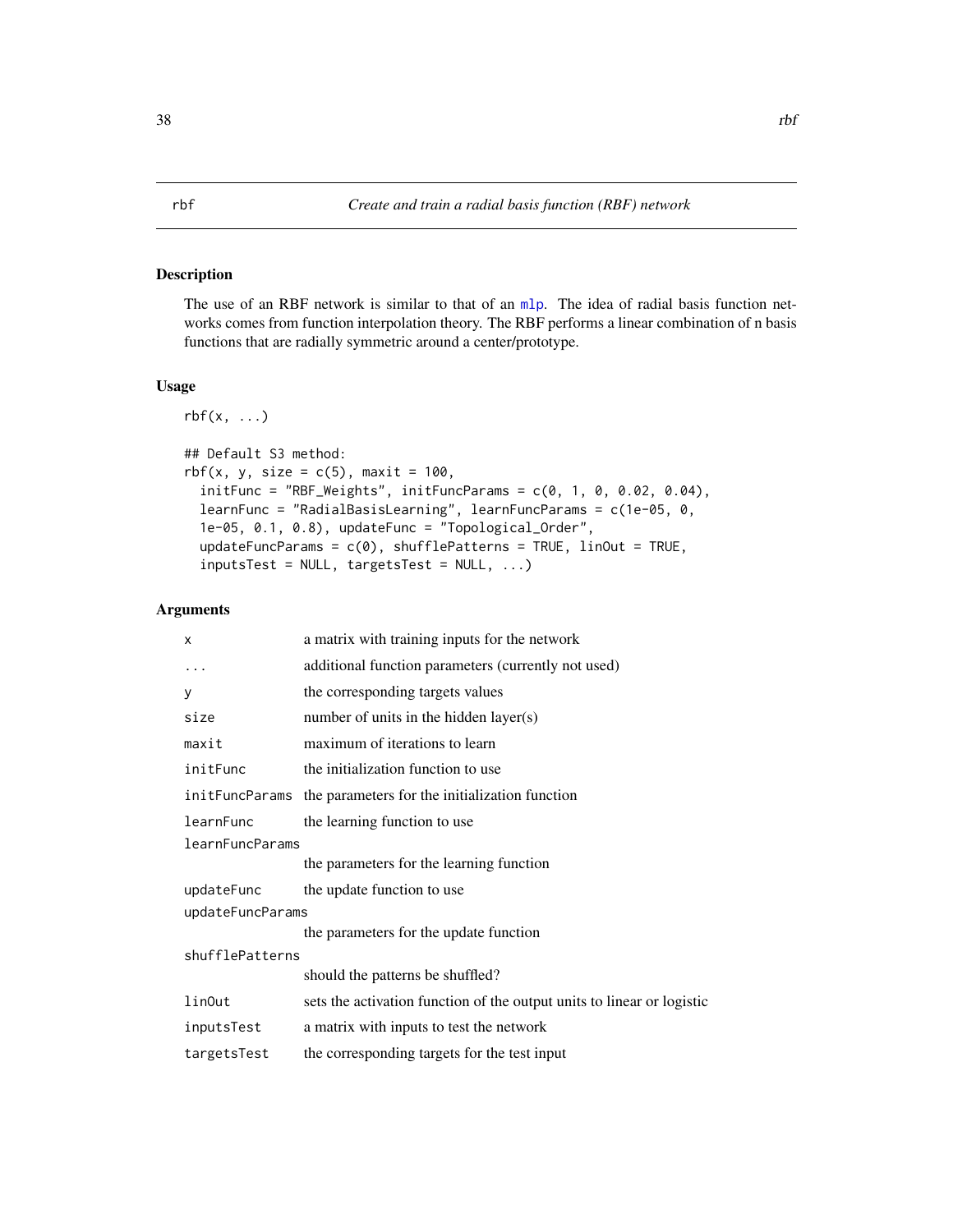#### Details

RBF networks are feed-forward networks with one hidden layer. Their activation is not sigmoid (as in MLP), but radially symmetric (often gaussian). Thereby, information is represented locally in the network (in contrast to MLP, where it is globally represented). Advantages of RBF networks in comparison to MLPs are mainly, that the networks are more interpretable, training ought to be easier and faster, and the network only activates in areas of the feature space where it was actually trained, and has therewith the possibility to indicate that it "just doesn't know".

Initialization of an RBF network can be difficult and require prior knowledge. Before use of this function, you might want to read pp 172-183 of the SNNS User Manual 4.2. The initialization is performed in the current implementation by a call to RBF\_Weights\_Kohonen(0,0,0,0,0) and a successive call to the given initFunc (usually RBF\_Weights). If this initialization doesn't fit your needs, you should use the RSNNS low-level interface to implement your own one. Have a look then at the demos/examples. Also, we note that depending on whether linear or logistic output is chosen, the initialization parameters have to be different (normally  $c(0,1,\ldots)$  for linear and  $c(-4,4,\ldots)$ ) for logistic output).

#### Value

an [rsnns](#page-42-0) object.

#### References

Poggio, T. & Girosi, F. (1989), 'A Theory of Networks for Approximation and Learning'(A.I. Memo No.1140, C.B.I.P. Paper No. 31), Technical report, MIT ARTIFICIAL INTELLIGENCE LABORATORY.

Vogt, M. (1992), 'Implementierung und Anwendung von Generalized Radial Basis Functions in einem Simulator neuronaler Netze', Master's thesis, IPVR, University of Stuttgart. (in German)

Zell, A. et al. (1998), 'SNNS Stuttgart Neural Network Simulator User Manual, Version 4.2', IPVR, University of Stuttgart and WSI, University of Tübingen. [http://www.ra.cs.uni-tuebingen.](http://www.ra.cs.uni-tuebingen.de/SNNS/welcome.html) [de/SNNS/welcome.html](http://www.ra.cs.uni-tuebingen.de/SNNS/welcome.html)

Zell, A. (1994), Simulation Neuronaler Netze, Addison-Wesley. (in German)

#### Examples

```
## Not run: demo(rbf_irisSnnsR)
## Not run: demo(rbf_sin)
## Not run: demo(rbf_sinSnnsR)
inputs \leftarrow as.matrix(seq(0,10,0.1))outputs <- as.matrix(sin(inputs) + runif(inputs*0.2))
outputs <- normalizeData(outputs, "0_1")
model <- rbf(inputs, outputs, size=40, maxit=1000,
                     initFuncParams=c(0, 1, 0, 0.01, 0.01),
                     learnFuncParams=c(1e-8, 0, 1e-8, 0.1, 0.8), linOut=TRUE)
par(mfrow=c(2,1))
plotIterativeError(model)
```
rbf 39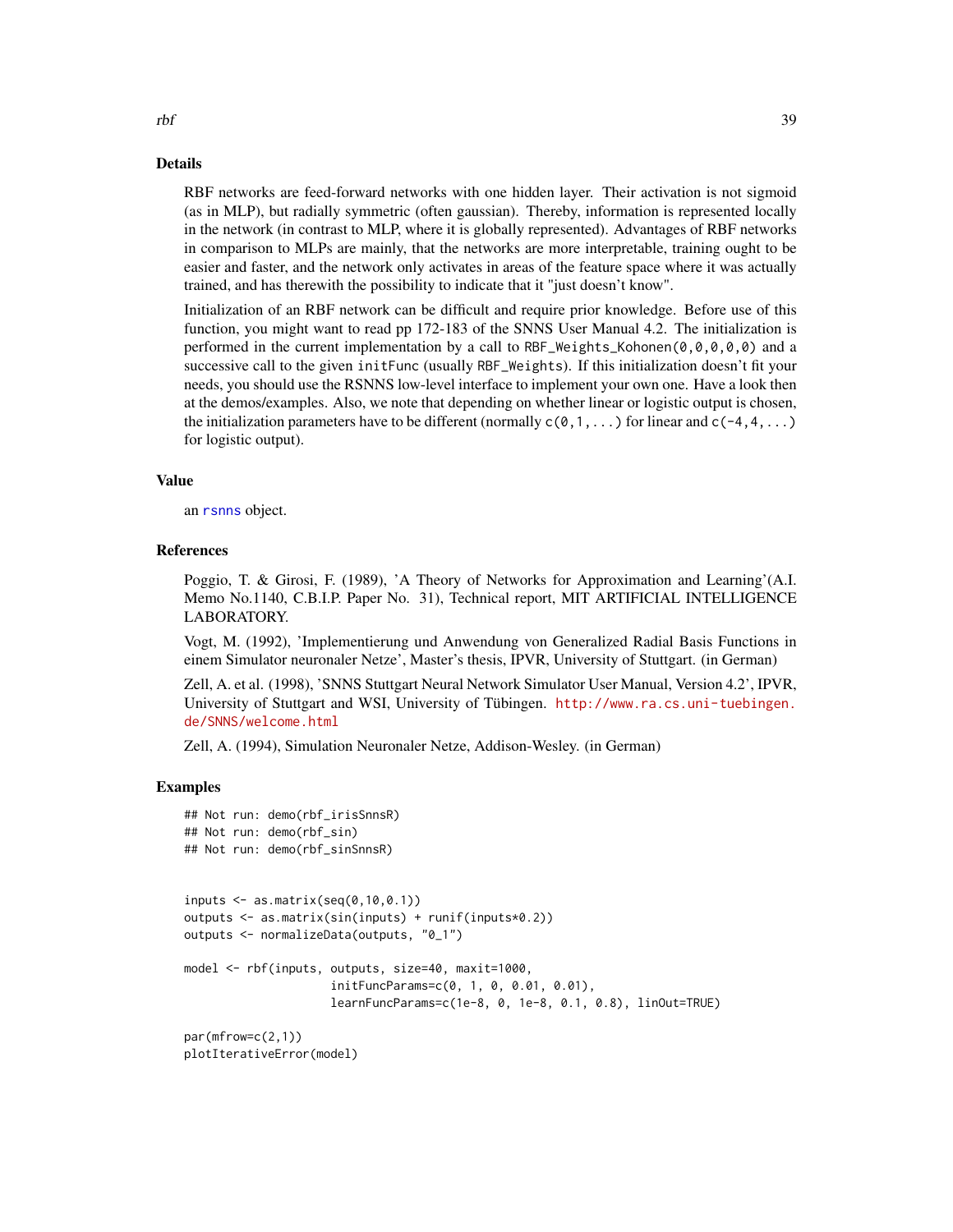```
plot(inputs, outputs)
lines(inputs, fitted(model), col="green")
```
<span id="page-39-0"></span>rbfDDA *Create and train an RBF network with the DDA algorithm*

# Description

Create and train an RBF network with the dynamic decay adjustment (DDA) algorithm. This type of network can only be used for classification. The training typically begins with an empty network, i.e., a network only consisting of input and output units, and adds new units successively. It is a lot easier to use than normal RBF, because it only requires two quite uncritical parameters.

# Usage

 $rbfDDA(x, \ldots)$ 

```
## Default S3 method:
rbfDDA(x, y, maxit = 1,initFunc = "Randomize_Weights", initFuncParams = c(-0.3, 0.3),
  learnFunc = "RBF-DDA", learnFuncParams = c(0.4, 0.2, 5),
 updateFunc = "Topological_Order", updateFuncParams = c(0),
  shufflePatterns = TRUE, linOut = FALSE, ...)
```

| x                | a matrix with training inputs for the network                          |  |
|------------------|------------------------------------------------------------------------|--|
| $\ddots$ .       | additional function parameters (currently not used)                    |  |
| У                | the corresponding targets values                                       |  |
| maxit            | maximum of iterations to learn                                         |  |
| initFunc         | the initialization function to use                                     |  |
|                  | initerial the parameters for the initialization function               |  |
| learnFunc        | the learning function to use                                           |  |
| learnFuncParams  |                                                                        |  |
|                  | the parameters for the learning function                               |  |
| updateFunc       | the update function to use                                             |  |
| updateFuncParams |                                                                        |  |
|                  | the parameters for the update function                                 |  |
| shufflePatterns  |                                                                        |  |
|                  | should the patterns be shuffled?                                       |  |
| linOut           | sets the activation function of the output units to linear or logistic |  |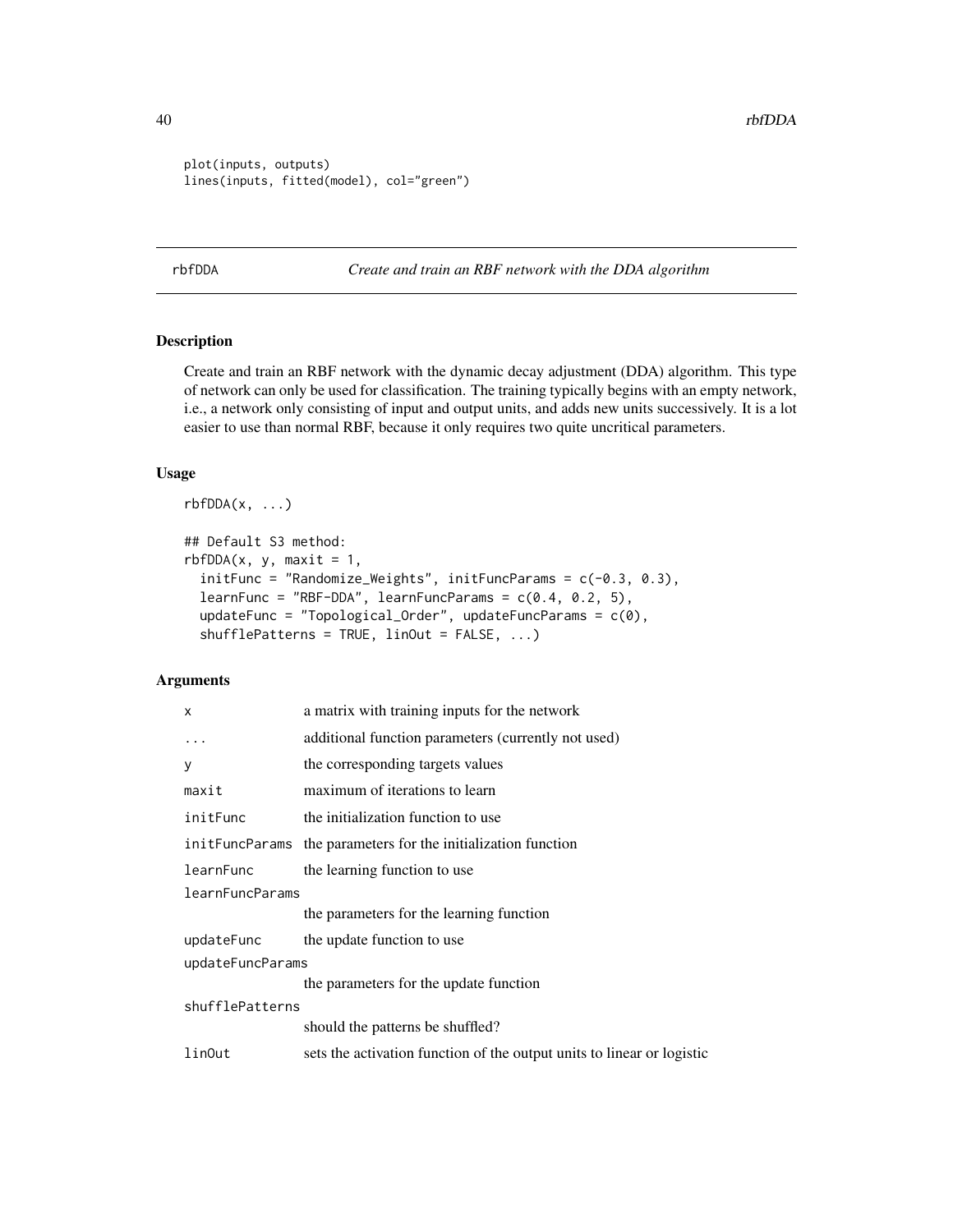#### readPatFile 41

# Details

The default functions do not have to be altered. The learning function RBF-DDA has three parameters: a positive threshold, and a negative threshold, that controls adding units to the network, and a parameter for display purposes in the original SNNS. This parameter has no effect in RSNNS. See p 74 of the original SNNS User Manual for details.

#### Value

an [rsnns](#page-42-0) object.

#### References

Berthold, M. R. & Diamond, J. (1995), Boosting the Performance of RBF Networks with Dynamic Decay Adjustment, in 'Advances in Neural Information Processing Systems', MIT Press, , pp. 521–528.

Hudak, M. (1993), 'RCE classifiers: theory and practice', Cybernetics and Systems 23(5), 483–515.

Zell, A. et al. (1998), 'SNNS Stuttgart Neural Network Simulator User Manual, Version 4.2', IPVR, University of Stuttgart and WSI, University of Tübingen. [http://www.ra.cs.uni-tuebingen.](http://www.ra.cs.uni-tuebingen.de/SNNS/welcome.html) [de/SNNS/welcome.html](http://www.ra.cs.uni-tuebingen.de/SNNS/welcome.html)

#### Examples

```
## Not run: demo(iris)
## Not run: demo(rbfDDA_spiralsSnnsR)
```

```
data(iris)
iris <- iris[sample(1:nrow(iris),length(1:nrow(iris))),1:ncol(iris)]
irisValues <- iris[,1:4]
irisTargets <- decodeClassLabels(iris[,5])
iris <- splitForTrainingAndTest(irisValues, irisTargets, ratio=0.15)
iris <- normTrainingAndTestSet(iris)
```
model <- rbfDDA(iris\$inputsTrain, iris\$targetsTrain)

summary(model) plotIterativeError(model)

<span id="page-40-0"></span>readPatFile *Load data from a pat file*

## Description

This function generates an [SnnsR-class](#page-44-0) object, loads the given .pat file there as a pattern set and then extracts the patterns to a matrix, using [SnnsRObject\\$extractPatterns.](#page-50-0)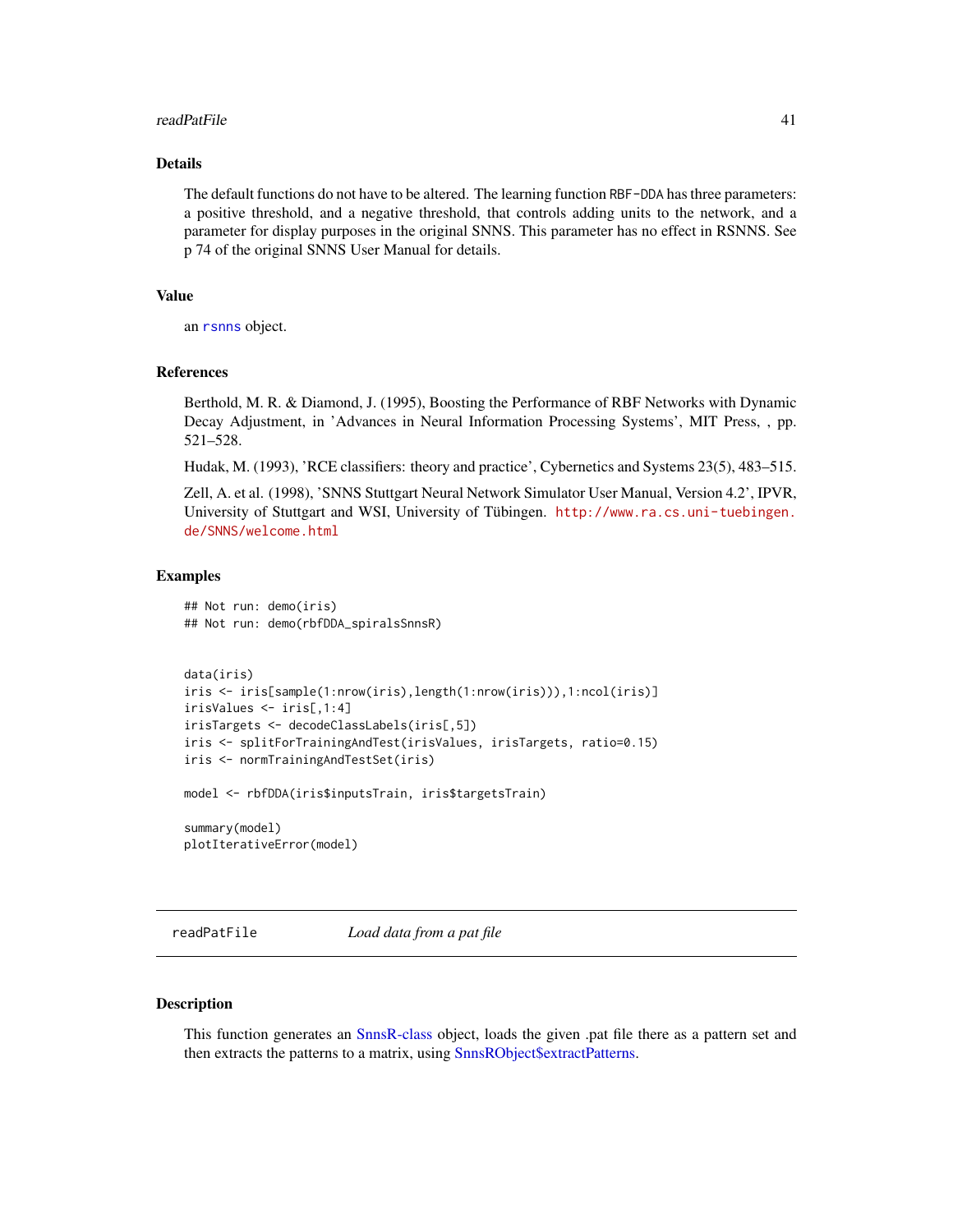#### Usage

readPatFile(filename)

# Arguments

filename the name of the .pat file

## Value

a matrix containing the data loaded from the .pat file.

readResFile *Rudimentary parser for res files.*

#### Description

This function contains a rudimentary parser for SNNS .res files. It is completely implemented in R and doesn't make use of SNNS functionality.

# Usage

```
readResFile(filename)
```
# Arguments

filename the name of the .res file

# Value

a matrix containing the predicted values that were found in the .res file

resolveSnnsRDefine *Resolve a define of the SNNS kernel*

#### Description

Resolve a define of the SNNS kernel using a defines-list. All defines-lists present can be shown with RSNNS:::SnnsDefines.

# Usage

```
resolveSnnsRDefine(defList, def)
```

| defList | the defines-list from which to resolve the define from |
|---------|--------------------------------------------------------|
| def     | the name of the define                                 |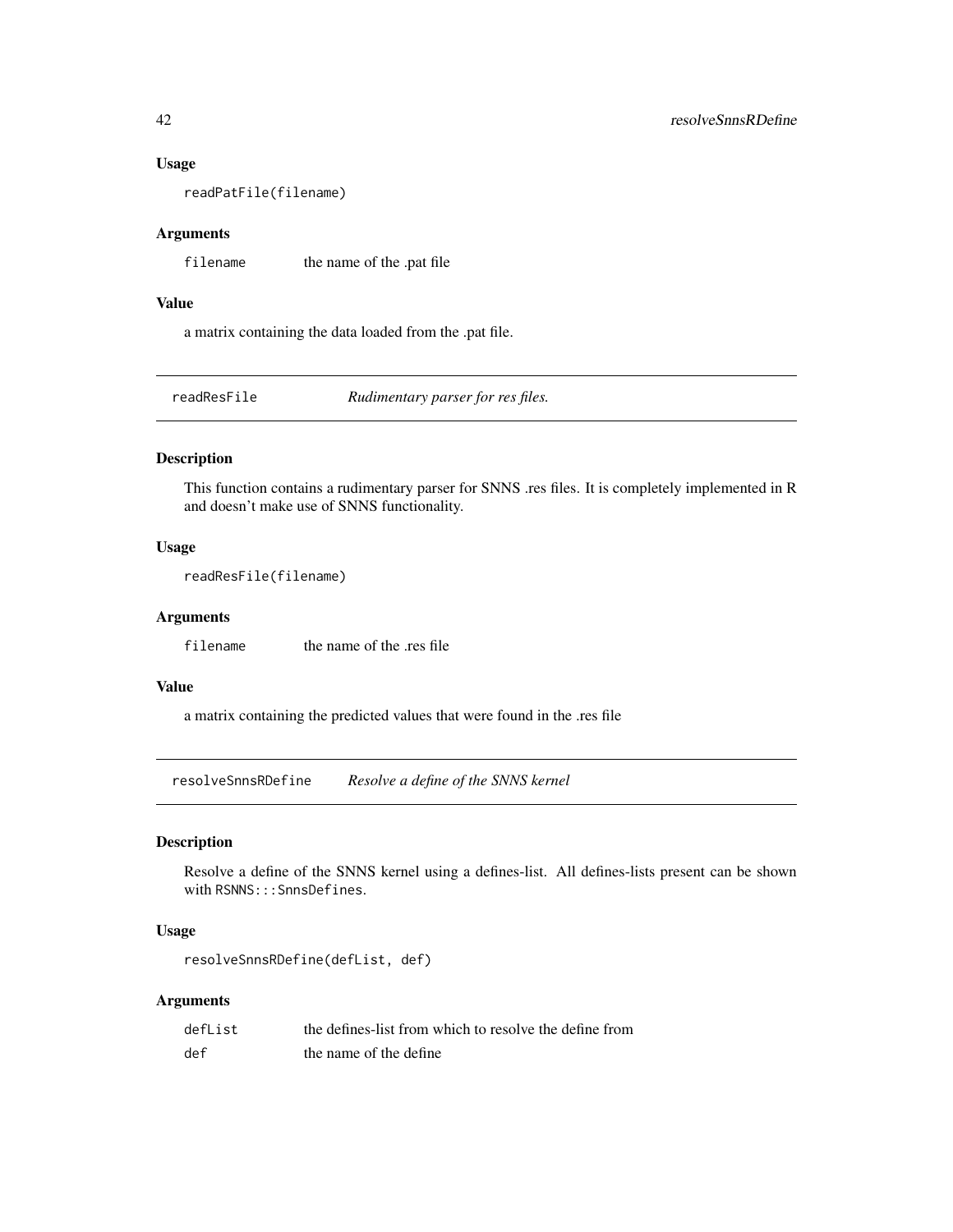# <span id="page-42-1"></span>rsnnsObjectFactory 43

# Value

the value of the define

# See Also

[getSnnsRDefine](#page-24-0)

# Examples

resolveSnnsRDefine("topologicalUnitTypes","UNIT\_HIDDEN")

rsnnsObjectFactory *Object factory for generating rsnns objects*

# <span id="page-42-0"></span>Description

The object factory generates an rsnns object and initializes its member variables with the values given as parameters. Furthermore, it generates an object of [SnnsR-class](#page-44-0). Later, this information is to be used to train the network.

#### Usage

```
rsnnsObjectFactory(subclass, nInputs, maxit, initFunc, initFuncParams,
  learnFunc, learnFuncParams, updateFunc, updateFuncParams,
  shufflePatterns = TRUE, computeIterativeError = TRUE,
 pruneFunc = NULL, pruneFuncParams = NULL)
```

| subclass              | the subclass of rsnns to generate (vector of strings)          |  |
|-----------------------|----------------------------------------------------------------|--|
| nInputs               | the number of inputs the network will have                     |  |
| maxit                 | maximum of iterations to learn                                 |  |
| initFunc              | the initialization function to use                             |  |
|                       | init FuncParams the parameters for the initialization function |  |
| learnFunc             | the learning function to use                                   |  |
| learnFuncParams       |                                                                |  |
|                       | the parameters for the learning function                       |  |
| updateFunc            | the update function to use                                     |  |
| updateFuncParams      |                                                                |  |
|                       | the parameters for the update function                         |  |
| shufflePatterns       |                                                                |  |
|                       | should the patterns be shuffled?                               |  |
| computeIterativeError |                                                                |  |
|                       | should the error be computed in every iteration?               |  |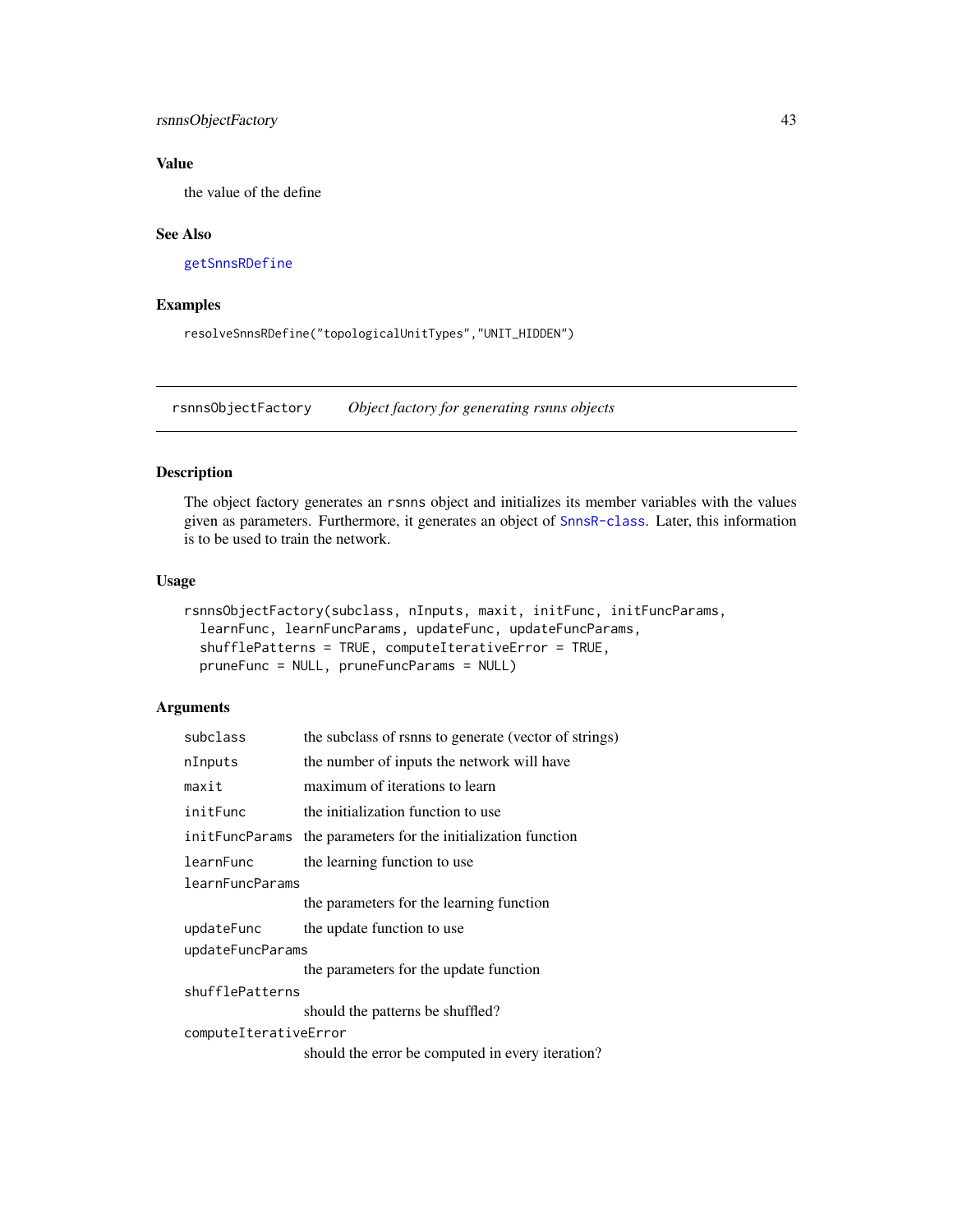<span id="page-43-0"></span>pruneFunc the pruning function to use pruneFuncParams the parameters for the pruning function. Unlike the other functions, these have to be given in a named list. See the pruning demos for further explanation.

#### Details

The typical procedure implemented in rsnns subclasses is the following:

- generate the rsnns object with this object factory
- generate the network according to the architecture needed
- [train](#page-68-0) the network (with train)

In every rsnns object, the iterative error is the summed squared error (SSE) of all patterns. If the SSE is computed on the test set, then it is weighted to take care of the different amount of patterns in the sets.

#### Value

a partly initialized rsnns object

#### See Also

[mlp](#page-29-0), [dlvq](#page-18-0), [rbf](#page-37-0), [rbfDDA](#page-39-0), [elman](#page-19-0), [jordan](#page-26-0), [som](#page-63-0), [art1](#page-6-0), [art2](#page-9-0), [artmap](#page-11-0), [assoz](#page-13-0)

savePatFile *Save data to a pat file*

# Description

This function generates an [SnnsR-class](#page-44-0) object, loads the given data there as a pattern set and then uses the functionality of SNNS to save the data as a .pat file.

#### Usage

```
savePatFile(inputs, targets, filename)
```

| inputs   | a matrix with input values  |
|----------|-----------------------------|
| targets  | a matrix with target values |
| filename | the name of the .pat file   |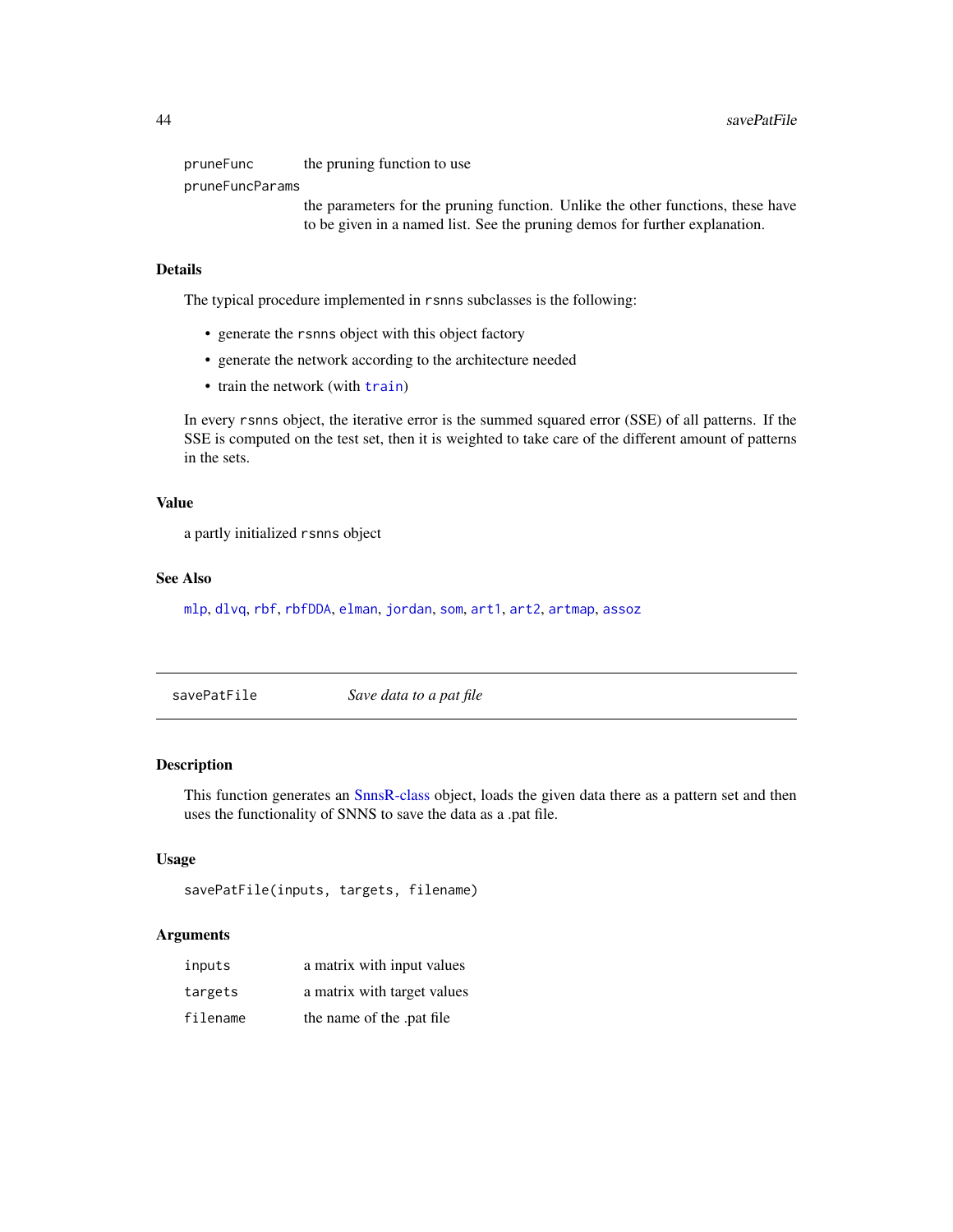<span id="page-44-1"></span>setSnnsRSeedValue *DEPRECATED, Set the SnnsR seed value*

# Description

DEPRECATED, now just calls R's set.seed(), that should be used instead.

#### Usage

setSnnsRSeedValue(seed)

#### Arguments

seed the seed to use. If 0, a seed based on the system time is generated.

snnsData *Example data of the package*

#### Description

This is data from the original SNNS examples directory ported to R and stored as one list. The function [readPatFile](#page-40-0) was used to parse all pattern files (.pat) from the original SNNS examples directory. Due to limitations of that function, pattern files containing patterns with variable size were omitted.

#### Examples

data(snnsData) names(snnsData)

<span id="page-44-0"></span>SnnsR-class *The main class of the package*

# Description

An S4 class that is the main class of RSNNS. Each instance of this class contains a pointer to a C++ object of type SnnsCLib, i.e. an instance of the SNNS kernel.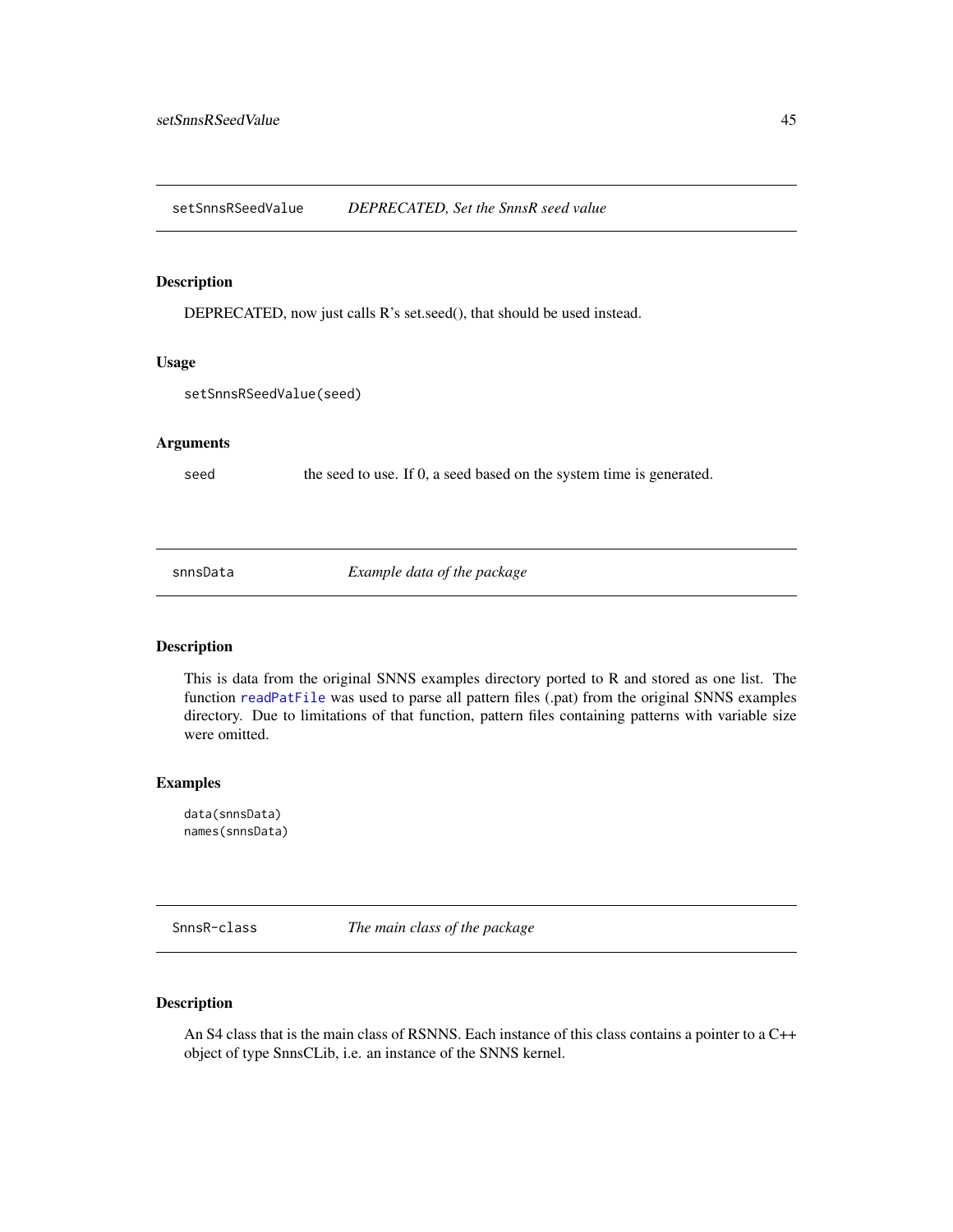# Details

The only slot variables holds an environment with all member variables. Currently, there are two members (constructed by the object factory):

snnsCLibPointer A pointer to the corresponding C++ object

serialization a serialization of the C++ object, in SNNS .net format

The member variables are not directly present as slots but wrapped in an environment to allow for changing the serialization (by call by reference).

An object of this class is used internally by all the models in the package. The object is always accessible by model\$snnsObject\$...

To make full use of the SNNS functionalities, you might want to use this class directly. Always use the object factory [SnnsRObjectFactory](#page-46-0) to construct an object, and the calling mechanism [\\$](#page-47-0) to call functions. Through the calling mechanism, many functions of SnnsCLib are present that are not documented here, but in the SNNS User Manual. So, if you choose to use the low-level interface, it is highly recommended to have a look at the demos and at the SNNS User Manual.

# References

Zell, A. et al. (1998), 'SNNS Stuttgart Neural Network Simulator User Manual, Version 4.2', IPVR, University of Stuttgart and WSI, University of Tübingen. [http://www.ra.cs.uni-tuebingen.](http://www.ra.cs.uni-tuebingen.de/SNNS/welcome.html) [de/SNNS/welcome.html](http://www.ra.cs.uni-tuebingen.de/SNNS/welcome.html)

#### See Also

[\\$](#page-47-0), [SnnsRObjectFactory](#page-46-0)

#### Examples

```
## Not run: demo(encoderSnnsCLib)
## Not run: demo(art1_lettersSnnsR)
## Not run: demo(art2_tetraSnnsR)
## Not run: demo(artmap_lettersSnnsR)
## Not run: demo(eight_elmanSnnsR)
## Not run: demo(rbf_irisSnnsR)
## Not run: demo(rbf_sinSnnsR)
## Not run: demo(rbfDDA_spiralsSnnsR)
## Not run: demo(som_cubeSnnsR)
```

```
#This is the demo eight_elmanSnnsR
#Here, we train an Elman network
#and save a trained and an untrained version
#to disk, as well as the used training data
```
basePath <- ("./")

data(snnsData)

inputs <- snnsData\$eight\_016.pat[,inputColumns(snnsData\$eight\_016.pat)]

<span id="page-45-0"></span>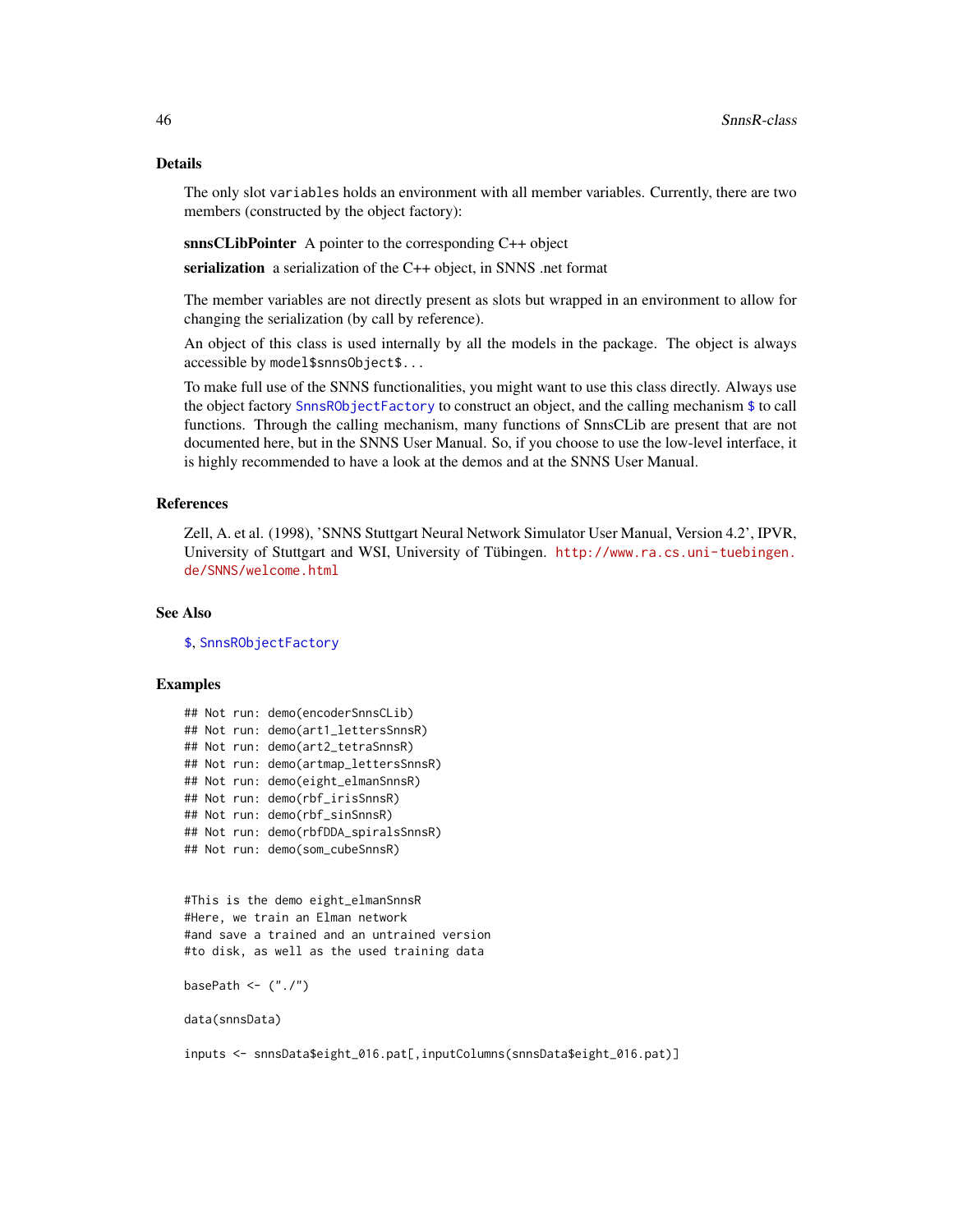```
outputs <- snnsData$eight_016.pat[,outputColumns(snnsData$eight_016.pat)]
snnsObject <- SnnsRObjectFactory()
snnsObject$setLearnFunc('JE_BP')
snnsObject$setUpdateFunc('JE_Order')
snnsObject$setUnitDefaults(1,0,1,0,1,'Act_Logistic','Out_Identity')
snnsObject$elman_createNet(c(2,8,2),c(1,1,1),FALSE)
patset <- snnsObject$createPatSet(inputs, outputs)
snnsObject$setCurrPatSet(patset$set_no)
snnsObject$initializeNet(c(1.0, -1.0, 0.3, 1.0, 0.5) )
snnsObject$shufflePatterns(TRUE)
snnsObject$DefTrainSubPat()
## Not run: snnsObject$saveNet(paste(basePath,"eight_elmanSnnsR_untrained.net",sep=""),
                                          "eight_elmanSnnsR_untrained")
## End(Not run)
parameters <- c(0.2, 0, 0, 0, 0)
maxit <- 1000
error <- vector()
for(i in 1:maxit) {
  res <- snnsObject$learnAllPatterns(parameters)
  if(res[[1]] != 0) print(paste("Error at iteration ", i, " : ", res, sep=""))
  error[i] <- res[[2]]
}
error[1:500]
plot(error, type="l")
## Not run: snnsObject$saveNet(paste(basePath,"eight_elmanSnnsR.net",sep=""),
                                             "eight_elmanSnnsR")
## End(Not run)
## Not run: snnsObject$saveNewPatterns(paste(basePath,"eight_elmanSnnsR.pat",sep=""),
                                                         patset$set_no)
## End(Not run)
```
<span id="page-46-0"></span>SnnsRObjectFactory *SnnsR object factory*

#### **Description**

Object factory to create a new object of type [SnnsR-class](#page-44-0).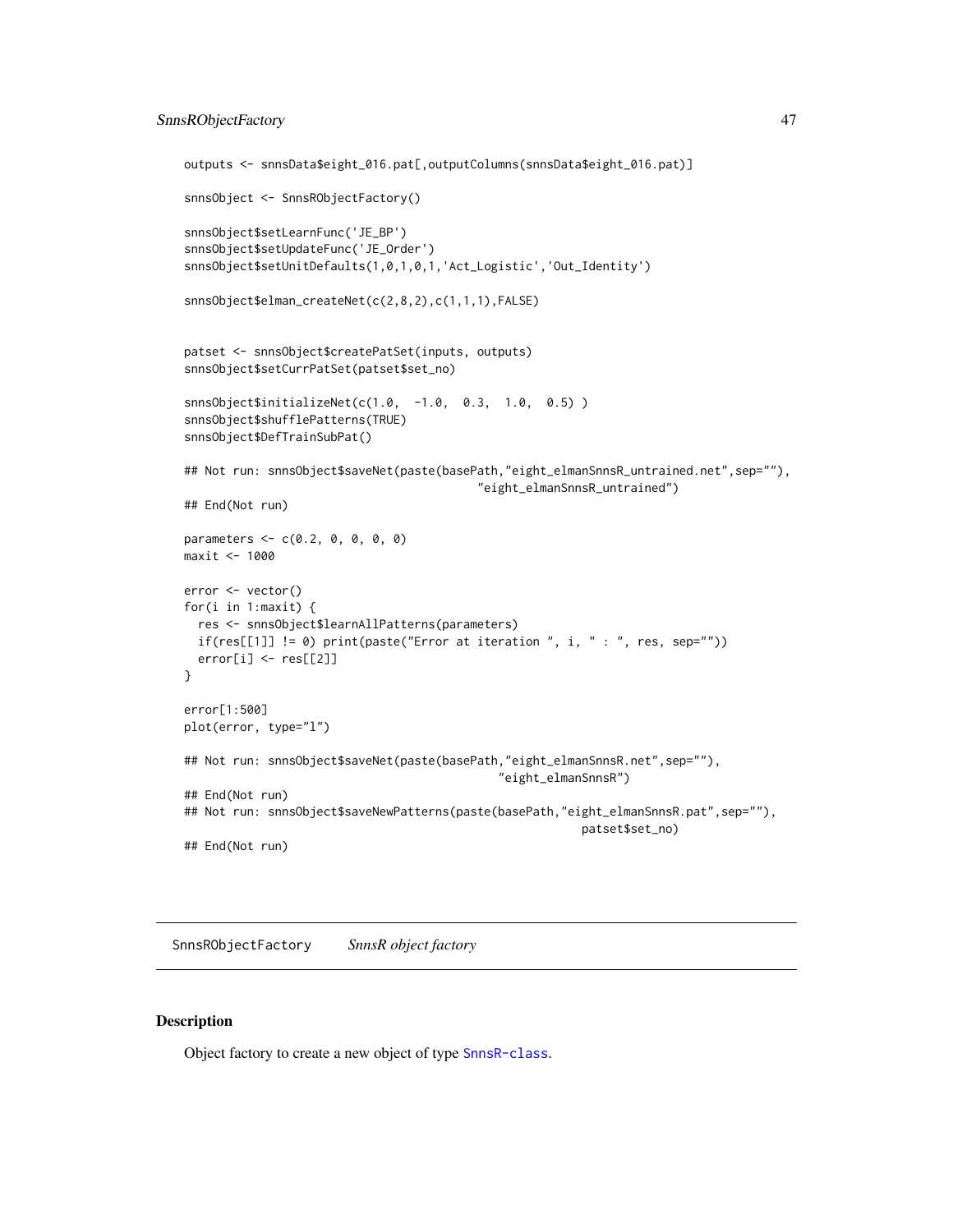# Usage

```
SnnsRObjectFactory(x = NULL)
```
# Arguments

x (optional) object of class [SnnsR-class,](#page-44-0) to be deep-copied

# Details

This function creates a new object of class [SnnsR-class](#page-44-0), initializes its only slot variables with a new environment, generates a new C++ object of class SnnsCLib, and an empty object serialization.

#### See Also

[\\$](#page-47-0), [SnnsR-class](#page-44-0)

# Examples

```
mySnnsObject <- SnnsRObjectFactory()
mySnnsObject$setLearnFunc('Quickprop')
mySnnsObject$setUpdateFunc('Topological_Order')
```
SnnsRObjectMethodCaller

*Method caller for SnnsR objects*

# <span id="page-47-0"></span>Description

Enable calling of C++ functions as methods of SnnsR-class objects.

#### Usage

## S4 method for signature 'SnnsR' x\$name

# Arguments

x object of class [SnnsR-class](#page-44-0)

name function to call

<span id="page-47-1"></span>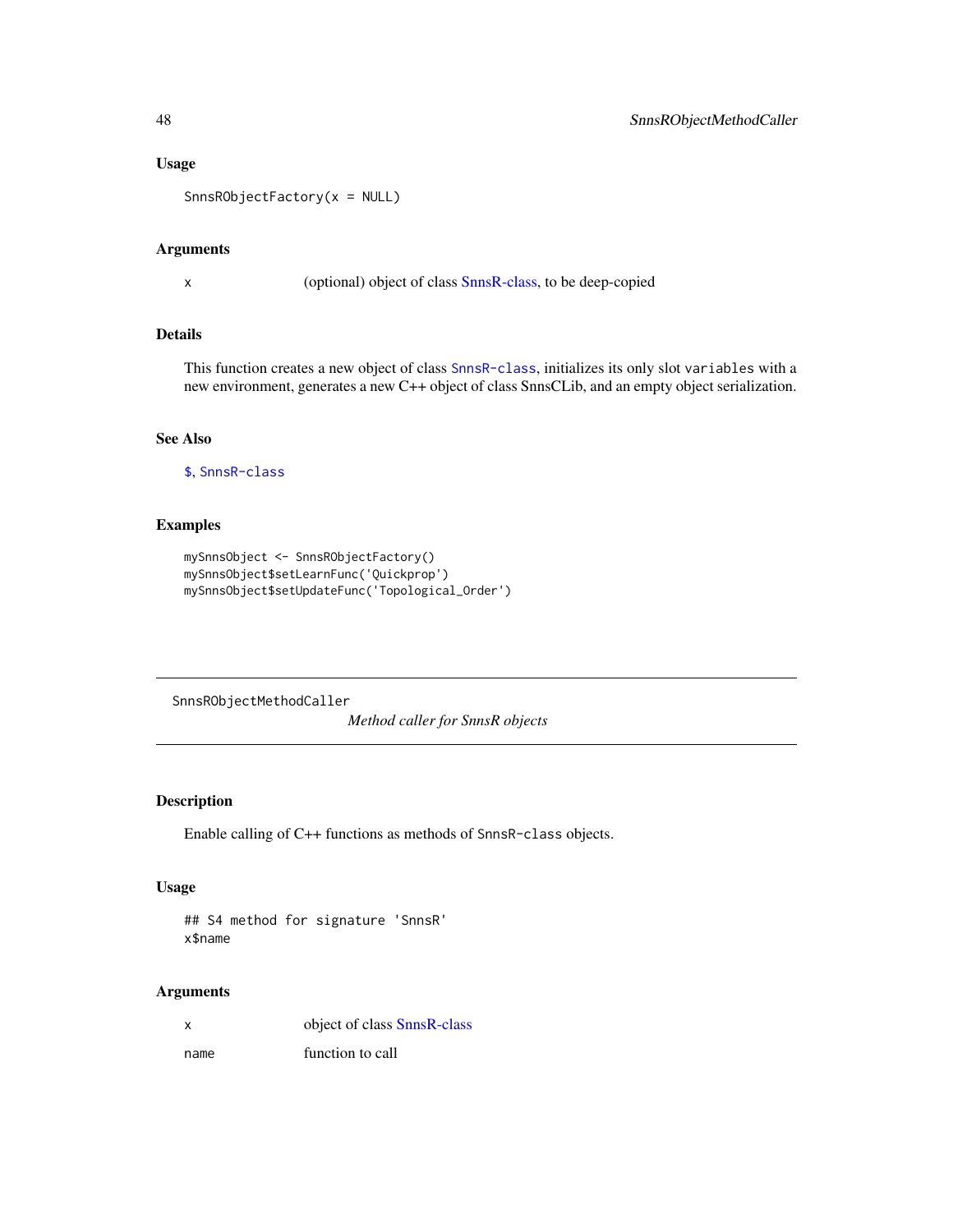#### <span id="page-48-0"></span>Details

This function makes methods of SnnsR\_\_ and SnnsCLib\_\_ accessible via "\$". If no SnnsR\_\_ method is present, then the according SnnsCLib\_\_ method is called. This enables a very flexible method handling. To mask a method from SnnsCLib, e.g. to do some parameter checking or postprocessing, only a method with the same name, but beginning with SnnsR\_\_ has to be present in R. See e.g. [SnnsRObject\\$initializeNet](#page-56-0) for such an implementation.

Error handling is also done within the method caller. If the result of a function is a list with a member err, then SnnsCLib\_\_error is called to use the SNNS kernel function to get the corresponding error message code and an R warning is thrown containing this message.

Furthermore, a serialization mechanism is implemented which all models present in the package use to be able to be saved and loaded by R's normal save/load mechanism (as RData files).

The completely trained object can be serialized with

s <-snnsObject\$serializeNet("RSNNS\_untitled")

snnsObject@variables\$serialization <-s\$serialization

For the models implemented, this is done in [SnnsRObject\\$train](#page-61-0). If the S4 object is then saved and loaded, the calling mechanism will notice on the next use of a function that the pointer to the C++ SnnsCLib object is nil, and if a serialization is present, the object is restored from this serialization before the method is called.

SnnsRObject\$createNet *Create a layered network*

# **Description**

This function creates a layered network in the given SnnsR object. This is an SnnsR low-level function. You may want to have a look at [SnnsR-class](#page-44-0) to find out how to properly use it.

#### Usage

```
## S4 method for signature 'SnnsR'
createNet(unitsPerLayer, fullyConnectedFeedForward = TRUE, iNames = NULL, oNames = NULL)
```
#### Arguments

| unitsPerLayer             | a vector of integers that represents the number of units in each layer, including<br>input and output layer |
|---------------------------|-------------------------------------------------------------------------------------------------------------|
| fullyConnectedFeedForward |                                                                                                             |
|                           | if TRUE, the network is fully connected as a feed-forward network. If FALSE, no<br>connections are created  |
| iNames                    | names of input units                                                                                        |
| oNames                    | names of output units                                                                                       |

#### See Also

[SnnsR-class](#page-44-0)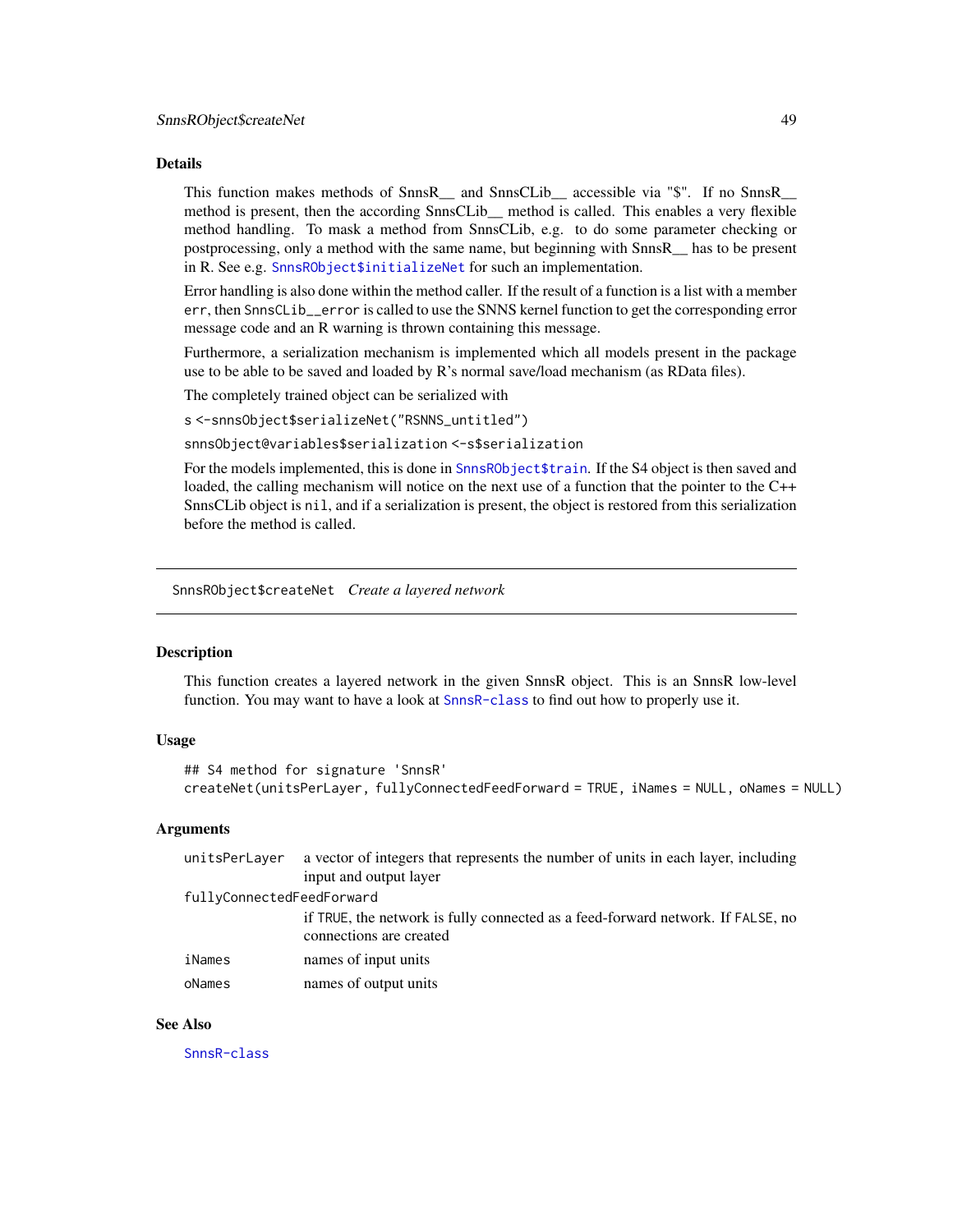# <span id="page-49-0"></span>Examples

```
obj1 <- SnnsRObjectFactory()
obj1$createNet(c(2,2), FALSE)
obj1$getUnitDefinitions()
obj2 <- SnnsRObjectFactory()
obj2$createNet(c(8,5,5,2), TRUE)
obj2$getUnitDefinitions()
```
SnnsRObject\$createPatSet

*Create a pattern set*

# Description

SnnsR low-level function to create a pattern set in the SNNS kernel from the values given, so that they are available in the SNNS kernel for use.

# Usage

## S4 method for signature 'SnnsR' createPatSet(inputs, targets)

#### Arguments

| inputs  | the input values  |
|---------|-------------------|
| targets | the target values |

# Value

a list with elements err and set\_no. The latter one identifies the pattern set within the [SnnsR-class](#page-44-0) object

SnnsRObject\$extractNetInfo

*Get characteristics of the network.*

# Description

The returned list has three members:

- infoHeader general information about the network
- unitDefinitions information about the units
- fullWeightMatrix weight matrix of the connections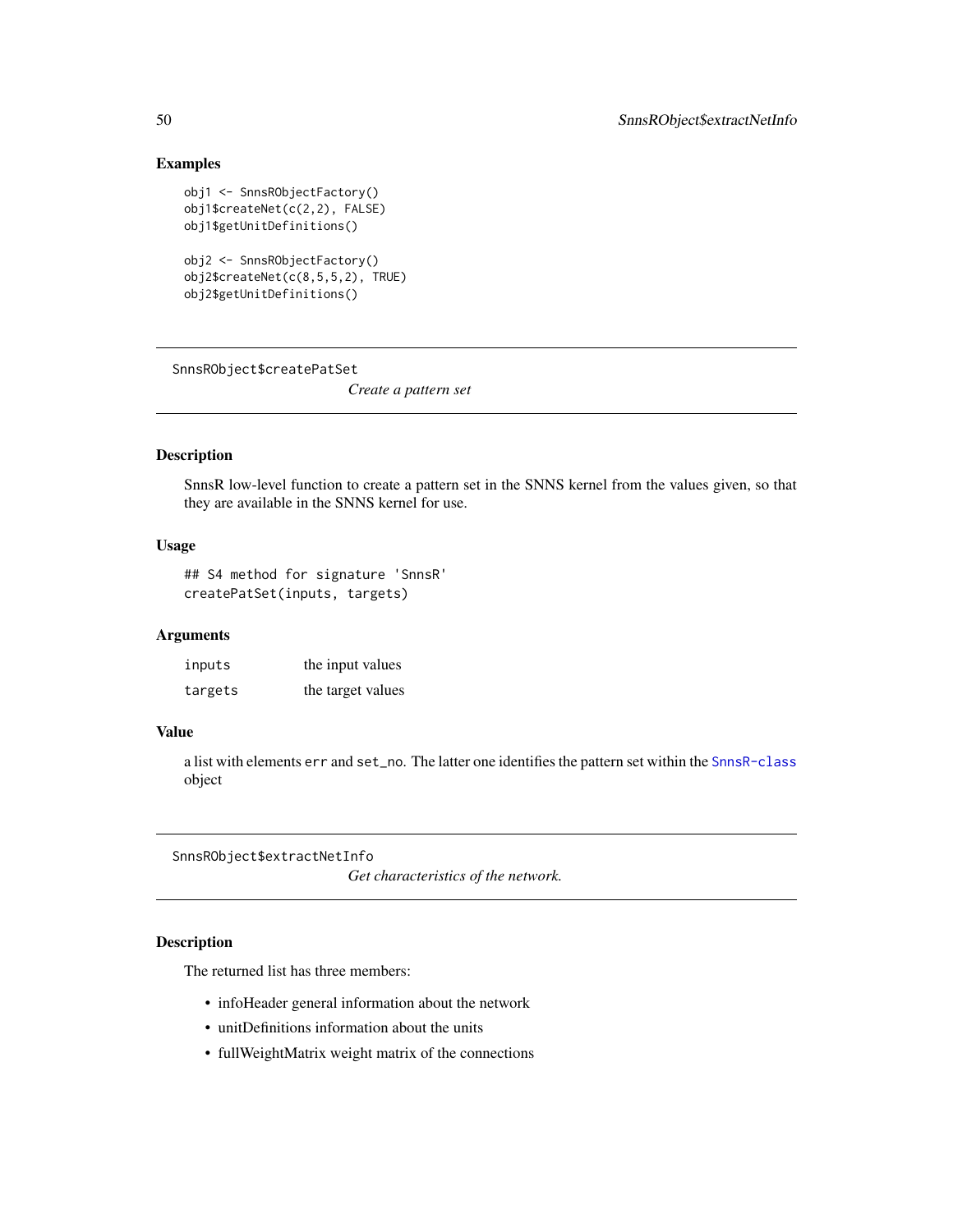#### <span id="page-50-2"></span>Usage

## S4 method for signature 'SnnsR' extractNetInfo()

# Value

a list of data frames containing information extracted from the network.

<span id="page-50-0"></span>SnnsRObject\$extractPatterns

*Extract the current pattern set to a matrix*

# Description

SnnsR low-level function that extracts all patterns of the current pattern set and returns them as a matrix. Columns are named with the prefix "in" or "out", respectively.

#### Usage

## S4 method for signature 'SnnsR' extractPatterns()

#### Value

a matrix containing the patterns of the currently loaded patern set.

```
SnnsRObject$getAllHiddenUnits
```
*Get all hidden units of the net*

# Description

SnnsR low-level function to get all units from the net with the ttype "UNIT\_HIDDEN". This function calls [SnnsRObject\\$getAllUnitsTType](#page-52-0) with the parameter "UNIT\_HIDDEN".

#### Usage

```
## S4 method for signature 'SnnsR'
getAllHiddenUnits()
```
# Value

a vector with integer numbers identifying the units.

# See Also

[SnnsRObject\\$getAllUnitsTType](#page-52-0)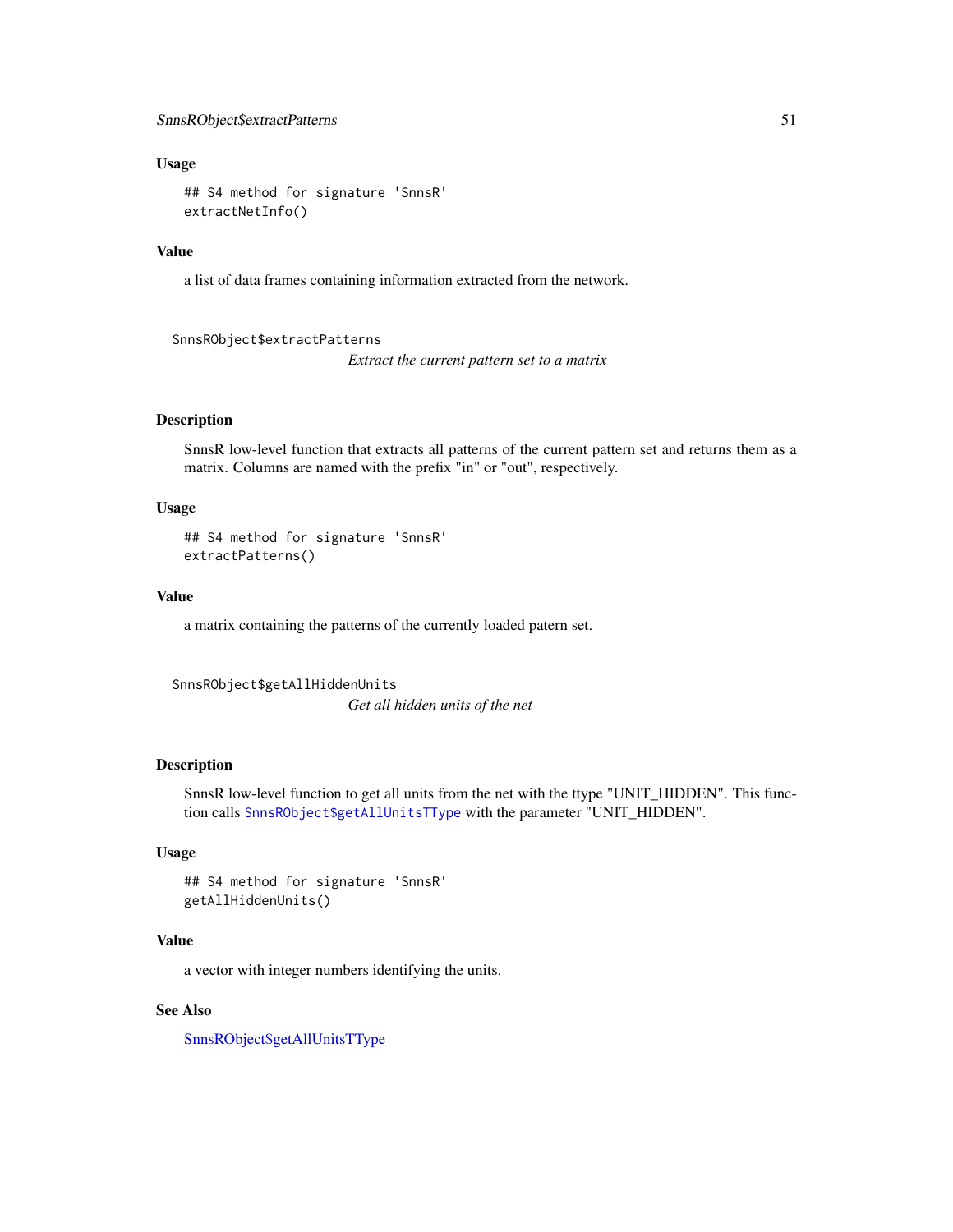<span id="page-51-2"></span><span id="page-51-1"></span>SnnsRObject\$getAllInputUnits

*Get all input units of the net*

#### Description

SnnsR low-level function to get all units from the net with the ttype "UNIT\_INPUT". This function calls [SnnsRObject\\$getAllUnitsTType](#page-52-0) with the parameter "UNIT\_INPUT".

#### Usage

## S4 method for signature 'SnnsR' getAllInputUnits()

# Value

a vector with integer numbers identifying the units.

#### See Also

[SnnsRObject\\$getAllUnitsTType](#page-52-0)

<span id="page-51-0"></span>SnnsRObject\$getAllOutputUnits *Get all output units of the net.*

# Description

SnnsR low-level function to get all units from the net with the ttype "UNIT\_OUTPUT". This function calls [SnnsRObject\\$getAllUnitsTType](#page-52-0) with the parameter "UNIT\_OUTPUT".

# Usage

```
## S4 method for signature 'SnnsR'
getAllOutputUnits()
```
# Value

a vector with integer numbers identifying the units.

# See Also

[SnnsRObject\\$getAllUnitsTType](#page-52-0)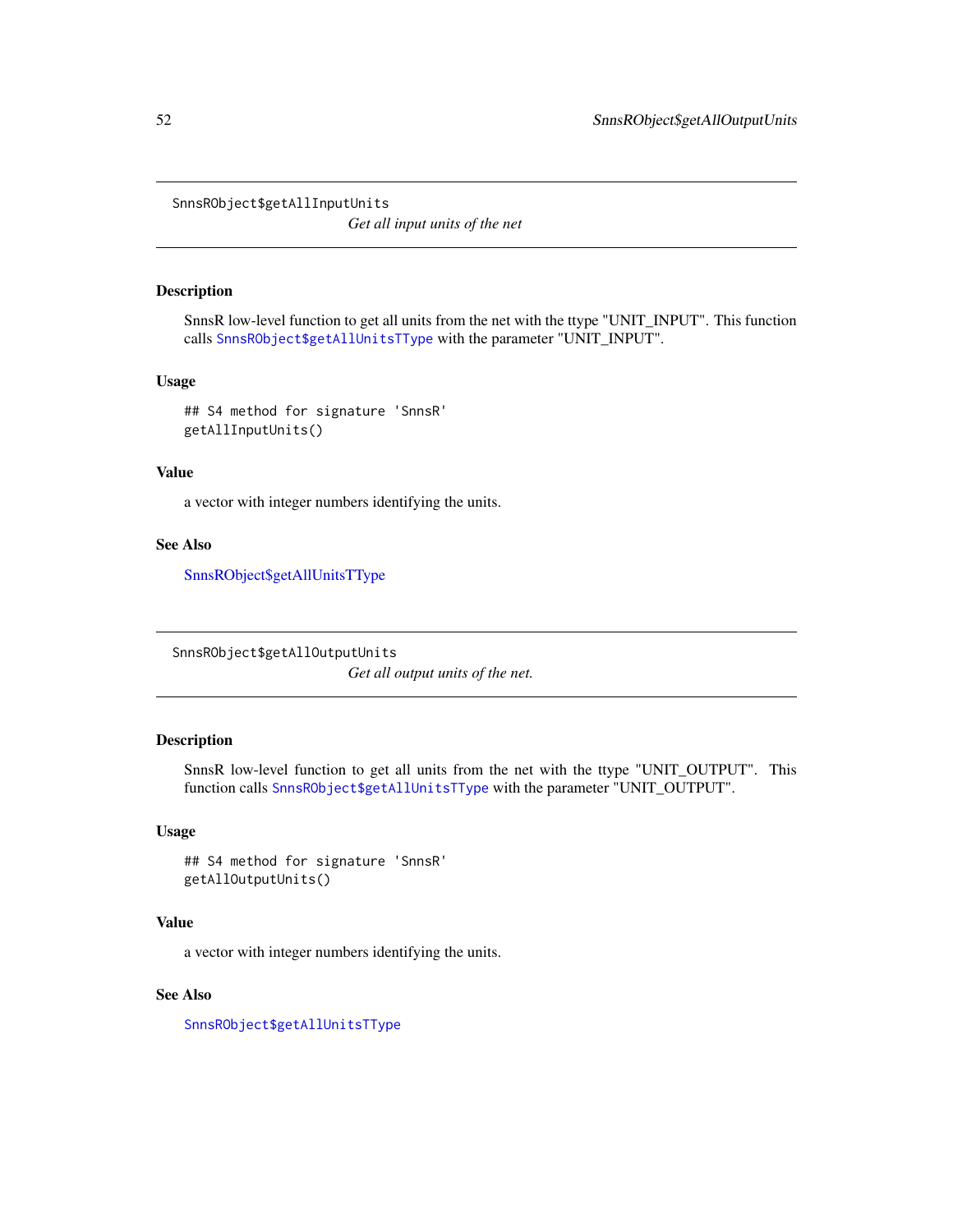<span id="page-52-1"></span>SnnsRObject\$getAllUnits

*Get all units present in the net.*

#### Description

Get all units present in the net.

#### Usage

## S4 method for signature 'SnnsR' getAllUnits()

# Value

a vector with integer numbers identifying the units.

<span id="page-52-0"></span>SnnsRObject\$getAllUnitsTType

*Get all units in the net of a certain* ttype*.*

#### Description

SnnsR low-level function to get all units in the net of a certain ttype. Possible ttype defined by SNNS are, among others: "UNIT\_OUTPUT", "UNIT\_INPUT", and "UNIT\_HIDDEN". For a full list, call RSNNS:::SnnsDefines\$topologicalUnitTypes As this is an SnnsR low-level function, you may want to have a look at [SnnsR-class](#page-44-0) to find out how to properly use it.

# Usage

## S4 method for signature 'SnnsR' getAllUnitsTType(ttype)

# Arguments

ttype a string containing the ttype.

# Value

a vector with integer numbers identifying the units.

# See Also

[SnnsRObject\\$getAllOutputUnits,](#page-51-0) [SnnsRObject\\$getAllInputUnits,](#page-51-1) [SnnsRObject\\$getAllHiddenUnits](#page-50-1)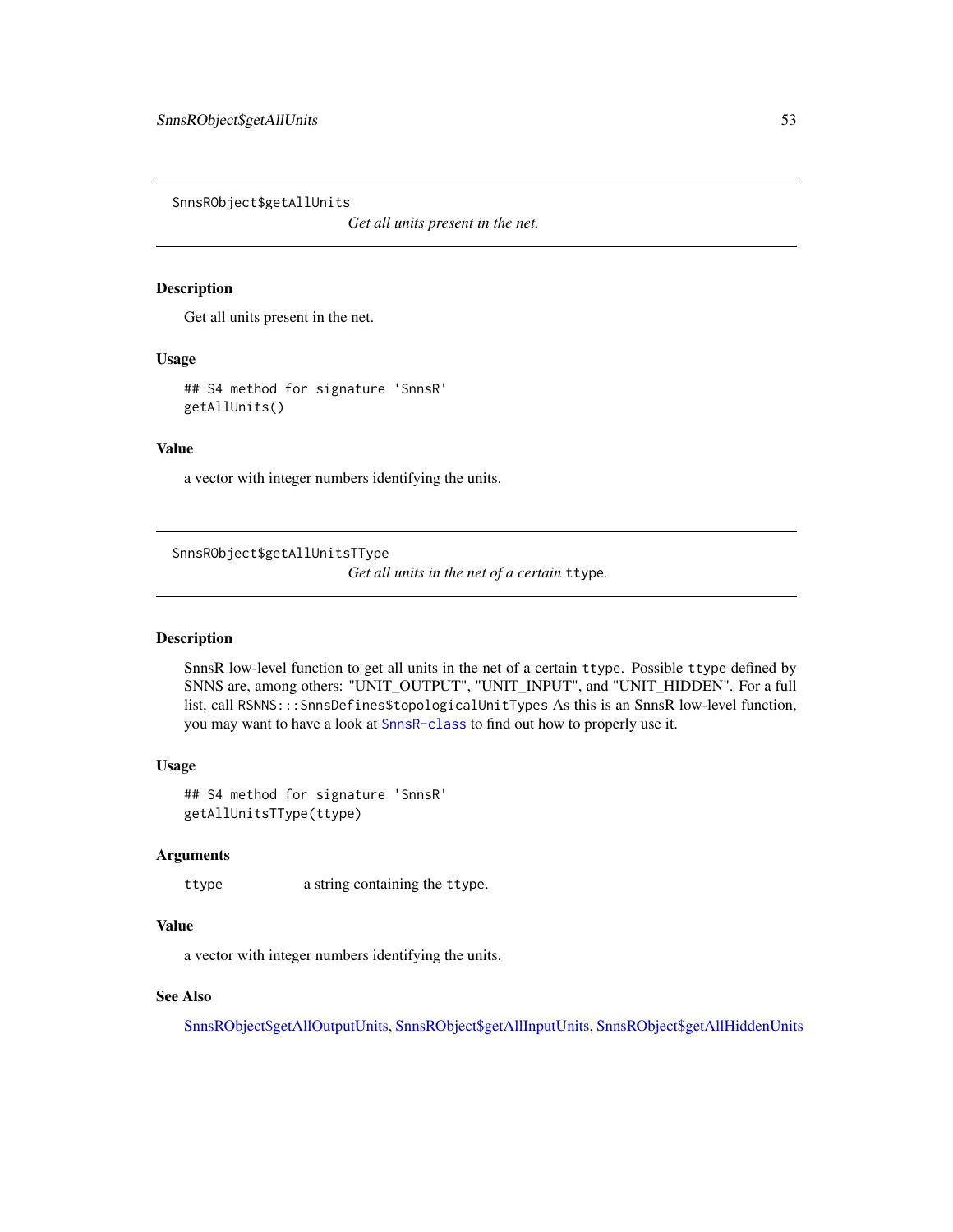<span id="page-53-1"></span><span id="page-53-0"></span>SnnsRObject\$getCompleteWeightMatrix

*Get the complete weight matrix.*

# Description

Get a weight matrix containing all weights of all neurons present in the net.

#### Usage

## S4 method for signature 'SnnsR' getCompleteWeightMatrix(setDimNames)

# Arguments

setDimNames indicates, whether names of units are extracted and set as row/col names in the weight matrix

#### Value

the complete weight matrix

SnnsRObject\$getInfoHeader

*Get an info header of the network.*

# Description

Get an info header of the network.

# Usage

```
## S4 method for signature 'SnnsR'
getInfoHeader()
```
# Value

a data frame containing some general characteristics of the network.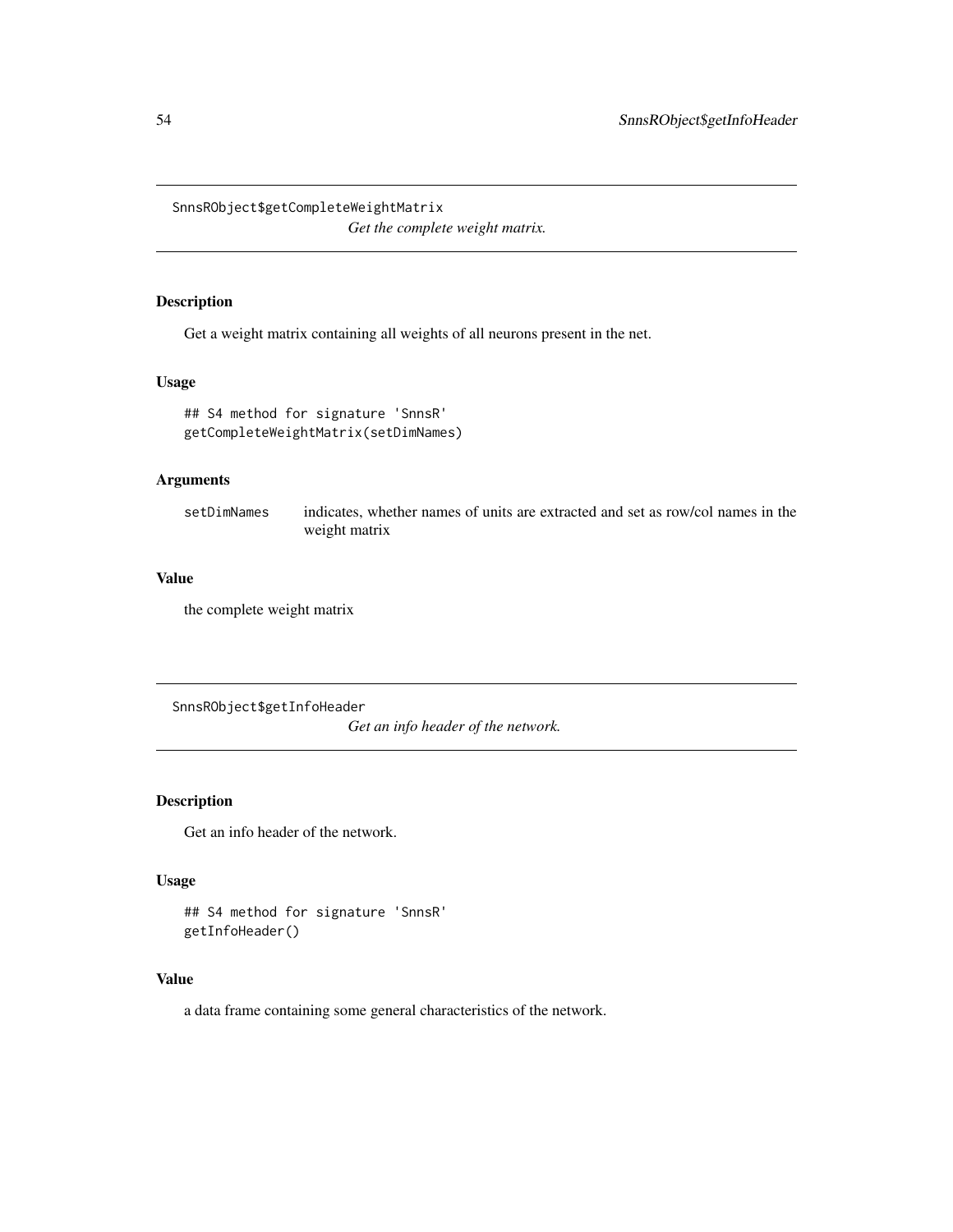<span id="page-54-0"></span>SnnsRObject\$getSiteDefinitions

*Get the sites definitions of the network.*

# Description

Get the sites definitions of the network.

# Usage

```
## S4 method for signature 'SnnsR'
getSiteDefinitions()
```
#### Value

a data frame containing information about all sites present in the network.

SnnsRObject\$getTypeDefinitions *Get the FType definitions of the network.*

# Description

Get the FType definitions of the network.

# Usage

```
## S4 method for signature 'SnnsR'
getTypeDefinitions()
```
# Value

a data frame containing information about FType units present in the network.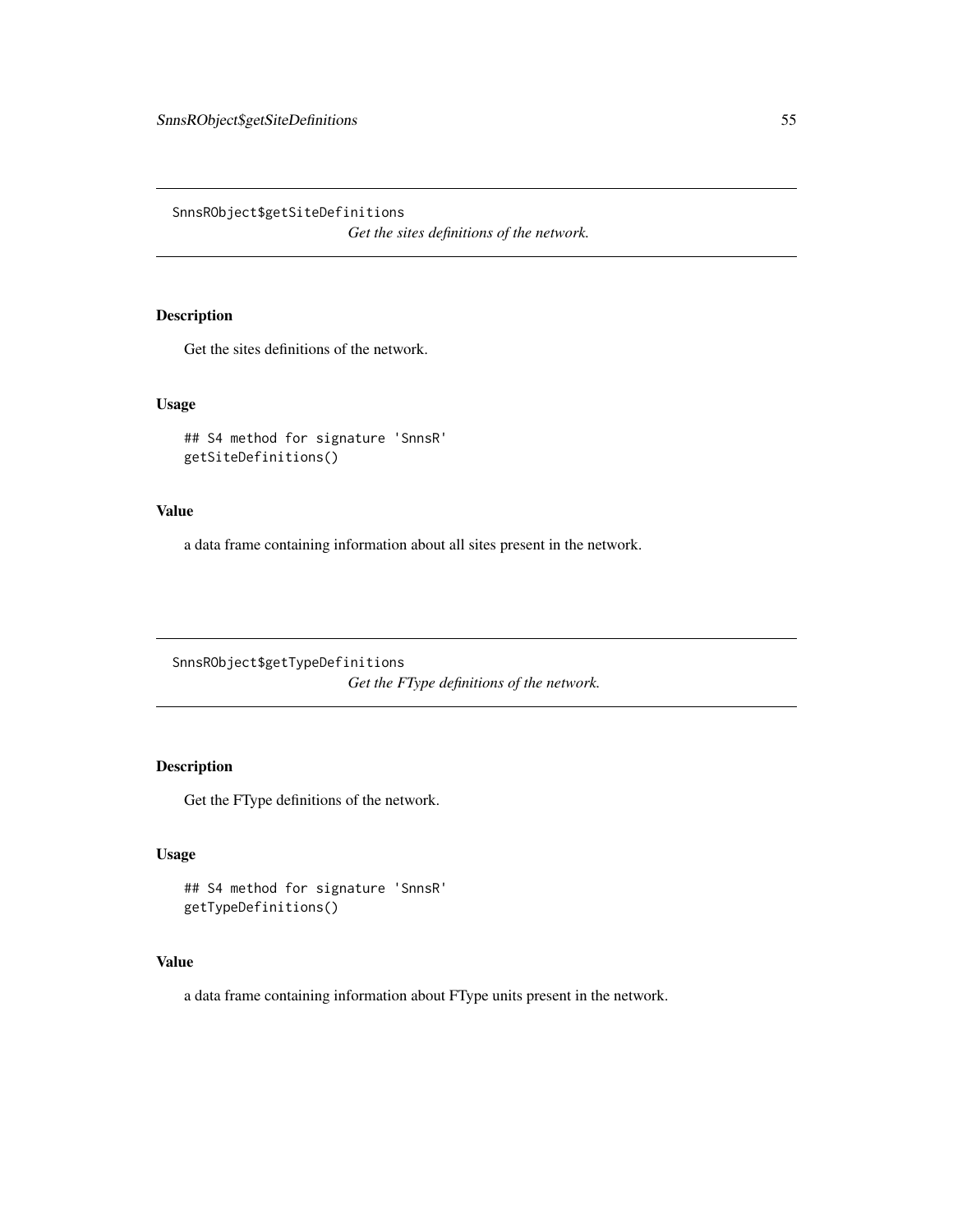<span id="page-55-0"></span>SnnsRObject\$getUnitDefinitions

*Get the unit definitions of the network.*

# Description

Get the unit definitions of the network.

# Usage

```
## S4 method for signature 'SnnsR'
getUnitDefinitions()
```
# Value

a data frame containing information about all units present in the network.

SnnsRObject\$getUnitsByName

*Find all units whose name begins with a given prefix.*

# Description

Find all units whose name begins with a given prefix.

# Usage

```
## S4 method for signature 'SnnsR'
getUnitsByName(prefix)
```
#### Arguments

prefix a prefix that the names of the units to find have.

# Value

a vector with integer numbers identifying the units.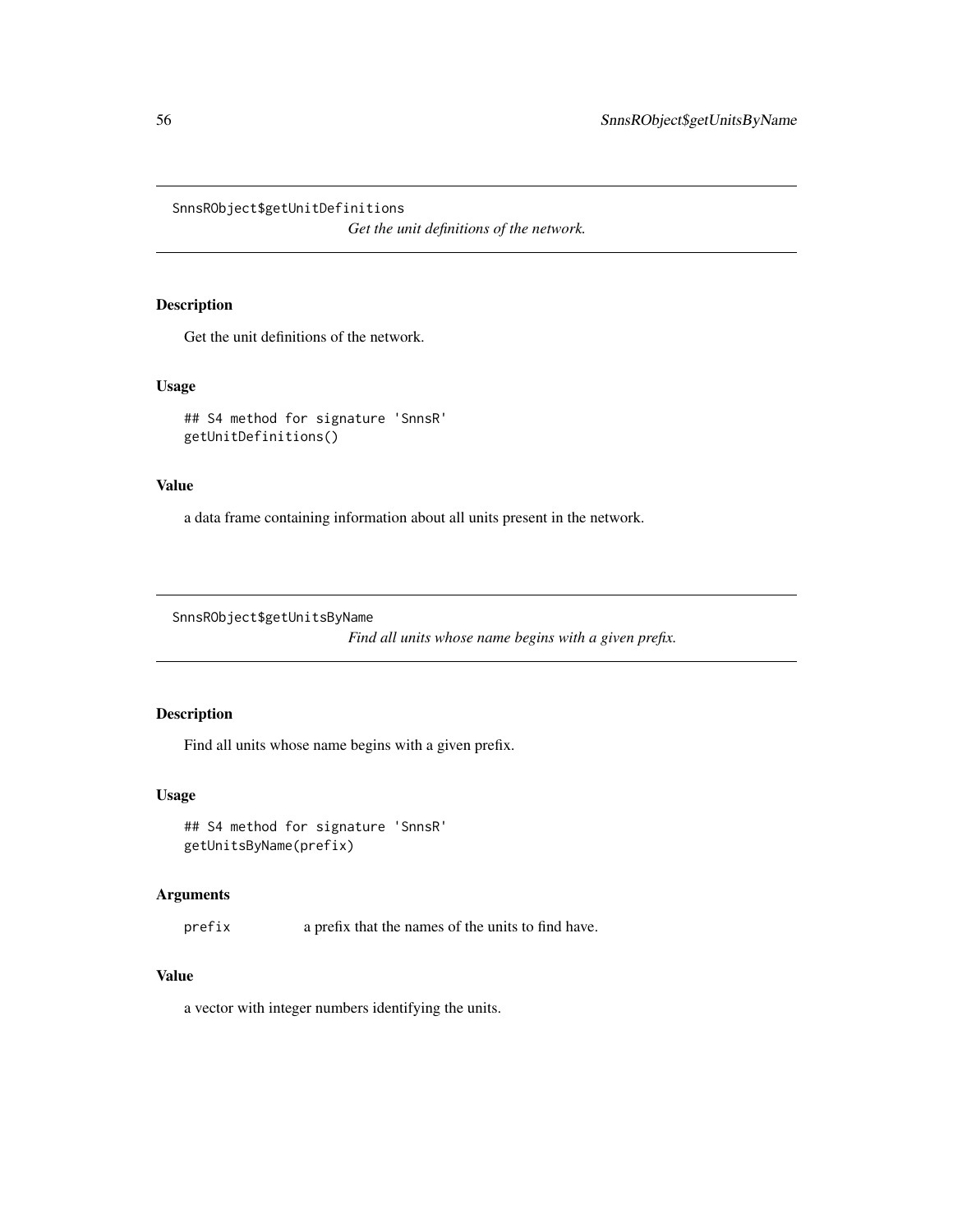<span id="page-56-1"></span>SnnsRObject\$getWeightMatrix

*Get the weight matrix between two sets of units*

#### Description

SnnsR low-level function to get the weight matrix between two sets of units.

#### Usage

```
## S4 method for signature 'SnnsR'
getWeightMatrix(unitsSource, unitsTarget, setDimNames)
```
#### Arguments

| unitsSource | a vector with numbers identifying the source units                                               |
|-------------|--------------------------------------------------------------------------------------------------|
| unitsTarget | a vector with numbers identifying the target units                                               |
| setDimNames | indicates, whether names of units are extracted and set as row/col names in the<br>weight matrix |

# Value

the weight matrix between the two sets of neurons

#### See Also

[SnnsRObject\\$getAllUnitsTType](#page-52-0)

<span id="page-56-0"></span>SnnsRObject\$initializeNet

*Initialize the network*

# Description

This SnnsR low-level function masks the SNNS kernel function of the same name to allow for both giving the initialization function directly in the call or to use the one that is currently set.

#### Usage

```
## S4 method for signature 'SnnsR'
initializeNet(parameterInArray, initFunc)
```
#### Arguments

parameterInArray

the parameters of the initialization function initFunc the name of the initialization function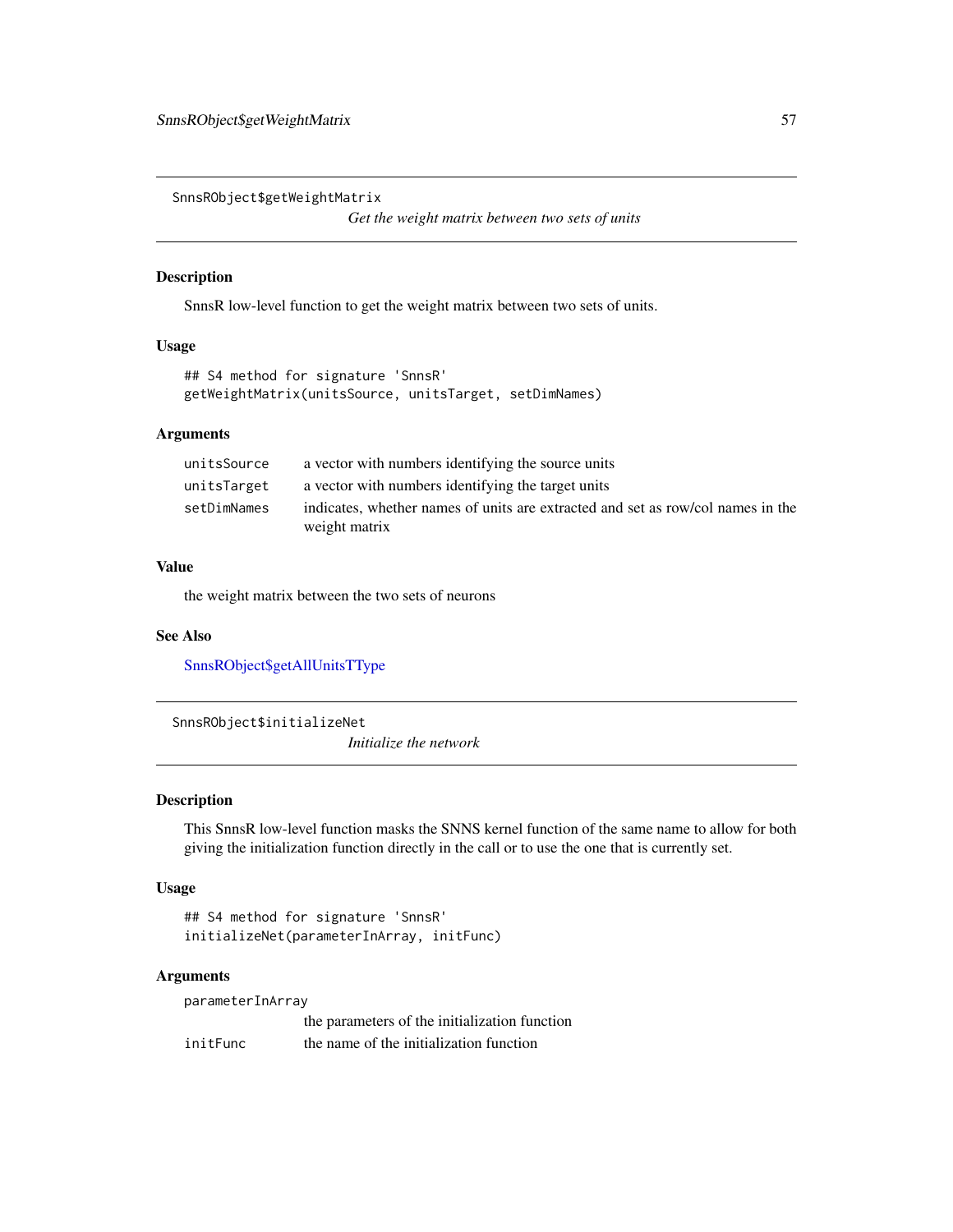SnnsRObject\$predictCurrPatSet

*Predict values with a trained net*

#### Description

SnnsR low-level function to predict values with a trained net.

#### Usage

```
## S4 method for signature 'SnnsR'
predictCurrPatSet(outputMethod="reg_class", updateFuncParams=c(0.0))
```
#### Arguments

outputMethod is passed to [SnnsRObject\\$whereAreResults](#page-63-1) updateFuncParams

parameters passed to the networks update function

# Details

This function has to be used embedded in a step of loading and afterwards removing the patterns into the [SnnsR-class](#page-44-0) object. As SNNS only supports 2 pattern sets in parallel, removing unneeded pattern sets is quite important.

#### Value

the predicted values

SnnsRObject\$resetRSNNS

*Reset the SnnsR object.*

# Description

SnnsR low-level function to delete all pattern sets and delete the current net in the [SnnsR-class](#page-44-0) object.

# Usage

```
## S4 method for signature 'SnnsR'
resetRSNNS()
```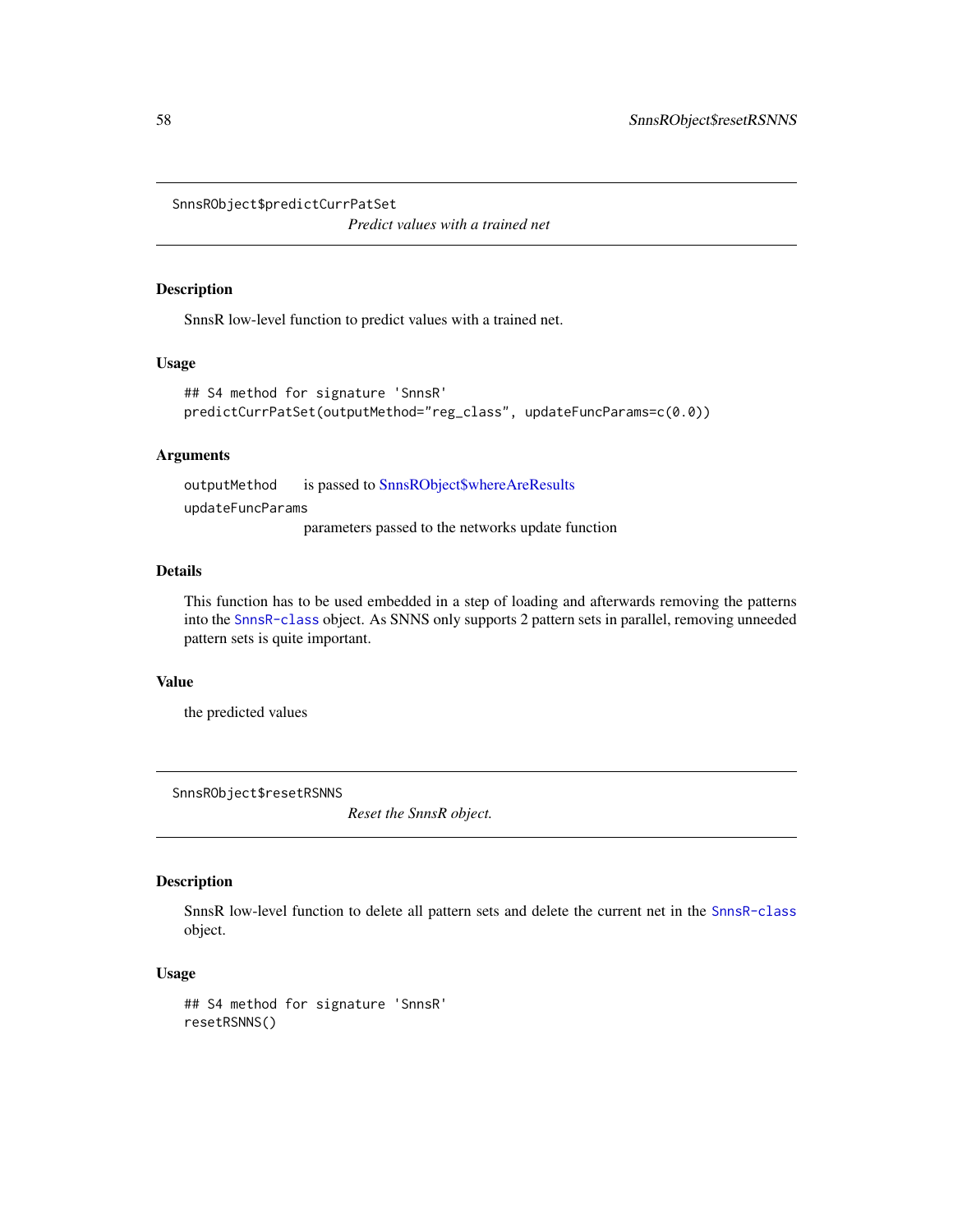SnnsRObject\$setTTypeUnitsActFunc

*Set the activation function for all units of a certain ttype.*

#### Description

The function uses the function [SnnsRObject\\$getAllUnitsTType](#page-52-0) to find all units of a certain ttype, and sets the activation function of all these units to the given activation function.

#### Usage

## S4 method for signature 'SnnsR' setTTypeUnitsActFunc(ttype, act\_func)

#### Arguments

| ttype    | a string containing the ttype.              |
|----------|---------------------------------------------|
| act func | the name of the activation function to set. |

#### See Also

[SnnsRObject\\$getAllUnitsTType](#page-52-0)

# Examples

## Not run: SnnsRObject\$setTTypeUnitsActFunc("UNIT\_HIDDEN", "Act\_Logistic")

SnnsRObject\$setUnitDefaults *Set the unit defaults*

# Description

This SnnsR low-level function masks the SNNS kernel function of the same name to allow both for giving the parameters directly or as a vector. If the second parameter, bias, is missing, it is assumed that the first parameter should be interpreted as a vector containing all parameters.

#### Usage

```
## S4 method for signature 'SnnsR'
setUnitDefaults(act, bias, st, subnet_no, layer_no, act_func, out_func)
```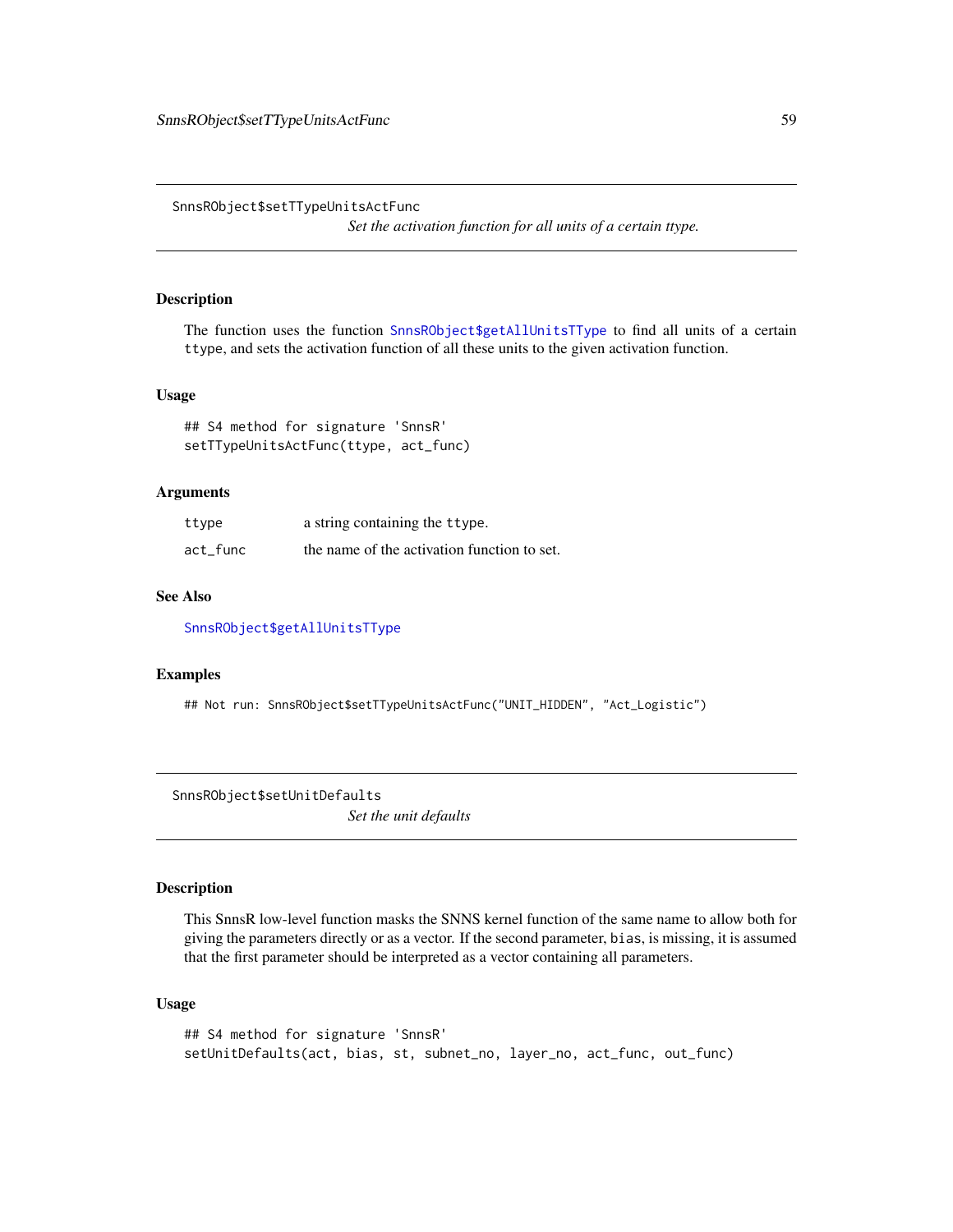# Arguments

| act       | same as SNNS kernel function |
|-----------|------------------------------|
| bias      | idem                         |
| st        | idem                         |
| subnet_no | idem                         |
| layer_no  | idem                         |
| act_func  | idem                         |
| out_func  | idem                         |

SnnsRObject\$somPredictComponentMaps *Calculate the som component maps*

# Description

SnnsR low-level function to calculate the som component maps.

#### Usage

```
## S4 method for signature 'SnnsR'
somPredictComponentMaps(updateFuncParams=c(0.0, 0.0, 1.0))
```
# Arguments

updateFuncParams

parameters passed to the networks update function

# Value

a matrix containing all componant maps as 1d vectors

# See Also

[som](#page-63-0)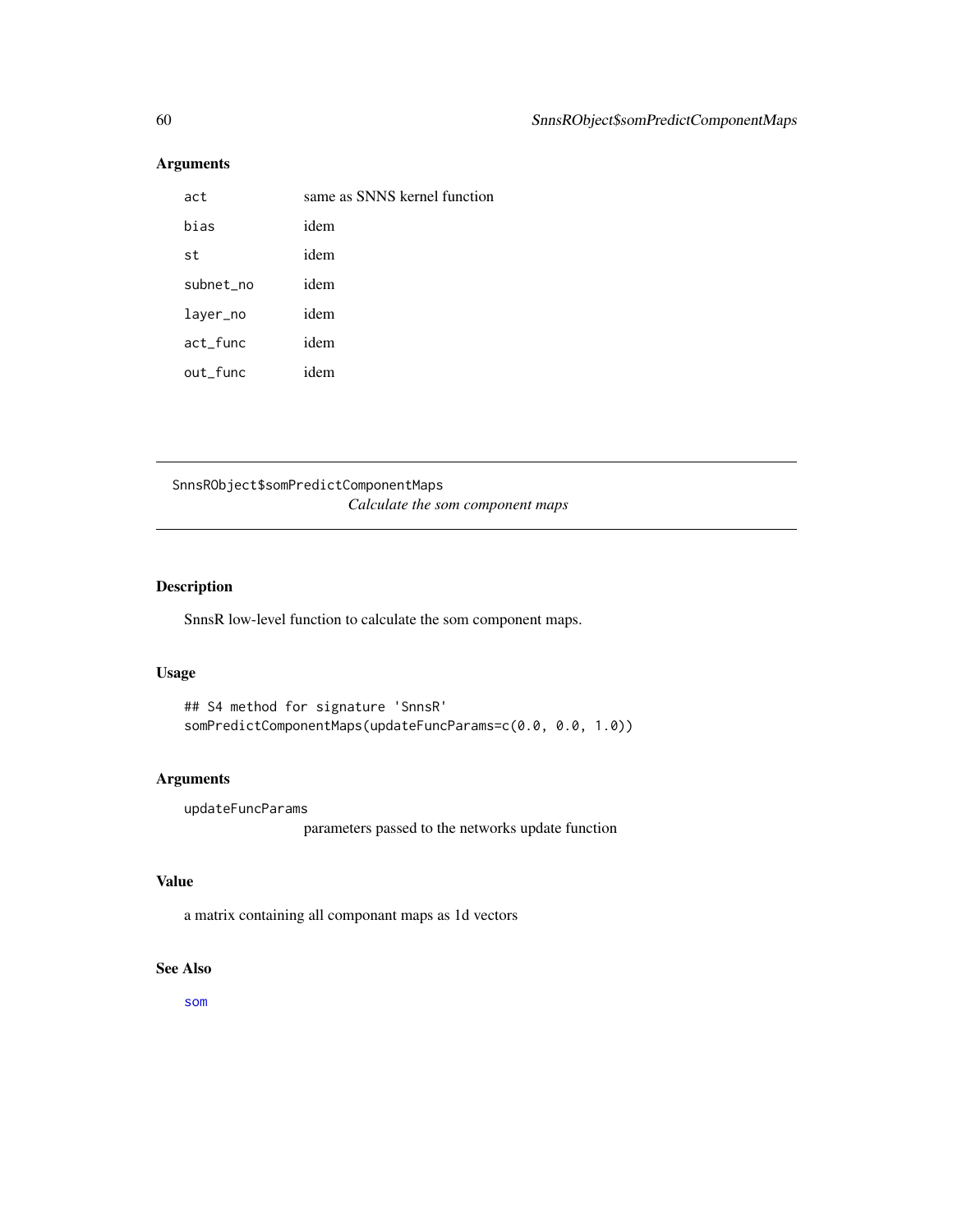SnnsRObject\$somPredictCurrPatSetWinners *Get most of the relevant results from a som*

# Description

SnnsR low-level function to get most of the relevant results from a SOM.

#### Usage

```
## S4 method for signature 'SnnsR'
somPredictCurrPatSetWinners(updateFuncParams=c(0.0, 0.0, 1.0),
saveWinnersPerPattern=TRUE, targets=NULL)
```
#### **Arguments**

| updateFuncParams      |                                                            |  |
|-----------------------|------------------------------------------------------------|--|
|                       | parameters passed to the networks update function          |  |
| saveWinnersPerPattern |                                                            |  |
|                       | should a list with the winners for every pattern be saved? |  |
| targets               | optional target classes of the patterns                    |  |

# Value

a list with three elements:

nWinnersPerUnit

For each unit, the amount of patterns where this unit won is given. So, this is a 1d vector representing the normal version of the som.

#### winnersPerPattern

a vector where for each pattern the number of the winning unit is given. This is an intermediary result that normally won't be saved.

labeledUnits a matrix which – if the targets parameter is given – contains for each unit (rows) and each class present in the targets (columns), the amount of patterns of the class where the unit has won. From the labeledUnits, the labeledMap can be computed, e.g. by voting of the class labels for the final label of the unit.

#### See Also

[som](#page-63-0)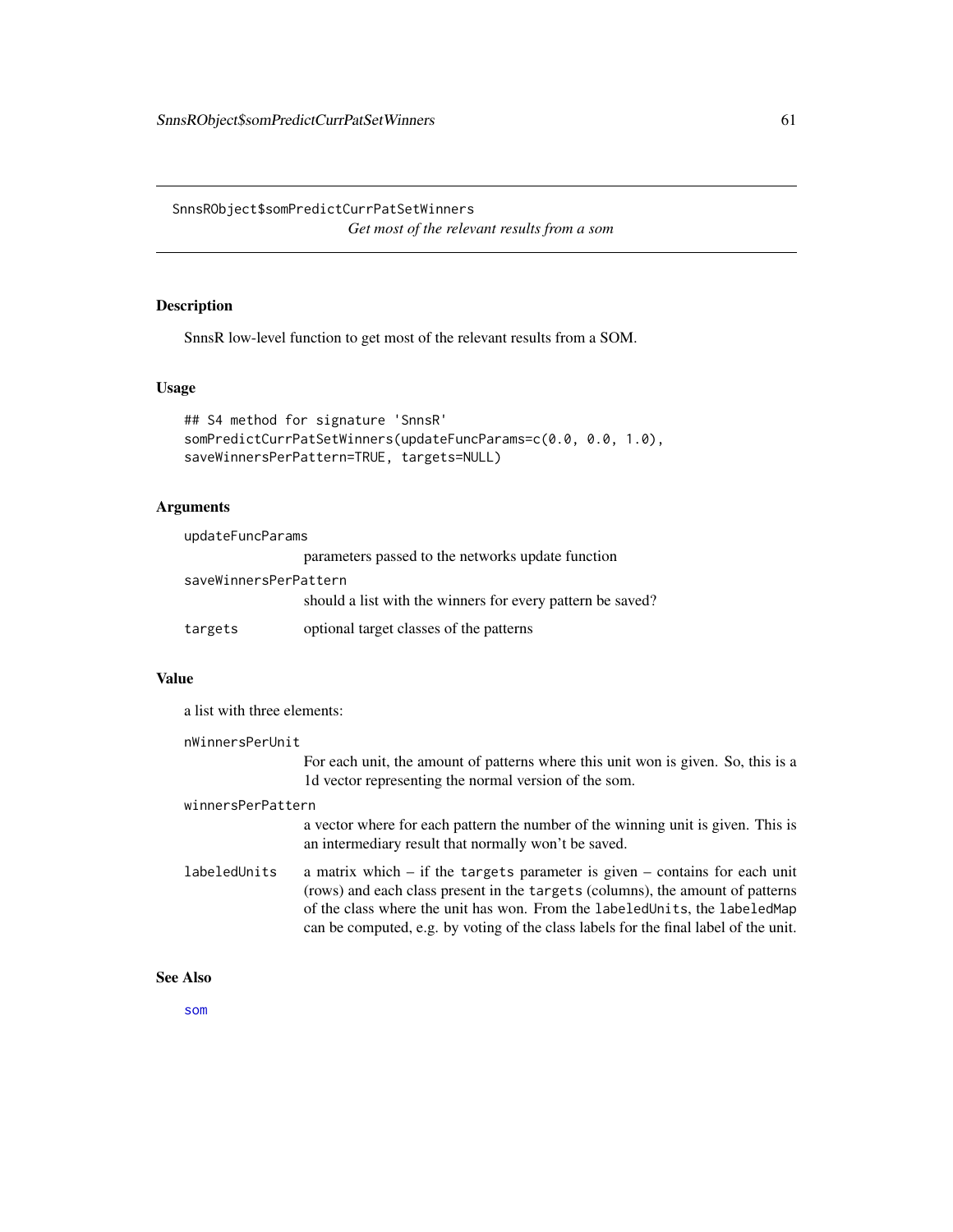SnnsRObject\$somPredictCurrPatSetWinnersSpanTree *Get the spanning tree of the SOM*

#### Description

SnnsR low-level function to get the spanning tree of the SOM, This function calls directly the corresponding SNNS kernel function (the only one available for SOM). Advantage are faster computation, disadvantage is somewhat limited information in the output.

#### Usage

## S4 method for signature 'SnnsR' somPredictCurrPatSetWinnersSpanTree()

#### Value

the spanning tree, which is the som, showing for each unit a number identifying the last pattern for which this unit won. (We note that, also if there are more than one patterns, only the last one is saved)

#### See Also

[som](#page-63-0)

<span id="page-61-0"></span>SnnsRObject\$train *Train a network and test it in every training iteration*

#### Description

SnnsR low-level function to train a network and test it in every training iteration.

#### Usage

```
## S4 method for signature 'SnnsR'
train(inputsTrain, targetsTrain=NULL,
    initFunc="Randomize_Weights", initFuncParams=c(1.0, -1.0),
    learnFunc="Std_Backpropagation", learnFuncParams=c(0.2, 0),
    updateFunc="Topological_Order", updateFuncParams=c(0.0),
   outputMethod="reg_class", maxit=100, shufflePatterns=TRUE,
    computeError=TRUE, inputsTest=NULL, targetsTest=NULL,
    pruneFunc=NULL, pruneFuncParams=NULL)
```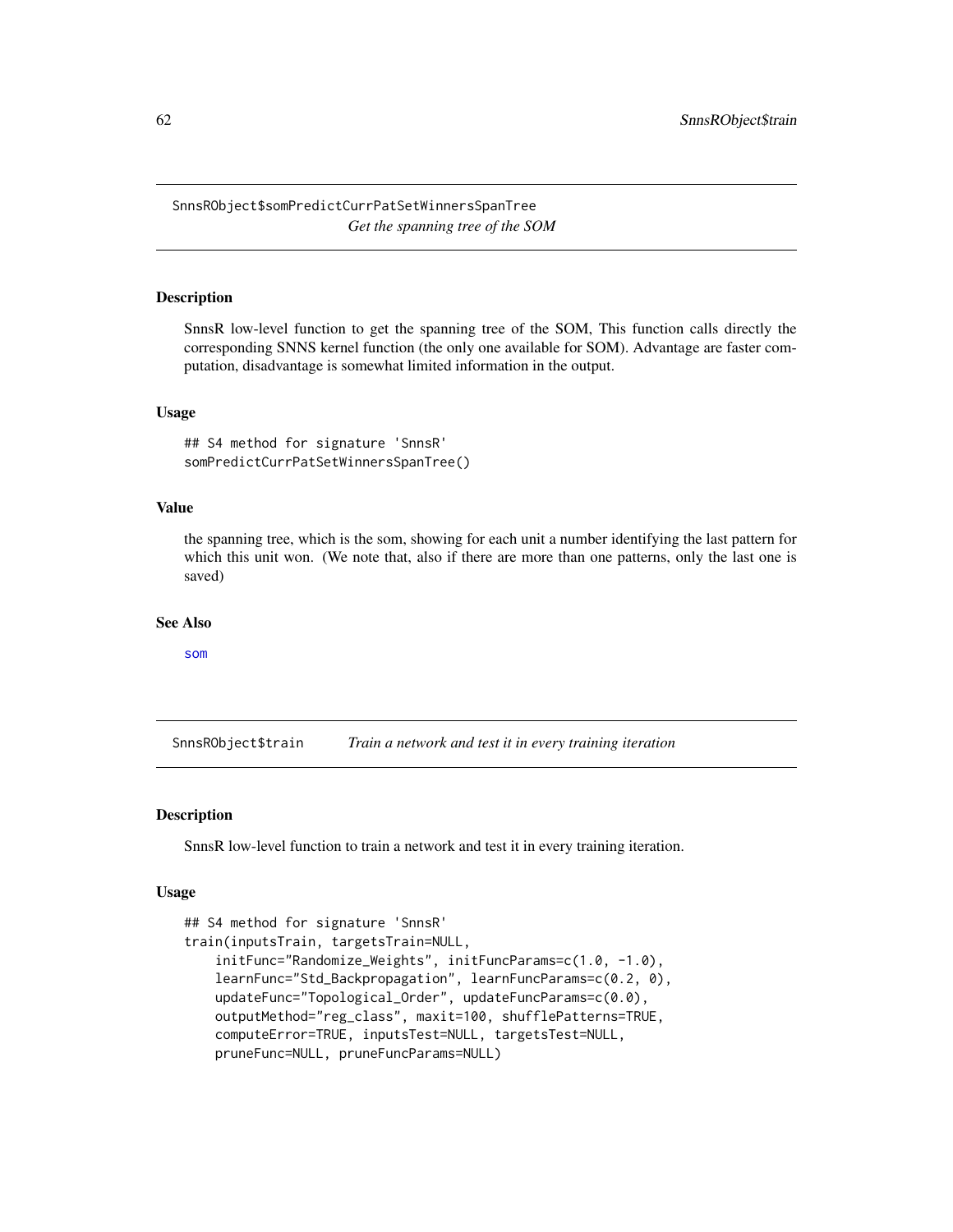# SnnsRObject\$train 63

# Arguments

| inputsTrain            | a matrix with inputs for the network                                                                                                                           |  |
|------------------------|----------------------------------------------------------------------------------------------------------------------------------------------------------------|--|
| targetsTrain           | the corresponding targets                                                                                                                                      |  |
| initFunc               | the initialization function to use                                                                                                                             |  |
|                        | init FuncParams the parameters for the initialization function                                                                                                 |  |
| learnFunc              | the learning function to use                                                                                                                                   |  |
| <b>learnFuncParams</b> |                                                                                                                                                                |  |
|                        | the parameters for the learning function                                                                                                                       |  |
| updateFunc             | the update function to use                                                                                                                                     |  |
| updateFuncParams       |                                                                                                                                                                |  |
|                        | the parameters for the update function                                                                                                                         |  |
| outputMethod           | the output method of the net                                                                                                                                   |  |
| maxit                  | maximum of iterations to learn                                                                                                                                 |  |
| shufflePatterns        |                                                                                                                                                                |  |
|                        | should the patterns be shuffled?                                                                                                                               |  |
| computeError           | should the error be computed in every iteration?                                                                                                               |  |
| inputsTest             | a matrix with inputs to test the network                                                                                                                       |  |
| targetsTest            | the corresponding targets for the test input                                                                                                                   |  |
| pruneFunc              | the pruning function to use                                                                                                                                    |  |
| pruneFuncParams        |                                                                                                                                                                |  |
|                        | the parameters for the pruning function. Unlike the other functions, these have<br>to be given in a named list. See the pruning demos for further explanation. |  |

# Value

a list containing:

| fitValues          | the fitted values, i.e. outputs of the training inputs       |
|--------------------|--------------------------------------------------------------|
| IterativeFitError  |                                                              |
|                    | The SSE in every iteration/epoch on the training set         |
| testValues         | the predicted values, <i>i.e.</i> outputs of the test inputs |
| IterativeTestError |                                                              |
|                    | The SSE in every iteration/epoch on the test set             |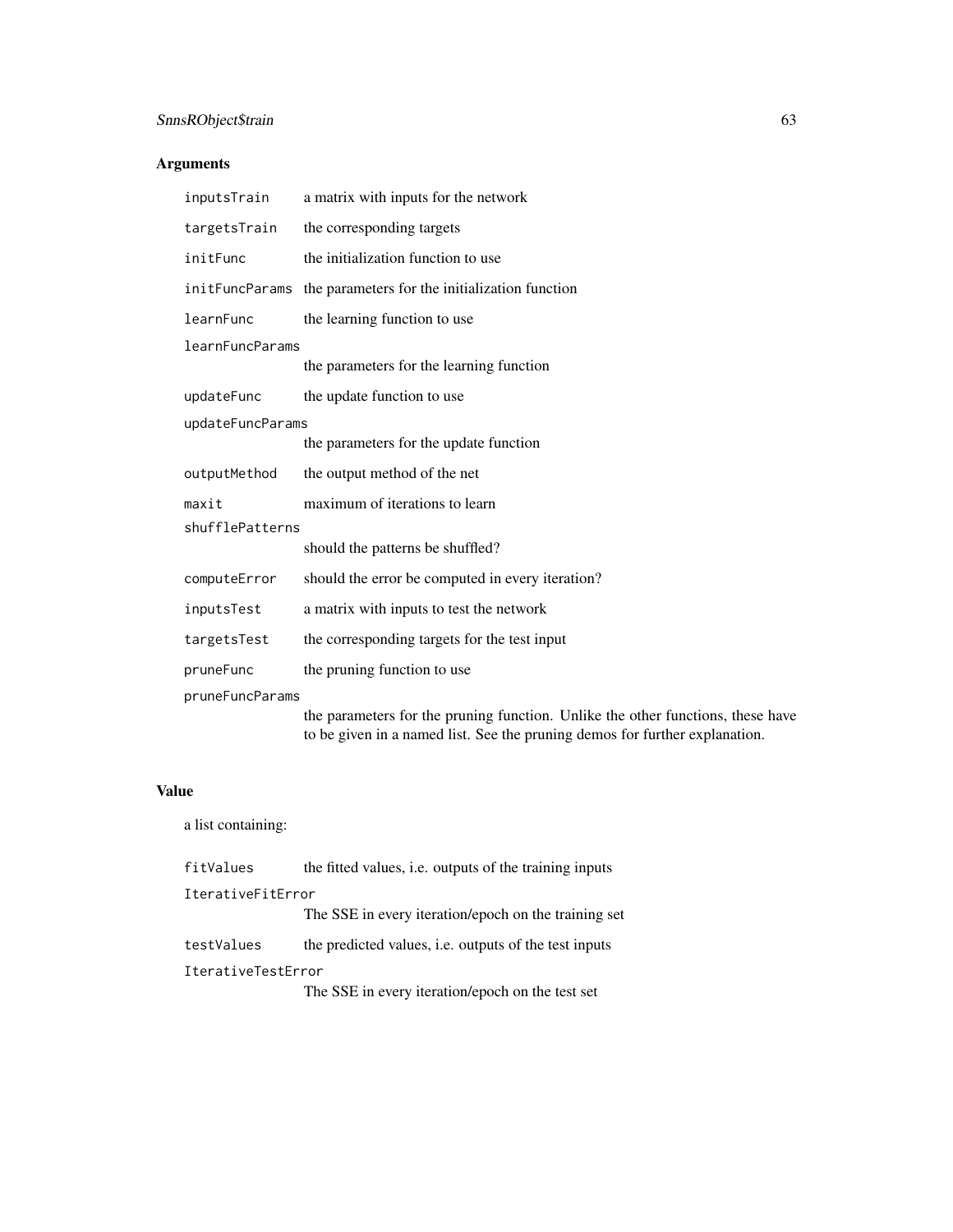<span id="page-63-1"></span>SnnsRObject\$whereAreResults

*Get a list of output units of a net*

#### Description

SnnsR low-level function to get a list of output units of a net.

#### Usage

## S4 method for signature 'SnnsR' whereAreResults(outputMethod="output")

#### Arguments

outputMethod a string defining the output method of the net. Possible values are: "art1", "art2", "artmap", "assoz", "som", "output".

#### Details

Depending on the network architecture, output is present in hidden units, in output units, etc. In some network types, the output units have a certain name prefix in SNNS. This function finds the output units according to certain network types. The type is specified by outputMethod. If the given outputMethod is unknown, the function defaults to "output".

#### Value

a list of numbers identifying the units

<span id="page-63-0"></span>

som *Create and train a self-organizing map (SOM)*

#### **Description**

This function creates and trains a self-organizing map (SOM). SOMs are neural networks with one hidden layer. The network structure is similar to LVQ, but the method is unsupervised and uses a notion of neighborhood between the units. The general idea is that the map develops by itself a notion of similarity among the input and represents this as spatial nearness on the map. Every hidden unit represents a prototype. The goal of learning is to distribute the prototypes in the feature space such that the (probability density of the) input is represented well. SOMs are usually built with 1d, 2d quadratic, 2d hexagonal, or 3d neighborhood, so that they can be visualized straightforwardly. The SOM implemented in SNNS has a 2d quadratic neighborhood.

As the computation of this function might be slow if many patterns are involved, much of its output is made switchable (see comments on return values).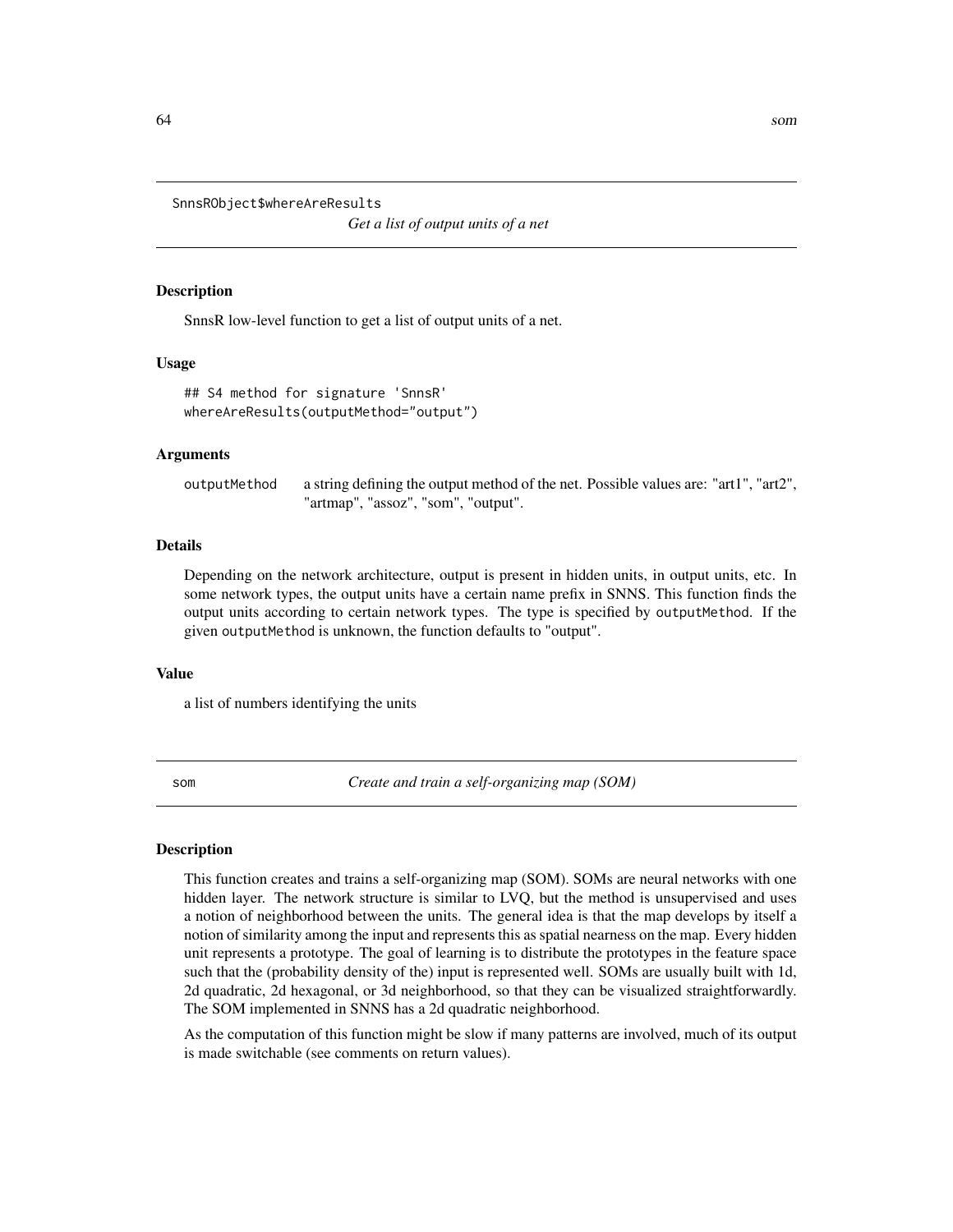som 65

# Usage

 $som(x, \ldots)$ 

```
## Default S3 method:
som(x, mapX = 16, mapY = 16, maxit = 100,
  initFuncParams = c(1, -1), learnFuncParams = c(0.5, \text{mapX}/2, 0.8, 0.8,mapX), updateFuncParams = c(0, 0, 1), shufflePatterns = TRUE,
  calculateMap = TRUE, calculateActMaps = FALSE,
  calculateSpanningTree = FALSE, saveWinnersPerPattern = FALSE,
  targets = NULL, ...)
```
# Arguments

| x                     | a matrix with training inputs for the network                               |  |
|-----------------------|-----------------------------------------------------------------------------|--|
| $\ddots$              | additional function parameters (currently not used)                         |  |
| mapX                  | the x dimension of the som                                                  |  |
| mapY                  | the y dimension of the som                                                  |  |
| maxit                 | maximum of iterations to learn                                              |  |
|                       | initFuncParams the parameters for the initialization function               |  |
| learnFuncParams       |                                                                             |  |
|                       | the parameters for the learning function                                    |  |
| updateFuncParams      |                                                                             |  |
|                       | the parameters for the update function                                      |  |
| shufflePatterns       |                                                                             |  |
|                       | should the patterns be shuffled?                                            |  |
| calculateMap          | should the som be calculated?                                               |  |
| calculateActMaps      |                                                                             |  |
|                       | should the activation maps be calculated?                                   |  |
| calculateSpanningTree |                                                                             |  |
|                       | should the SNNS kernel algorithm for generating a spanning tree be applied? |  |
| saveWinnersPerPattern |                                                                             |  |
|                       | should a list with the winners for every pattern be saved?                  |  |
| targets               | optional target classes of the patterns                                     |  |
|                       |                                                                             |  |

# Details

Internally, this function uses the initialization function Kohonen\_Weights\_v3.2, the learning function Kohonen, and the update function Kohonen\_Order of SNNS.

# Value

an [rsnns](#page-42-0) object. Depending on which calculation flags are switched on, the som generates some special members:

map the som. For each unit, the amount of patterns where this unit won is given.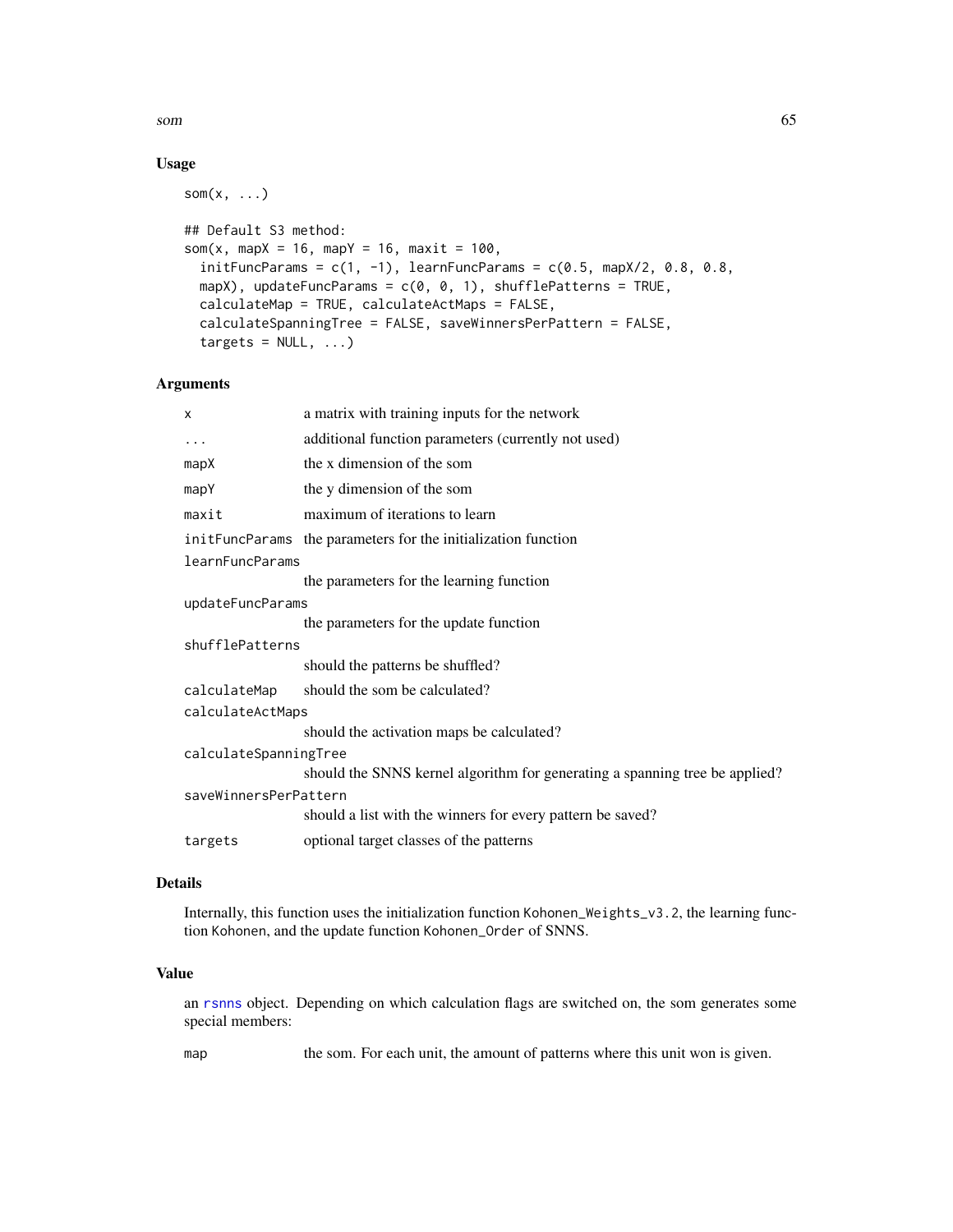<span id="page-65-0"></span>

| componentMaps     | a map for every input component, showing where in the map this component<br>leads to high activation.                                                                                                                                                                                                                                   |  |
|-------------------|-----------------------------------------------------------------------------------------------------------------------------------------------------------------------------------------------------------------------------------------------------------------------------------------------------------------------------------------|--|
| actMaps           | a list containing for each pattern its activation map, i.e. all unit activations.<br>The actMaps are an intermediary result, from which all other results can be<br>computed. This list can be very long, so normally it won't be saved.                                                                                                |  |
| winnersPerPattern |                                                                                                                                                                                                                                                                                                                                         |  |
|                   | a vector where for each pattern the number of the winning unit is given. Also,<br>an intermediary result that normally won't be saved.                                                                                                                                                                                                  |  |
| labeledUnits      | a matrix which $-$ if the targets parameter is given $-$ contains for each unit<br>(rows) and each class present in the targets (columns), the amount of patterns<br>of the class where the unit has won. From the labeledUnits, the labeledMap<br>can be computed, e.g. by voting of the class labels for the final label of the unit. |  |
| labeledMap        | a labeled som that is computed from labeled Units using decode Class Labels.                                                                                                                                                                                                                                                            |  |
| spanningTree      | the result of the original SNNS function to calculate the map. For each unit,<br>the last pattern where this unit won is present. As the other results are more<br>informative, the spanning tree is only interesting, if the other functions are too<br>slow or if the original SNNS implementation is needed.                         |  |

#### References

Kohonen, T. (1988), Self-organization and associative memory, Vol. 8, Springer-Verlag.

Zell, A. et al. (1998), 'SNNS Stuttgart Neural Network Simulator User Manual, Version 4.2', IPVR, University of Stuttgart and WSI, University of Tübingen. [http://www.ra.cs.uni-tuebingen.](http://www.ra.cs.uni-tuebingen.de/SNNS/welcome.html) [de/SNNS/welcome.html](http://www.ra.cs.uni-tuebingen.de/SNNS/welcome.html)

Zell, A. (1994), Simulation Neuronaler Netze, Addison-Wesley. (in German)

#### Examples

```
## Not run: demo(som_iris)
## Not run: demo(som_cubeSnnsR)
data(iris)
inputs <- normalizeData(iris[,1:4], "norm")
model <- som(inputs, mapX=16, mapY=16, maxit=500,
                calculateActMaps=TRUE, targets=iris[,5])
par(mfrow=c(3,3))
for(i in 1:ncol(inputs)) plotActMap(model$componentMaps[[i]],
                                       col=rev(topo.colors(12)))
plotActMap(model$map, col=rev(heat.colors(12)))
plotActMap(log(model$map+1), col=rev(heat.colors(12)))
persp(1:model$archParams$mapX, 1:model$archParams$mapY, log(model$map+1),
     theta = 30, phi = 30, expand = 0.5, col = "lightblue")
```
plotActMap(model\$labeledMap)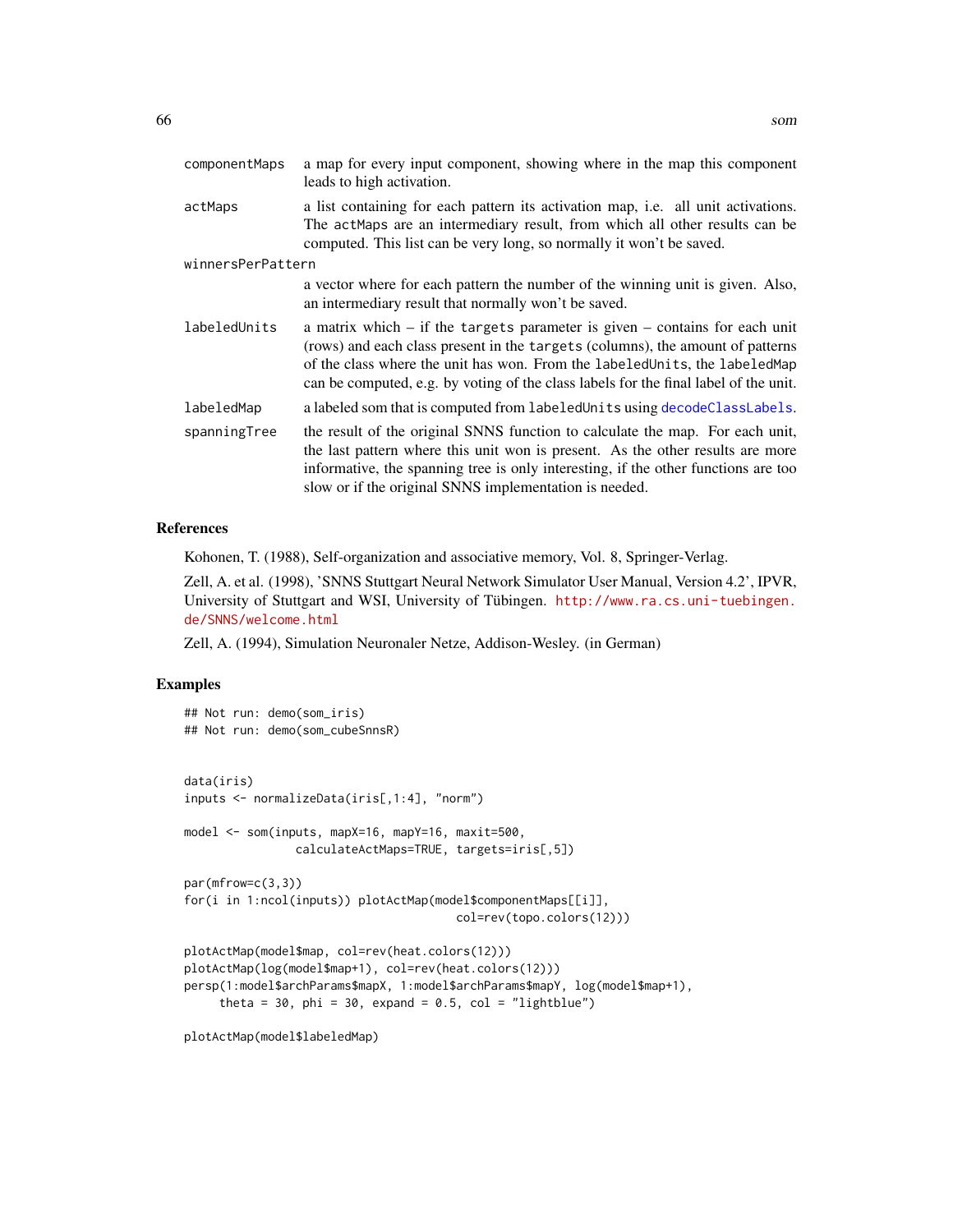# splitForTrainingAndTest 67

model\$componentMaps model\$labeledUnits model\$map

names(model)

splitForTrainingAndTest

*Function to split data into training and test set*

# Description

Split the input and target values to a training and a test set. Test set is taken from the end of the data. If the data is to be shuffled, this should be done before calling this function.

#### Usage

 $splitFor TrainingAndTest(x, y, ratio = 0.15)$ 

# Arguments

|       | inputs                                                                         |
|-------|--------------------------------------------------------------------------------|
|       | targets                                                                        |
| ratio | ratio of training and test sets (default: 15% of the data is used for testing) |

# Value

a named list with the following elements:

| inputsTrain  | a matrix containing the training inputs  |
|--------------|------------------------------------------|
| targetsTrain | a matrix containing the training targets |
| inputsTest   | a matrix containing the test inputs      |
| targetsTest  | a matrix containing the test targets     |

#### Examples

```
data(iris)
#shuffle the vector
iris <- iris[sample(1:nrow(iris),length(1:nrow(iris))),1:ncol(iris)]
irisValues <- iris[,1:4]
irisTargets <- decodeClassLabels(iris[,5])
```
splitForTrainingAndTest(irisValues, irisTargets, ratio=0.15)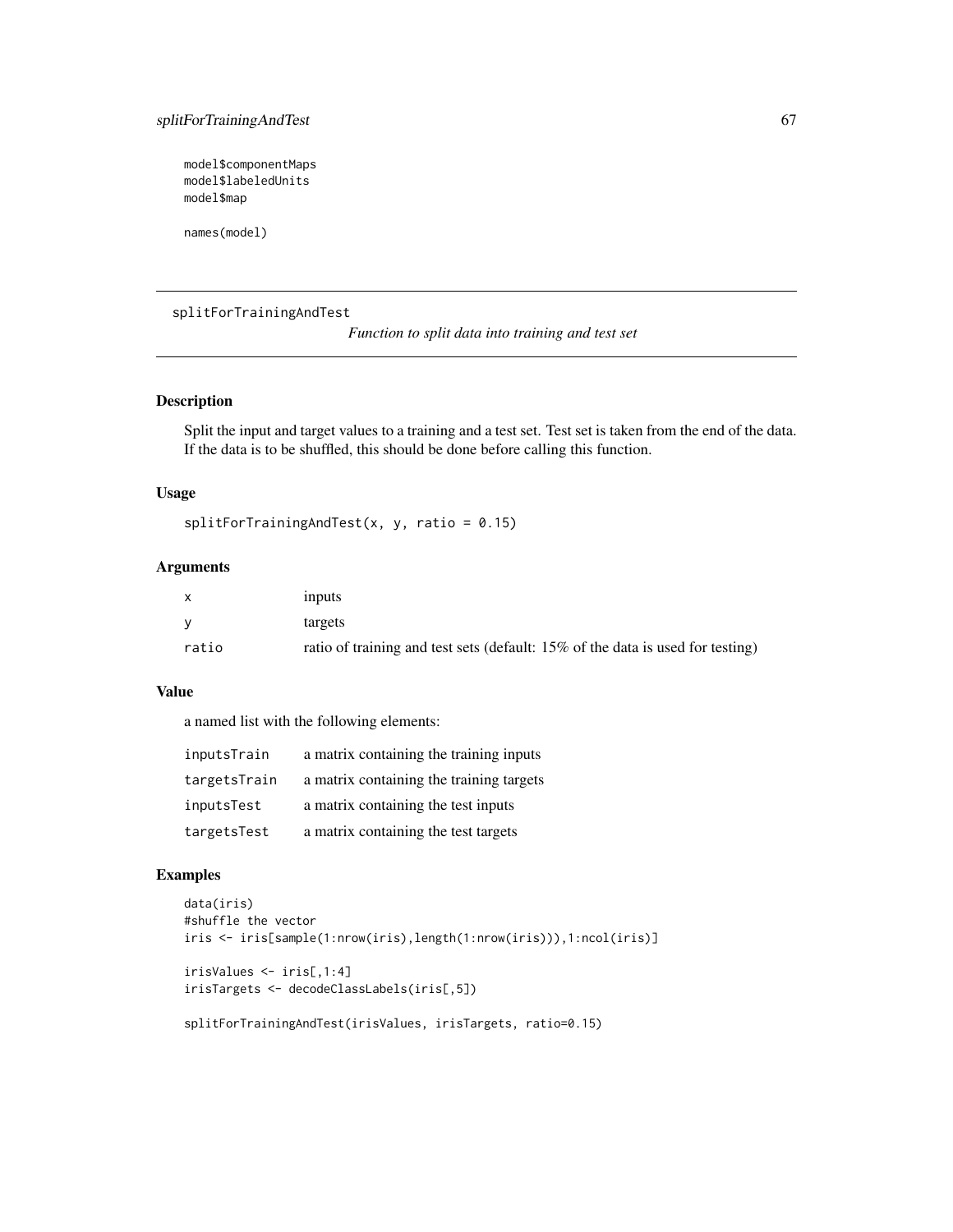<span id="page-67-0"></span>

#### Description

Prints out a summary of the network. The printed information can be either all information of the network in the original SNNS file format, or the information given by [extractNetInfo](#page-23-0). This behaviour is controlled with the parameter origSnnsFormat.

## Usage

```
## S3 method for class 'rsnns'
summary(object, origSnnsFormat = TRUE, ...)
```
# Arguments

| object    | the rsnns object                                                                                                    |
|-----------|---------------------------------------------------------------------------------------------------------------------|
|           | origSnnsFormat show data in SNNS's original format in which networks are saved, or show<br>output of extractNetInfo |
| $\ddotsc$ | additional function parameters (currently not used)                                                                 |

# Value

Either the contents of the .net file that SNNS would generate from the object, as a string. Or the output of [extractNetInfo](#page-23-0).

# See Also

[extractNetInfo](#page-23-0)

toNumericClassLabels *Convert a vector (of class labels) to a numeric vector*

#### Description

This function converts a vector (of class labels) to a numeric vector.

# Usage

```
toNumericClassLabels(x)
```
#### Arguments

x inputs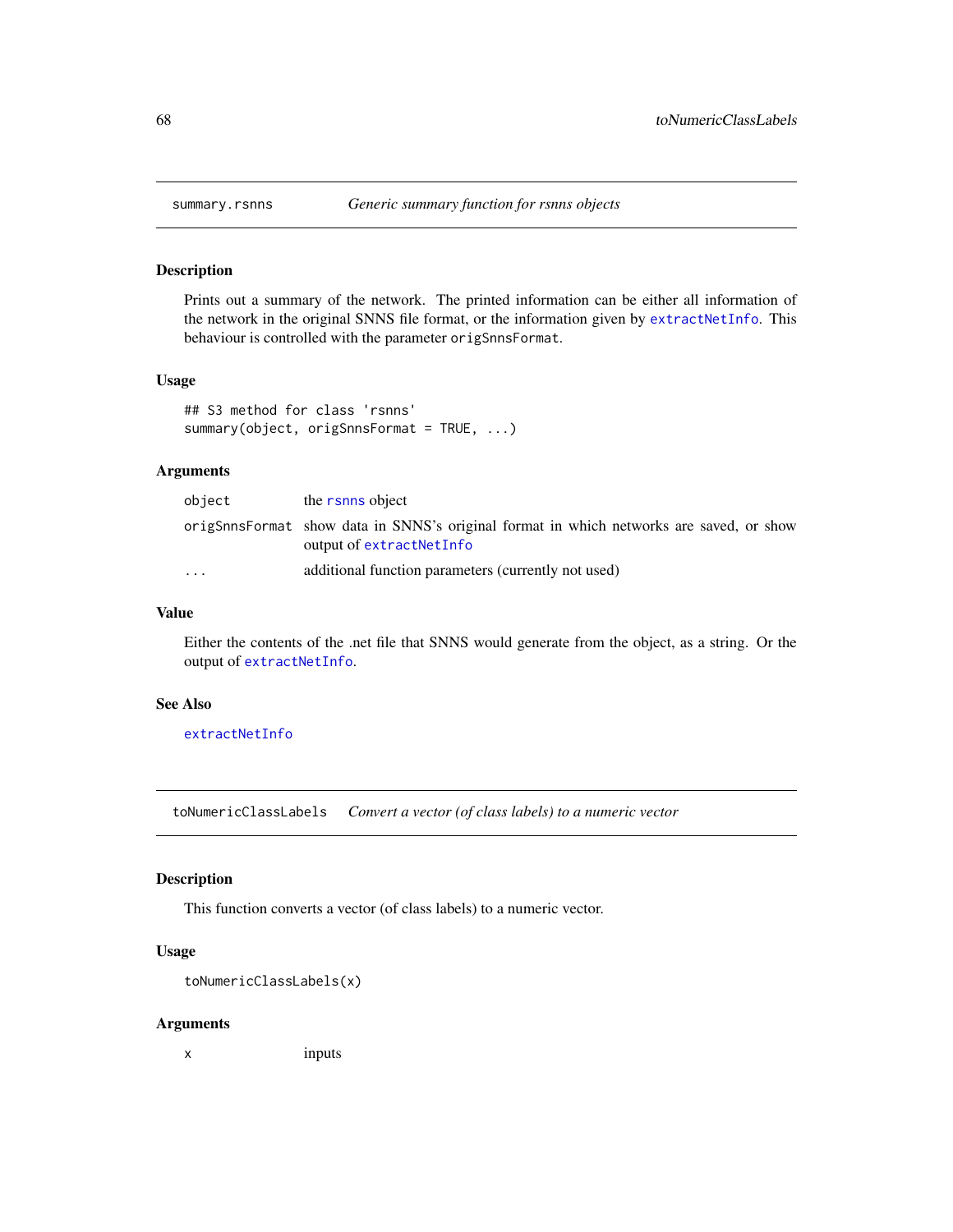#### train 69 and the contract of the contract of the contract of the contract of the contract of the contract of the contract of the contract of the contract of the contract of the contract of the contract of the contract of t

# Value

the vector converted to a numeric vector

# Examples

```
data(iris)
toNumericClassLabels(iris[,5])
```
<span id="page-68-0"></span>train *Internal generic train function for rsnns objects*

# Description

The function calls [SnnsRObject\\$train](#page-61-0) and saves the result in the current [rsnns](#page-42-0) object. This function is used internally by the models (e.g.  $mlp$ ) for training. Unless you are not about to implement a new model on the S3 layer you most probably don't want to use this function.

# Usage

```
train(object, ...)
## S3 method for class 'rsnns'
train(object, inputsTrain, targetsTrain = NULL,
  inputsTest = NULL, targetsTest = NULL,
  serializeTrainedObject = TRUE, ...)
```
# Arguments

| object                 | the rsnns object                                    |  |
|------------------------|-----------------------------------------------------|--|
|                        | additional function parameters (currently not used) |  |
| inputsTrain            | training input                                      |  |
| targetsTrain           | training targets                                    |  |
| inputsTest             | test input                                          |  |
| targetsTest            | test targets                                        |  |
| serializeTrainedObject |                                                     |  |
|                        | parameter passed to SnnsRObject\$train              |  |

# Value

an [rsnns](#page-42-0) object, to which the results of training have been added.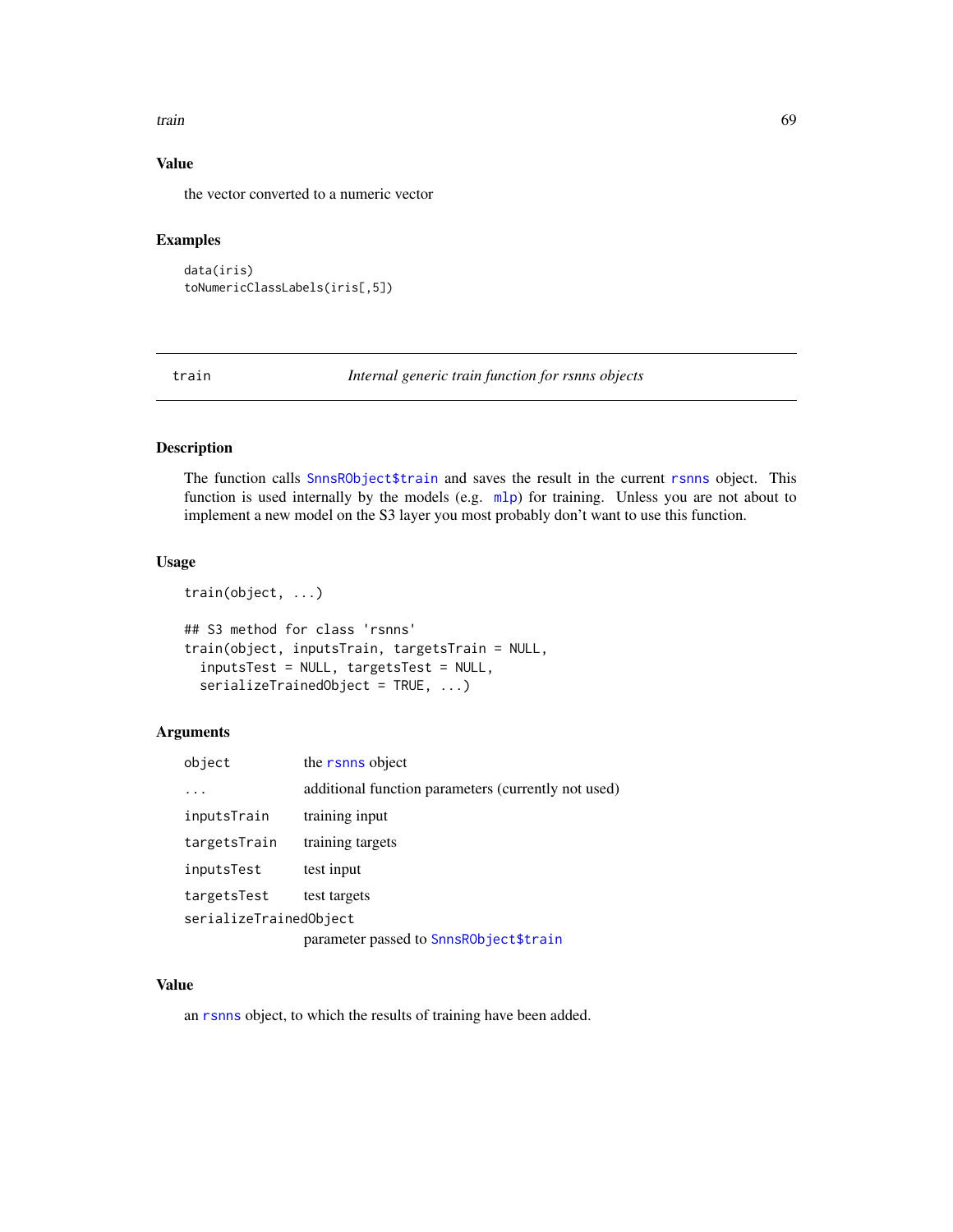#### Description

Organize network activation as 2d map.

# Usage

 $vectorToActMap(v, nrow = 0, ncol = 0)$ 

#### Arguments

| $\vee$ | the vector containing the activation pattern       |
|--------|----------------------------------------------------|
| nrow   | number of rows the resulting matrices will have    |
| ncol   | number of columns the resulting matrices will have |

# Details

The input to this function is a vector containing in each row an activation pattern/output of a neural network. This function reorganizes the vector to a matrix. Normally, only the number of rows nrow will be used.

#### Value

a matrix containing the 2d reorganized input

#### See Also

[matrixToActMapList](#page-28-0) [plotActMap](#page-34-0)

weightMatrix *Function to extract the weight matrix of an rsnns object*

# Description

The function calls [SnnsRObject\\$getCompleteWeightMatrix](#page-53-0) and returns its result.

# Usage

```
weightMatrix(object, ...)
## S3 method for class 'rsnns'
weightMatrix(object, ...)
```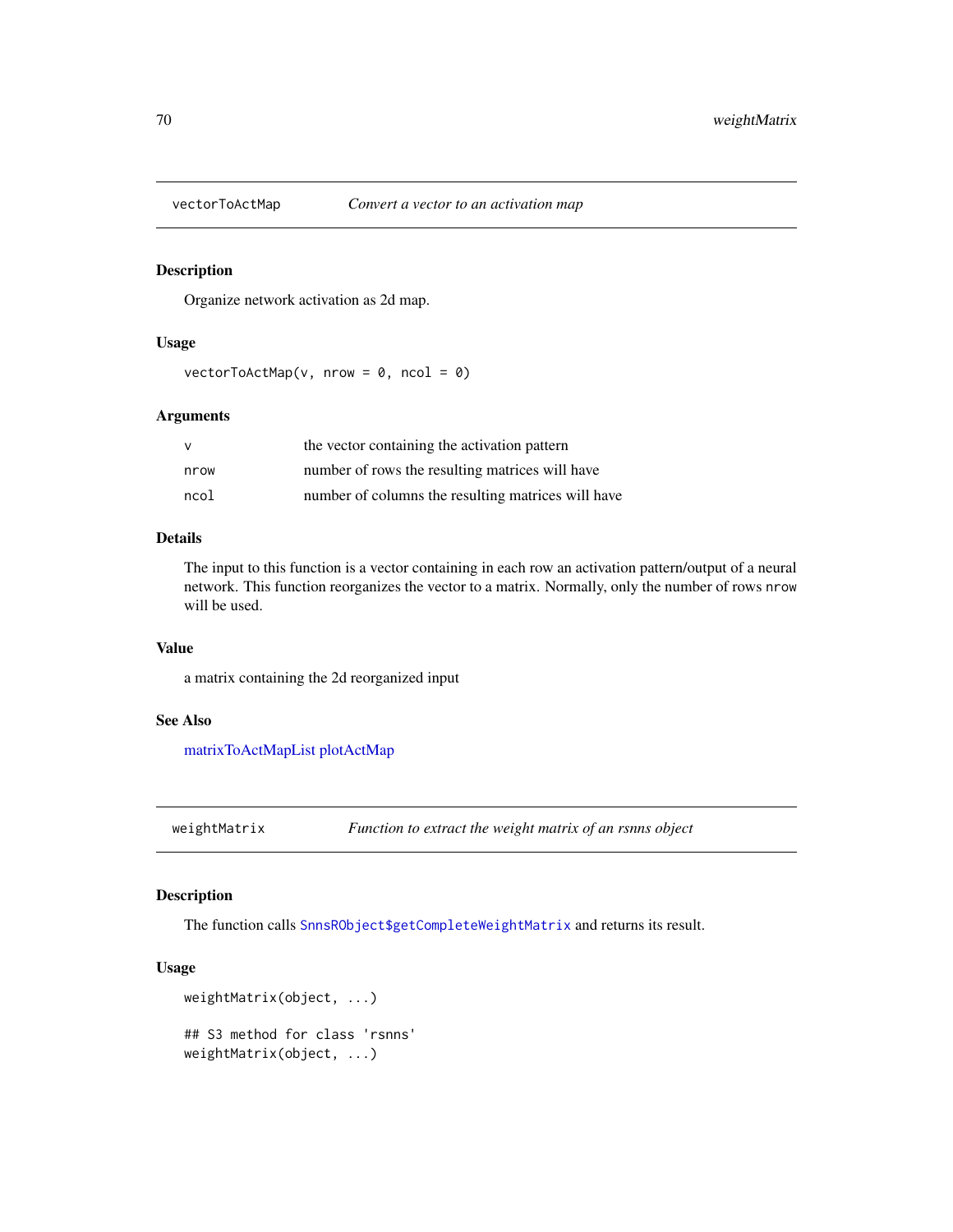# weightMatrix 71

# Arguments

| object   | the rsnns object                                    |
|----------|-----------------------------------------------------|
| $\cdots$ | additional function parameters (currently not used) |

# Value

a matrix with all weights from all neurons present in the net.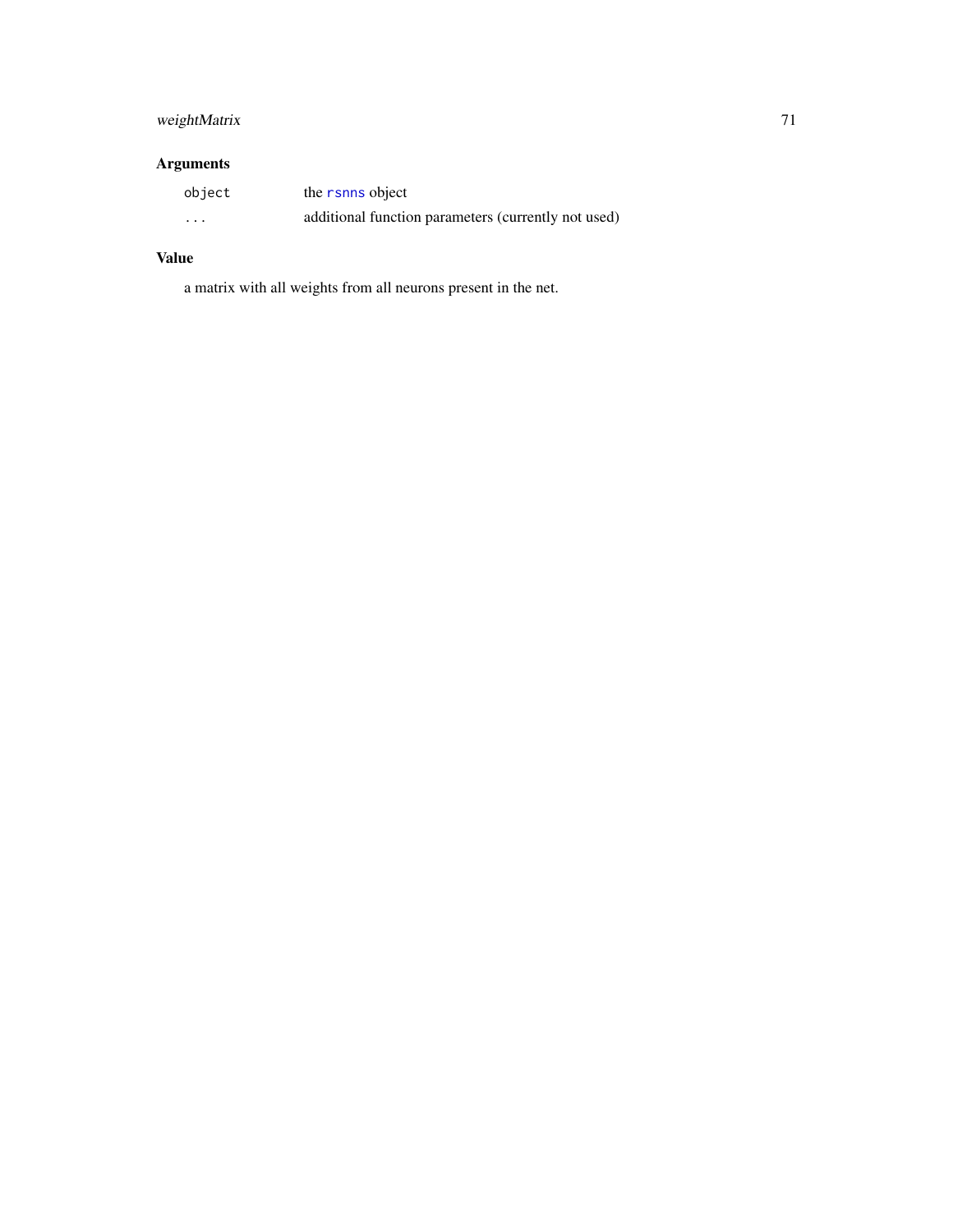# **Index**

∗Topic SNNS RSNNS-package, [4](#page-3-0) ∗Topic data snnsData, [45](#page-44-1) ∗Topic networks RSNNS-package, [4](#page-3-0) ∗Topic neural RSNNS-package, [4](#page-3-0) ∗Topic package RSNNS-package, [4](#page-3-0) \$, *[46](#page-45-0)*, *[48](#page-47-1)* \$ *(*SnnsRObjectMethodCaller*)*, [48](#page-47-1) \$,SnnsR-method *(*SnnsRObjectMethodCaller*)*, [48](#page-47-1)

analyzeClassification, [6,](#page-5-0) *[23](#page-22-0)* art1, *[5,](#page-4-0) [6](#page-5-0)*, [7,](#page-6-1) *[10](#page-9-1)[–15](#page-14-0)*, *[44](#page-43-0)* art2, *[5](#page-4-0)[–7](#page-6-1)*, *[9](#page-8-0)*, [10,](#page-9-1) *[14,](#page-13-1) [15](#page-14-0)*, *[44](#page-43-0)* artmap, *[5,](#page-4-0) [6](#page-5-0)*, *[9](#page-8-0)*, *[11](#page-10-0)*, [12,](#page-11-1) *[44](#page-43-0)* assoz, *[5,](#page-4-0) [6](#page-5-0)*, [14,](#page-13-1) *[44](#page-43-0)*

confusionMatrix, [16](#page-15-0) createNet,SnnsR-method *(*SnnsRObject\$createNet*)*, [49](#page-48-0) createPatSet,SnnsR-method *(*SnnsRObject\$createPatSet*)*, [50](#page-49-0)

decodeClassLabels, [17,](#page-16-1) *[66](#page-65-0)* denormalizeData, [18,](#page-17-0) *[25](#page-24-1)*, *[33,](#page-32-0) [34](#page-33-0)* dlvq, *[5,](#page-4-0) [6](#page-5-0)*, [19,](#page-18-1) *[44](#page-43-0)*

elman, *[5,](#page-4-0) [6](#page-5-0)*, [20,](#page-19-1) *[27,](#page-26-1) [28](#page-27-0)*, *[44](#page-43-0)* encodeClassLabels, *[7](#page-6-1)*, *[16](#page-15-0)*, [22](#page-21-0) exportToSnnsNetFile, [23,](#page-22-0) *[24](#page-23-1)* extractNetInfo, [24,](#page-23-1) *[68](#page-67-0)* extractNetInfo,SnnsR-method *(*SnnsRObject\$extractNetInfo*)*, [50](#page-49-0) extractPatterns,SnnsR-method *(*SnnsRObject\$extractPatterns*)*, [51](#page-50-2)

getAllHiddenUnits,SnnsR-method *(*SnnsRObject\$getAllHiddenUnits*)*, [51](#page-50-2) getAllInputUnits,SnnsR-method *(*SnnsRObject\$getAllInputUnits*)*, [52](#page-51-2) getAllOutputUnits,SnnsR-method *(*SnnsRObject\$getAllOutputUnits*)*, [52](#page-51-2) getAllUnits,SnnsR-method *(*SnnsRObject\$getAllUnits*)*, [53](#page-52-1) getAllUnitsTType,SnnsR-method *(*SnnsRObject\$getAllUnitsTType*)*, [53](#page-52-1) getCompleteWeightMatrix,SnnsR-method *(*SnnsRObject\$getCompleteWeightMatrix*)*, [54](#page-53-1) getInfoHeader,SnnsR-method *(*SnnsRObject\$getInfoHeader*)*, [54](#page-53-1) getNormParameters, *[18](#page-17-0)*, [24,](#page-23-1) *[33,](#page-32-0) [34](#page-33-0)* getSiteDefinitions,SnnsR-method *(*SnnsRObject\$getSiteDefinitions*)*, [55](#page-54-0) getSnnsRDefine, [25,](#page-24-1) *[43](#page-42-1)* getSnnsRFunctionTable, [26](#page-25-0) getTypeDefinitions,SnnsR-method *(*SnnsRObject\$getTypeDefinitions*)*, [55](#page-54-0) getUnitDefinitions,SnnsR-method *(*SnnsRObject\$getUnitDefinitions*)*, [56](#page-55-0) getUnitsByName,SnnsR-method *(*SnnsRObject\$getUnitsByName*)*, [56](#page-55-0) getWeightMatrix,SnnsR-method *(*SnnsRObject\$getWeightMatrix*)*, [57](#page-56-1)

initializeNet,SnnsR-method *(*SnnsRObject\$initializeNet*)*, [57](#page-56-1)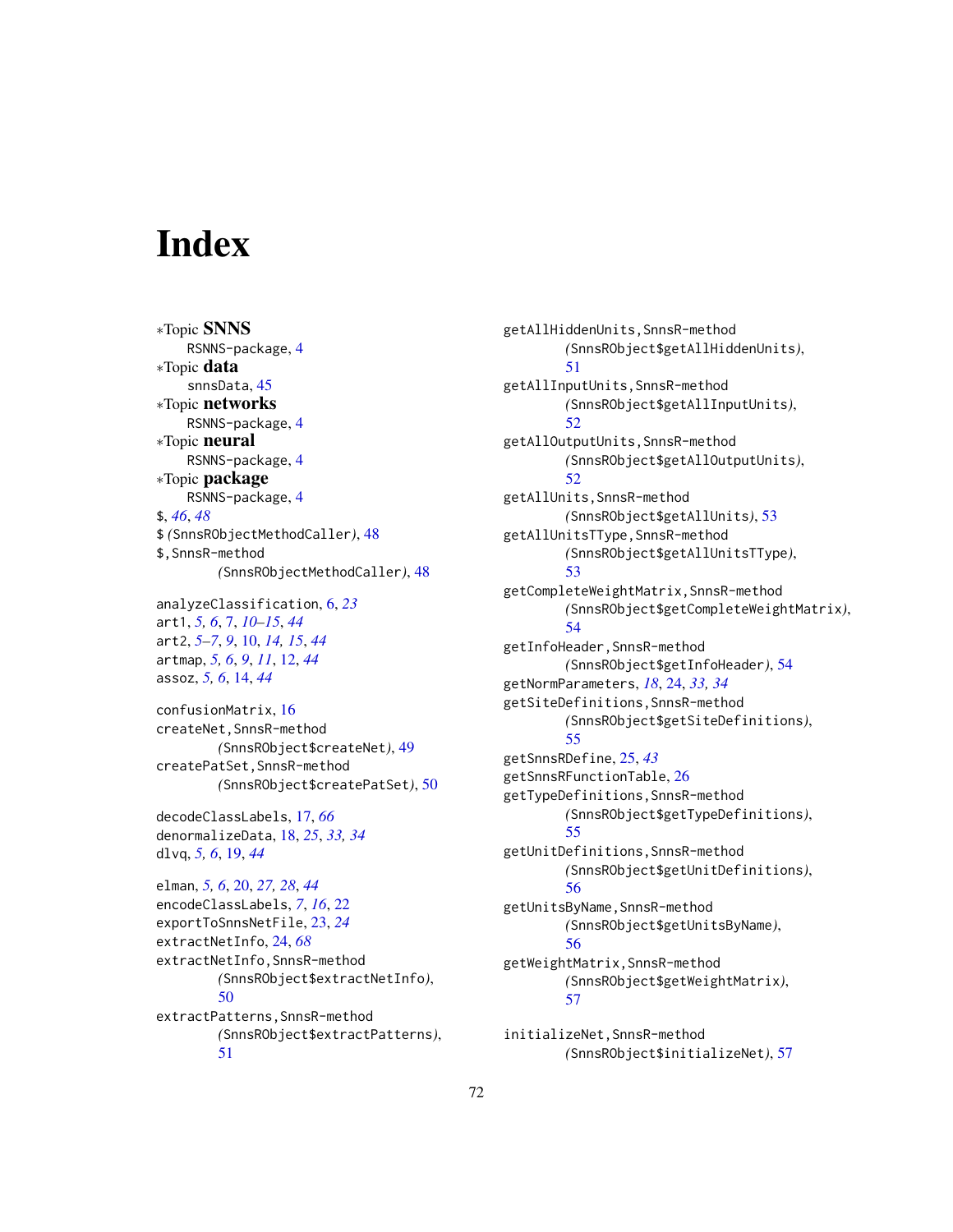## $I<sub>N</sub>$   $I<sub>3</sub>$   $I<sub>3</sub>$   $I<sub>4</sub>$   $I<sub>5</sub>$   $I<sub>6</sub>$   $I<sub>7</sub>$   $I<sub>8</sub>$   $I<sub>9</sub>$   $I<sub>9</sub>$   $I<sub>9</sub>$   $I<sub>9</sub>$   $I<sub>9</sub>$   $I<sub>9</sub>$   $I<sub>9</sub>$   $I<sub>9</sub>$   $I<sub>9</sub>$   $I<sub>9</sub>$   $I<sub>9</sub>$   $I<sub>9</sub>$   $I$

inputColumns, [26](#page-25-0)

jordan, *[5,](#page-4-0) [6](#page-5-0)*, *[20](#page-19-0)[–22](#page-21-0)*, [27,](#page-26-0) *[44](#page-43-0)* matrixToActMapList, [29,](#page-28-0) *[35](#page-34-0)*, *[70](#page-69-0)* mlp, *[5,](#page-4-0) [6](#page-5-0)*, [30,](#page-29-0) *[38](#page-37-0)*, *[44](#page-43-0)*, *[69](#page-68-0)* normalizeData, *[18](#page-17-0)*, *[24,](#page-23-0) [25](#page-24-0)*, [32,](#page-31-0) *[33,](#page-32-0) [34](#page-33-0)* normTrainingAndTestSet, [33](#page-32-0) outputColumns, [34](#page-33-0) plotActMap, *[30](#page-29-0)*, [35,](#page-34-0) *[70](#page-69-0)* plotIterativeError, [35](#page-34-0) plotRegressionError, [36](#page-35-0) plotROC, [36](#page-35-0) predict.rsnns, [37](#page-36-0) predictCurrPatSet,SnnsR-method *(*SnnsRObject\$predictCurrPatSet*)*, [58](#page-57-0) print.rsnns, [37](#page-36-0) rbf, *[5,](#page-4-0) [6](#page-5-0)*, [38,](#page-37-0) *[44](#page-43-0)* rbfDDA, *[5,](#page-4-0) [6](#page-5-0)*, [40,](#page-39-0) *[44](#page-43-0)* readPatFile, [41,](#page-40-0) *[45](#page-44-0)* readResFile, [42](#page-41-0) resetRSNNS,SnnsR-method *(*SnnsRObject\$resetRSNNS*)*, [58](#page-57-0) resolveSnnsRDefine, *[25](#page-24-0)*, [42](#page-41-0) RSNNS *(*RSNNS-package*)*, [4](#page-3-0) rsnns, *[5](#page-4-0)*, *[9](#page-8-0)*, *[11](#page-10-0)*, *[13](#page-12-0)*, *[15](#page-14-0)*, *[20](#page-19-0)*, *[22–](#page-21-0)[24](#page-23-0)*, *[28](#page-27-0)*, *[31](#page-30-0)*, *[35](#page-34-0)*, *[37](#page-36-0)*, *[39](#page-38-0)*, *[41](#page-40-0)*, *[65](#page-64-0)*, *[68,](#page-67-0) [69](#page-68-0)*, *[71](#page-70-0)* rsnns *(*rsnnsObjectFactory*)*, [43](#page-42-0) RSNNS-package, [4](#page-3-0) rsnnsObjectFactory, [43](#page-42-0) savePatFile, [44](#page-43-0) setSnnsRSeedValue, [45](#page-44-0) setTTypeUnitsActFunc,SnnsR-method *(*SnnsRObject\$setTTypeUnitsActFunc*)*, [59](#page-58-0) setUnitDefaults,SnnsR-method *(*SnnsRObject\$setUnitDefaults*)*, [59](#page-58-0) snnsData, *[5](#page-4-0)*, [45](#page-44-0) SnnsR-class, *[41](#page-40-0)*, *[44](#page-43-0)*, [45,](#page-44-0) *[48](#page-47-0)* SnnsR\_\_createNet *(*SnnsRObject\$createNet*)*, [49](#page-48-0) SnnsR\_\_createPatSet *(*SnnsRObject\$createPatSet*)*, [50](#page-49-0)

SnnsR\_\_extractNetInfo *(*SnnsRObject\$extractNetInfo*)*, [50](#page-49-0) SnnsR\_\_extractPatterns *(*SnnsRObject\$extractPatterns*)*, [51](#page-50-0) SnnsR\_\_getAllHiddenUnits *(*SnnsRObject\$getAllHiddenUnits*)*, [51](#page-50-0) SnnsR\_\_getAllInputUnits *(*SnnsRObject\$getAllInputUnits*)*, [52](#page-51-0) SnnsR\_\_getAllOutputUnits *(*SnnsRObject\$getAllOutputUnits*)*, [52](#page-51-0) SnnsR\_\_getAllUnits *(*SnnsRObject\$getAllUnits*)*, [53](#page-52-0) SnnsR\_\_getAllUnitsTType *(*SnnsRObject\$getAllUnitsTType*)*, [53](#page-52-0) SnnsR\_\_getCompleteWeightMatrix *(*SnnsRObject\$getCompleteWeightMatrix*)*, [54](#page-53-0) SnnsR\_\_getInfoHeader *(*SnnsRObject\$getInfoHeader*)*, [54](#page-53-0) SnnsR\_\_getSiteDefinitions *(*SnnsRObject\$getSiteDefinitions*)*, [55](#page-54-0) SnnsR\_\_getTypeDefinitions *(*SnnsRObject\$getTypeDefinitions*)*, [55](#page-54-0) SnnsR\_\_getUnitDefinitions *(*SnnsRObject\$getUnitDefinitions*)*, [56](#page-55-0) SnnsR\_\_getUnitsByName *(*SnnsRObject\$getUnitsByName*)*, [56](#page-55-0) SnnsR\_\_getWeightMatrix *(*SnnsRObject\$getWeightMatrix*)*, [57](#page-56-0) SnnsR\_\_initializeNet *(*SnnsRObject\$initializeNet*)*, [57](#page-56-0) SnnsR\_\_predictCurrPatSet *(*SnnsRObject\$predictCurrPatSet*)*, [58](#page-57-0) SnnsR\_\_resetRSNNS *(*SnnsRObject\$resetRSNNS*)*, [58](#page-57-0) SnnsR\_\_setTTypeUnitsActFunc